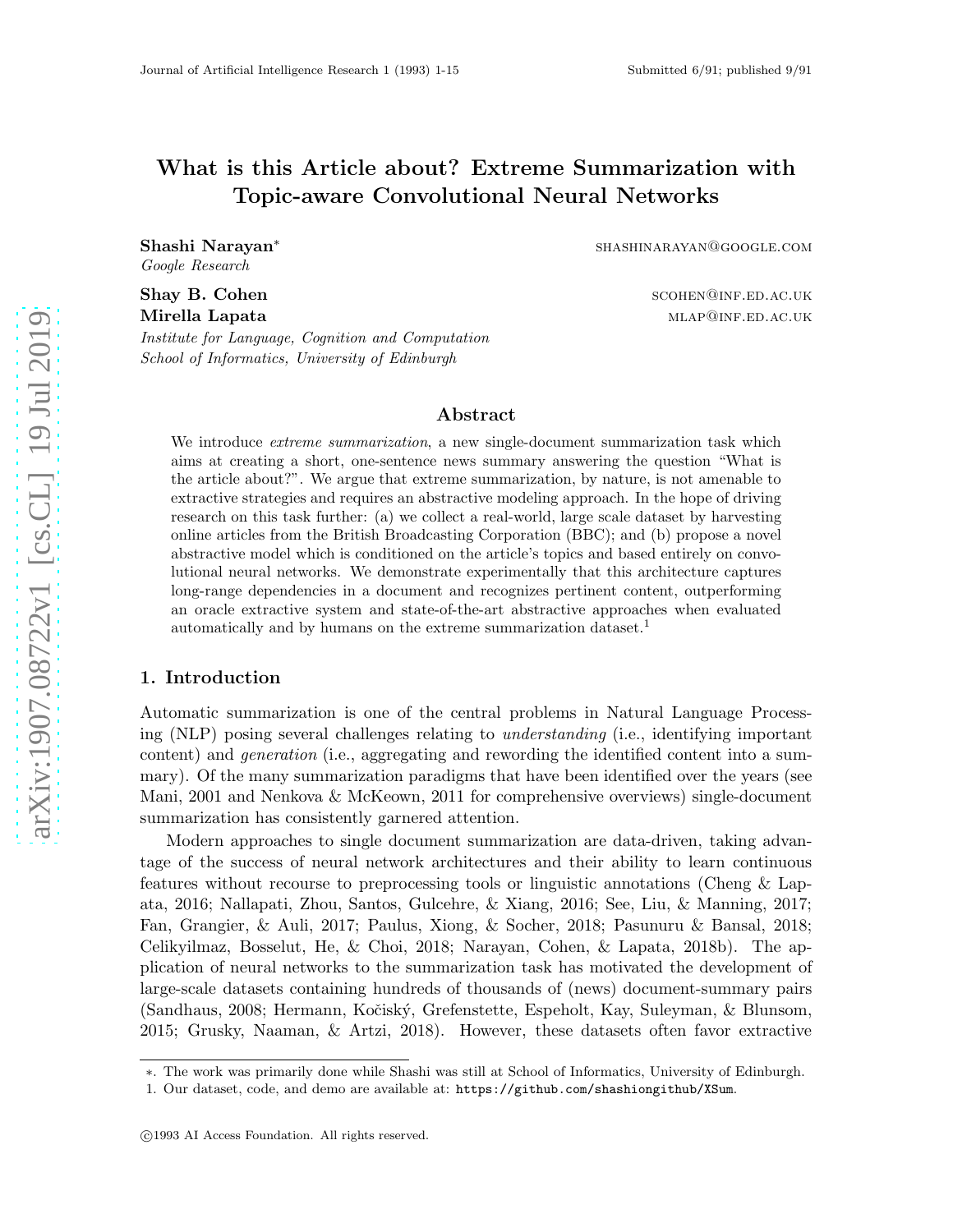Summary: *A man and a child have been killed after a light aircraft made an emergency landing on a beach in Portugal.*

Document: Authorities said the incident took place on Sao Joao beach in Caparica, south-west of Lisbon.

The National Maritime Authority said a middle-aged man and a young girl died after they were unable to avoid the plane.

The plane's only two occupants were unharmed, it added.

The Diario de Noticias newspaper quoted an eyewitness who said the plane had been flying at a low altitude over the beach, although he did not realise anything was wrong until other beachgoers began running.

One young witness told Reuters news agency: "I was near the water when I saw the plane. I called my parents, the plane fell on the sand and ran over two people, fatally hurting them and another was injured, I think, but I'm not sure, people were running away."

"The plane is still there, but the ambulances arrived quickly. I think maybe the fuel ran out because I find it weird that it landed on the beach."

Other reports said the victims had been sunbathing when the plane made its emergency landing. The Associated Press news agency said the girl who died had been with her parents, who were unhurt. The agency quoted witnesses from local television broadcasts.

Joao Quadros, who was on the beach, tweeted photos of the aftermath, saying the plane had passed by his son by a matter of metres. There had been no noise, he said.

Video footage from the scene carried by local broadcasters showed a small recreational plane parked on the sand, apparently intact and surrounded by beachgoers and emergency workers. One wing seemed to be misaligned in those photos.

The cause of the emergency landing remains unclear.

Figure 1: Example from our extreme summarization dataset showing a document and its one-line summary. Document content present in the summary is color-coded.

models which create a summary by identifying (and subsequently concatenating) the most important sentences in a document (Cheng & Lapata, 2016; Nallapati, Zhai, & Zhou, 2017; Narayan et al., 2018b). Abstractive approaches, despite being more faithful to the actual summarization task — professional editors employ various rewrite operations to transform article sentences into a summary including compression, aggregation, and paraphrasing (Jing, 2002) aside from writing sentences from scratch — they either lag behind extractive ones or are mostly extractive, exhibiting a small degree of abstraction (See et al., 2017; Paulus et al., 2018; Pasunuru & Bansal, 2018; Celikyilmaz et al., 2018; Gehrmann, Deng, & Rush, 2018).

In this paper we introduce extreme summarization, a new single-document summarization task which is not amenable to extractive strategies and requires an abstractive modeling approach. The idea is to create a short, one-sentence news summary answering the question "What is this article about?". Figure 1 shows an example of a document and its extreme summary. As can be seen, the summary is very different from a headline whose aim is to encourage readers to read the story; it draws on information interspersed in various parts of the document (not only the beginning) and displays multiple levels of abstraction including paraphrasing, fusion, synthesis, and inference.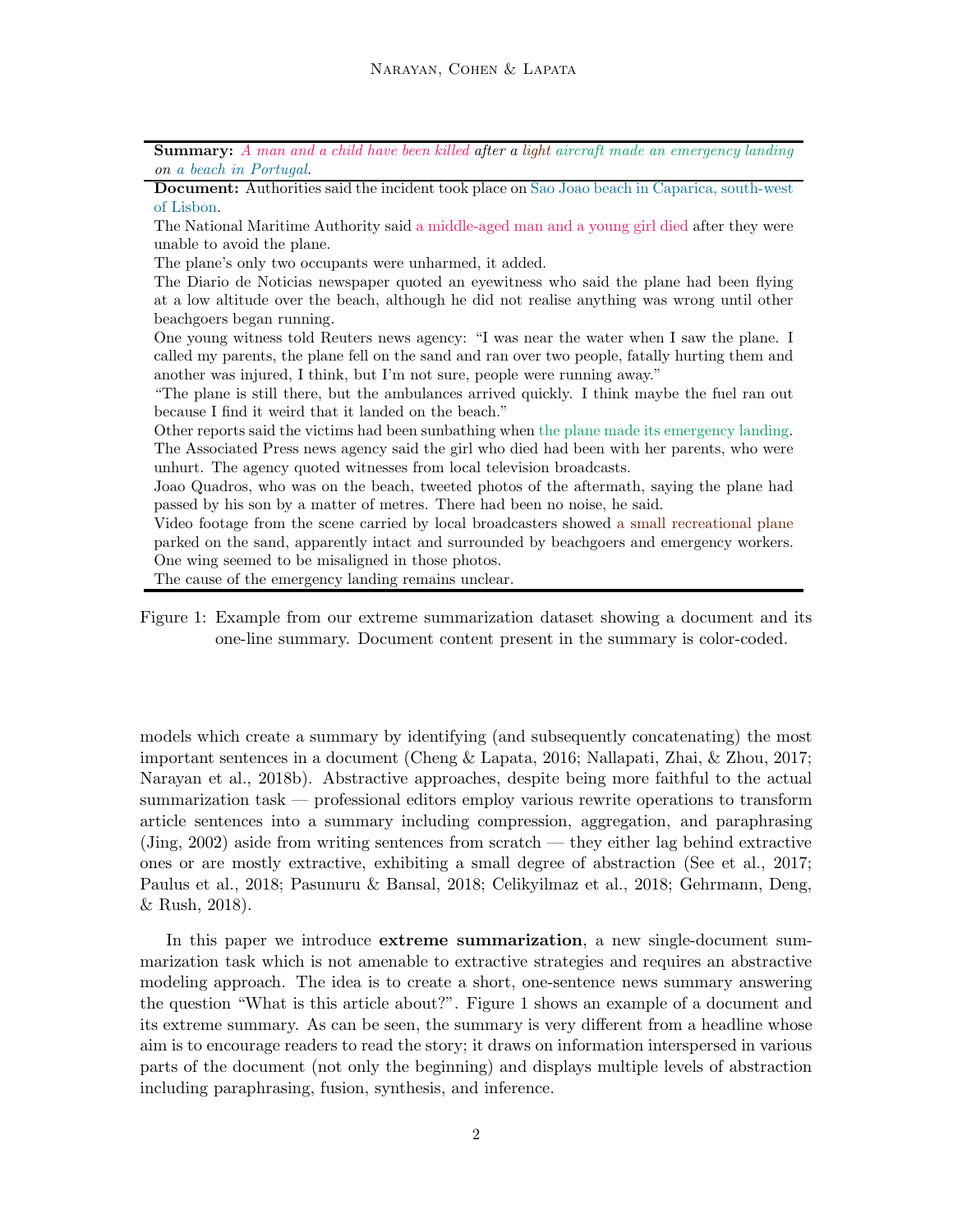To drive research on abstractive summarization forward, we build a dataset for the proposed task by harvesting online articles from the British Broadcasting Corporation (BBC) that often include a first-sentence summary. We further propose a novel deep learning model which is well-suited to extreme summarization. Unlike most recent abstractive approaches (Rush, Chopra, & Weston, 2015; Chen, Zhu, Ling, Wei, & Jiang, 2016; Nallapati et al., 2016; See et al., 2017; Tan & Wan, 2017; Paulus et al., 2018; Pasunuru & Bansal, 2018; Celikyilmaz et al., 2018) which rely on an encoder-decoder architecture modeled by recurrent neural networks (RNNs), we present a **topic-conditioned** neural model which is based entirely on **convolutional neural networks** (Gehring, Auli, Grangier, Yarats,  $\&$ Dauphin, 2017b). Convolution layers capture long-range dependencies between words in the document more effectively compared to RNNs, allowing to perform document-level inference, abstraction, and paraphrasing. Our convolutional encoder associates each word with a topic vector capturing whether it is representative of the document's content, while our convolutional decoder conditions each word prediction on a document topic vector capturing whether it is in the theme of the document.

Experimental evaluation on the extreme summarization task shows that our topic-aware convolutional model outperforms an oracle extractive system (in terms of ROUGE) as well as state-of-the-art RNN-based abstractive systems, a vanilla convolutional model (Gehring et al., 2017b) and a convolutional model augmented with the pointer-generator mechanism (See et al., 2017). We also conduct two human evaluations in order to assess (a) which type of summary participants prefer and (b) how much key information from the document is preserved in the summary. Both evaluations overwhelmingly show that human subjects find our summaries more informative and complete. To further illustrate that the proposed model is generally applicable, we evaluate its performance on the Newsroom Abstractive dataset (Grusky et al., 2018). Our experiments set a new state of the art and highlight interesting differences between our extreme summarization dataset and the Newsroom dataset.

Our contributions in this work are three-fold: we propose a new single-document summarization dataset which encourages the development of abstractive systems; we demonstrate through analysis and empirical results that extractive approaches are not well-suited to the extreme summarization task; and propose a novel topic-aware convolutional sequence-tosequence model for abstractive summarization. In the remainder, we present an overview of related work (Section 2) and the describe our extreme summarization dataset in more detail (Section 3). Section 4 presents our model while Section 6 discusses our results.

#### 2. Related Work

Summarization Datasets The summarization of news articles has enjoyed wide popularity in natural language processing due to its potential for various information access applications which allow readers to spot emerging trends, person mentions, the evolution of storylines, and so on. The news domain has been the main focus of several Document Understanding (DUC) and Text Analysis conferences (TAC) leading to the creation of various high-quality summarization datasets (Harman & Over, 2004; Over, Dang, & Harman, 2007). More recently, the training requirements of neural systems have led to the compilation of larger datasets based on New York Times (Sandhaus, 2008), the Gigaword corpus (Napoles, Gormley, & Van Durme, 2012), the CNN and DailyMail news outlets (Hermann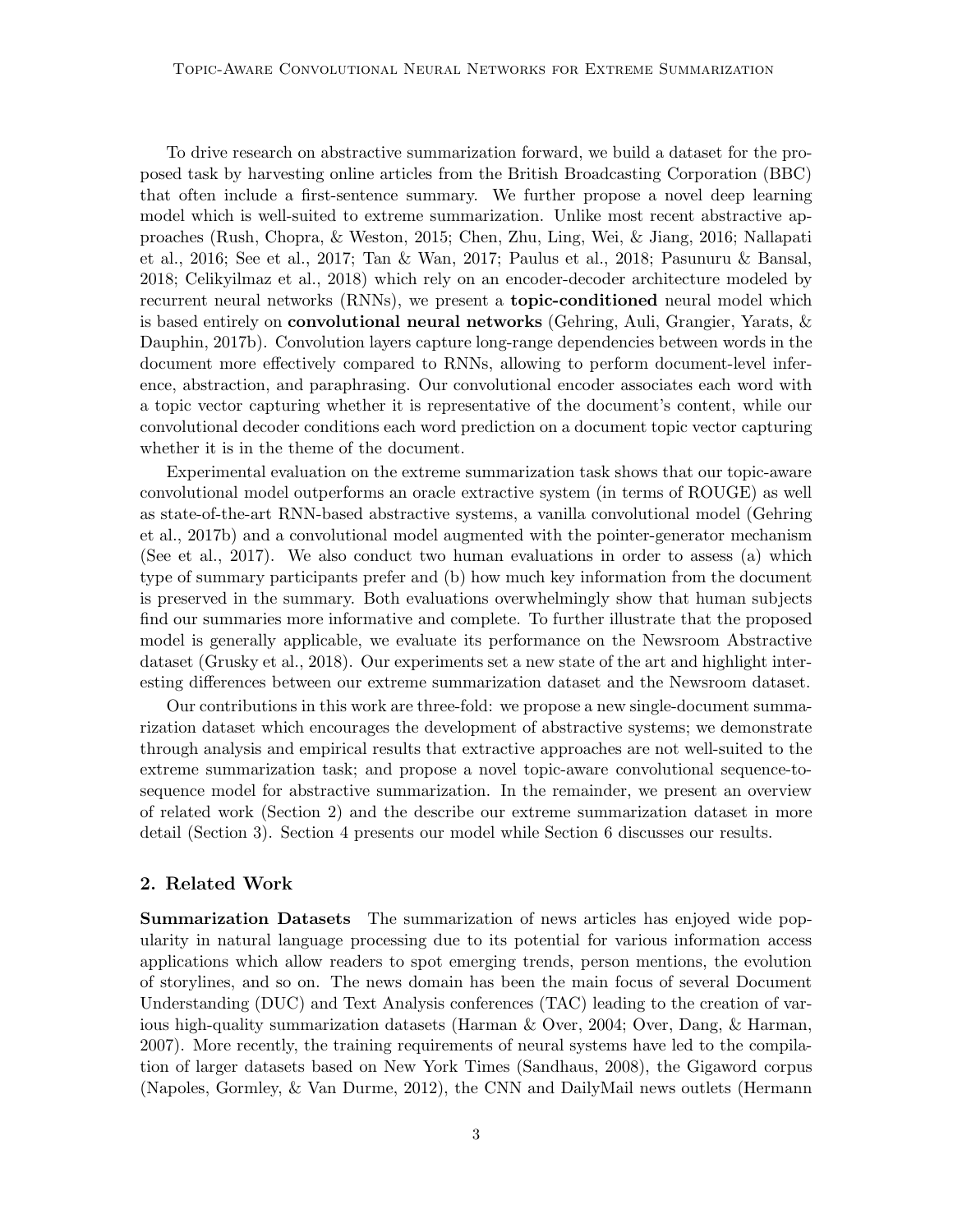et al., 2015), or a combination of several major news publications (Grusky et al., 2018). There has been some interest in summarizing texts from other domains, such as longer scientific articles (Qazvinian, Radev, Mohammad, Dorr, Zajic, Whidby, & Moon, 2013; Cohan, Dernoncourt, Kim, Bui, Kim, Chang, & Goharian, 2018; Yasunaga, Kasai, Zhang, Fabbri, Li, Friedman, & Radev, 2019), Wikipedia articles (Liu, Saleh, Pot, Goodrich, Sepassi, Kaiser, & Shazeer, 2018), live sport text commentary scripts (Zhang, Yao, & Wan, 2016), movie reviews (Wang & Ling, 2016; Angelidis & Lapata, 2018) or online discussion forums and blogs (Hu, Chen, & Zhu, 2015; Kim, Kim, & Kim, 2018; Koupaee & Wang, 2018). In this paper, we focus on generating extreme (single line abstractive) summaries for BBC news articles.

The nature and quality of reference summaries vary for different datasets. DUC datasets contain multi-reference summaries that are manually written especially to evaluate summarization systems. Due to the effort and cost involved in creating multiple reference summaries, DUC datasets are rather small (few hundreds of articles) and fall short of training neural summarization systems. Gigaword summaries are short headlines (Rush et al., 2015). Systems trained on New York Times and CNN/DailyMail learn to generate multi-line abstracts or highlights, however these summaries are mostly extractive and systems trained on them unavoidably learn to perform mainly copying operations even when capable of performing abstraction (See et al., 2017; Grusky et al., 2018). Newsroom (Grusky et al., 2018) summaries are manual descriptions of news articles writen by authors and editors in newsrooms of 38 major news publications. Coming from a variety of sources, these summaries exhibit different degrees of abstraction, they are not visible to readers but are often used to index the article (Grusky et al., 2018). In contrast, our summaries are read together with the article, they are the first sentence readers see (often highlighted in boldface) prior to digesting the full article. The Newsroom dataset is fairly large containing 1.3 million articles and their summaries and goes some way towards addressing the concerns relating to biases towards extractive strategies in earlier datasets. We discuss the differences between Newsroom and our dataset in more detail in Section 3 and also present experimental results with our model in Section 6.2.

Summarization Approaches Approaches to document summarization fall under two major paradigms: extractive systems select sentences from the document and assemble them together to generate a summary, while abstractive systems create a summary from scratch, possibly generating new words or phrases which are not in the document.

A great deal of previous work has focused on extractive summarization which is usually modeled as a sentence ranking or binary classification problem (i.e., sentences which are top ranked or predicted as True are selected as summaries). Early attempts mostly leverage human-engineered features including sentence position and length (Radev et al., 2004), keywords and the presence of proper nouns (Kupiec, Pedersen, & Chen, 1995; Mani, 2001; Spärck Jones, 2007), information based on frequency (Nenkova, Vanderwende, & McKeown, 2006) or events (Filatova & Hatzivassiloglou, 2004). These methods often learn to score each sentence independently (Barzilay & Elhadad, 1997; Teufel & Moens, 1997; Barzilay, Elhadad, & McKeown, 2002; Erkan & Radev, 2004; Mihalcea & Tarau, 2004; Shen, Sun, Li, Yang, & Chen, 2007; Schilder & Kondadadi, 2008; Wan, 2010), however summary quality can be improved heuristically (Yih, Goodman, Vanderwende, & Suzuki, 2007; Dorr,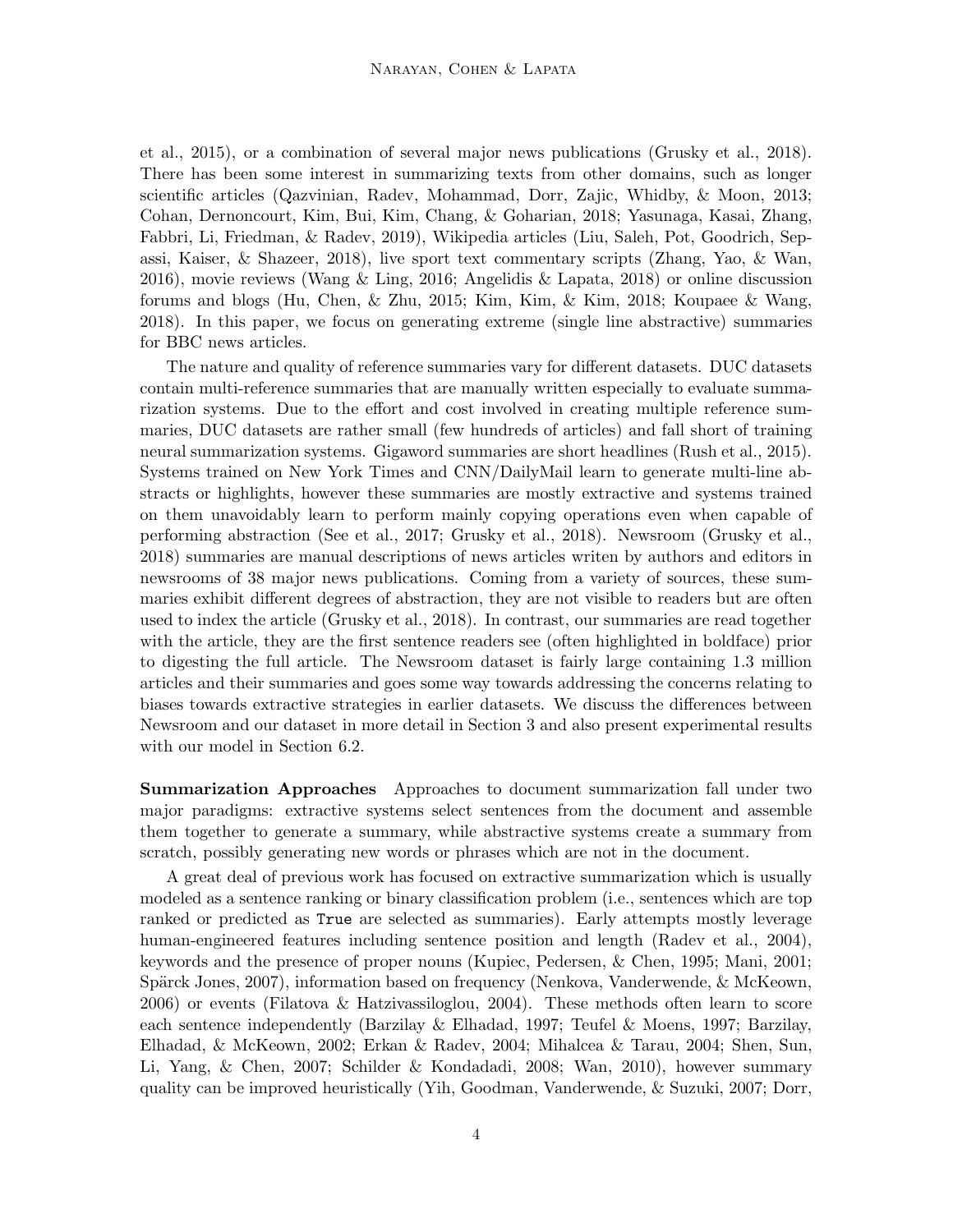Zajic, & Schwartz, 2003), via max-margin methods (Carbonell & Goldstein, 1998; Li, Zhou, Xue, Zha, & Yu, 2009), or integer-linear programming (Woodsend & Lapata, 2010; Berg-Kirkpatrick, Gillick, & Klein, 2011; Woodsend & Lapata, 2012; Almeida & Martins, 2013; Parveen, Ramsl, & Strube, 2015; Martins & Smith, 2009).

Modern extractive summarization models (Kågebäck, Mogren, Tahmasebi, & Dubhashi, 2014; Yin & Pei, 2015; Cheng & Lapata, 2016; Nallapati et al., 2017) are data-driven and learn continuous features using neural network architectures without any linguistic preprocessing or reliance on expert feature design. The majority of them conceptualize extractive summarization as a sequence labeling task in which each label specifies whether each document sentence should be included in the summary (Cheng & Lapata, 2016; Nallapati et al., 2017; Narayan, Papasarantopoulos, Cohen, & Lapata, 2017; Yasunaga, Zhang, Meelu, Pareek, Srinivasan, & Radev, 2017; Narayan, Cardenas, Papasarantopoulos, Cohen, Lapata, Yu, & Chang, 2018a; Narayan et al., 2018b; Zhang, Lapata, Wei, & Zhou, 2018; Mendes, Narayan, Miranda, Marinho, Martins, & Cohen, 2019). These models often rely on recurrent neural networks to derive a meaning representation of the document which is then used to label each sentence, taking the previously labeled sentences into account.

There has also been a surge of interest in neural network models for abstractive summarization which is viewed as a sequence-to-sequence problem (Sutskever, Vinyals, & Le, 2014; Cho, van Merrienboer, Gulcehre, Bahdanau, Bougares, Schwenk, & Bengio, 2014; Bahdanau, Cho, & Bengio, 2015). Central in most approaches (Rush et al., 2015; Chen et al., 2016; Nallapati et al., 2016; Tan & Wan, 2017; See et al., 2017) is an encoderdecoder architecture modeled by recurrent neural networks. The encoder reads the source sequence into a list of continuous-space representations from which the decoder generates the target sequence. See et al. (2017) refine this sequence-to-sequence architecture with a copy mechanism (Vinyals, Fortunato, & Jaitly, 2015; Gu, Lu, Li, & Li, 2016) which allows to reuse sequences from the source document and with a coverage mechanism (Tu, Lu, Liu, Liu, & Li, 2016) which allows to keep track of what has been summarized, discouraging repetition. A few extractive (Narayan et al., 2018b; Wu & Hu, 2018; Dong, Shen, Crawford, van Hoof, & Cheung, 2018) and abstractive (Paulus et al., 2018; Li, Bing, & Lam, 2018a; Celikyilmaz et al., 2018; Pasunuru & Bansal, 2018; Chen & Bansal, 2018; Kryściński, Paulus, Xiong, & Socher, 2018) approaches obtain performance improvements by combining the maximum-likelihood cross-entropy loss with rewards from policy gradient reinforcement learning (Williams, 1992) to directly optimize the evaluation metric relevant for the summarization task.

Our topic-conditioned convolutional model differs from earlier approaches both in application and formulation. Unlike abstractive models based on recurrent neural networks, we adopt a fully convolutional endcoder-decoder architecture (Gehring et al., 2017b). Convolution layers capture long range dependencies between words in the document more effectively compared to RNNs, allowing to perform document-level inference, abstraction, and paraphrasing. Our convolutional encoder associates each word with a topic vector capturing whether it is representative of the documents content, while our convolutional decoder conditions each word prediction on a document topic vector. Convolutional alternatives to sequence modeling have been proposed for machine translation (Gehring, Auli, Grangier, & Dauphin, 2017a), headline generation (Gehring et al., 2017b), and story generation (Fan, Lewis, & Dauphin, 2018), however we are not aware of any prior work targetting sum-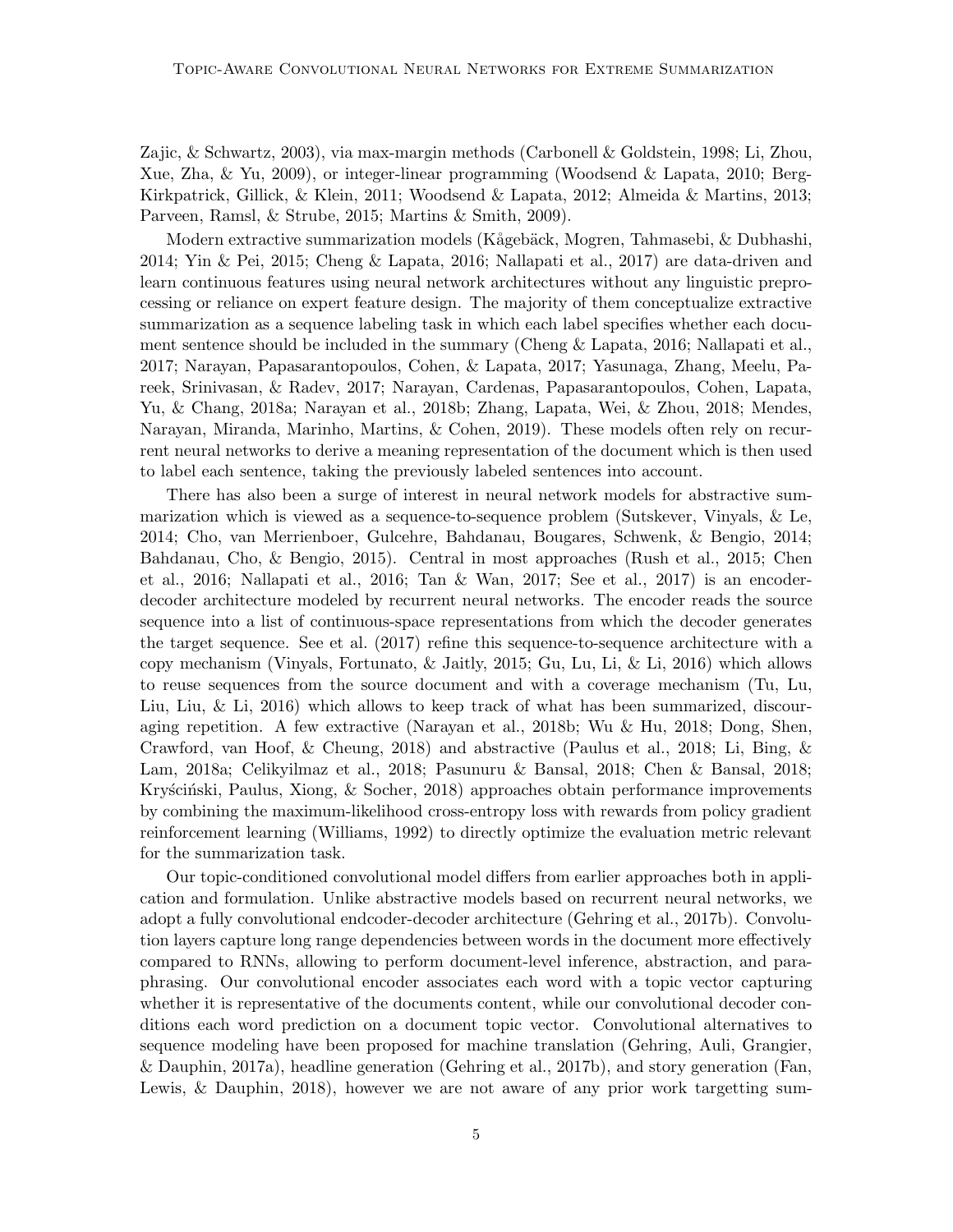marization. The Transformer architecture (Vaswani, Shazeer, Parmar, Uszkoreit, Jones, Gomez, Kaiser, & Polosukhin, 2017) presents an alternative to convolutions, also aiming at eliminating the fundamental constraint of sequential computation, and has been successfully applied to sentence and document summarization (Liu et al., 2018; Liu, 2019; Song, Tan, Qin, Lu, & Liu, 2019; Dong, Yang, Wang, Wei, Liu, Wang, Gao, Zhou, & Hon, 2019).<sup>2</sup>

Our convolutional model uses topic vectors to foreground salient words in the document. The idea is inspired from traditional summarization methods for *content selection* (Mani, 2001; Radev et al., 2004; Nenkova et al., 2006; Spärck Jones, 2007), however, our topics are not manually crafted, they are automatically learned using an LDA model (Blei, Ng,  $\&$ Jordan, 2003). Several recent summarization models have explored architectures dedicated to content selection; Li, Xu, Li, and Gao (2018) extract a set of keywords from the document to guide the summarization process. Zhou, Yang, Wei, and Zhou (2017) and Li, Xiao, Lyu, and Wang (2018b) use dedicated gates to filter the representation of the source document; while others modulate the attention based on how likely it is for a word or a sentence to be included in a summary (Cohan et al., 2018; Hsu, Lin, Lee, Min, Tang, & Sun, 2018; Gehrmann et al., 2018) or use reinforcement learning to optimize content selection objectives (Pasunuru & Bansal, 2018; Chen & Bansal, 2018). Document-level semantic information (as expressed via latent topics) has been previously integrated with recurrent neural networks (Mikolov & Zweig, 2012; Ghosh, Vinyals, Strope, Roy, Dean, & Heck, 2016; Dieng, Wang, Gao, & Paisley, 2017), however, we are not aware of any existing convolutional models.

#### 3. The XSum Dataset

In this section we present, XSum, our extreme summarization dataset which consists of BBC articles and accompanying single sentence summaries. We describe how XSum was obtained, provide comparisons with popular summarization benchmarks, and analyze how it differs from them both quantitatively and qualitatively.

#### 3.1 Data Collection

Each BBC article is prefaced with an introductory sentence (aka summary) which is professionally written, typically by the author of the article. The summary bears the HTML class "story-body introduction," and can be easily identified and extracted from the main text body (see Figure 1 for an example summary-article pair).

To create a large-scale dataset for extreme summarization, we followed the methodology proposed in Hermann et al. (2015). Specifically, we collected 226,711 Wayback archived BBC articles ranging over almost a decade (2010 to 2017) and covering a wide variety of domains (e.g., News, Politics, Sports, Weather, Business, Technology, Science, Health, Family, Education, Entertainment, and Arts). Each article comes with a unique identifier in its URL, which we used to randomly split the dataset into training (90%, 204,045), validation (5%, 11,332), and test (5%, 11,334) set.

Tables 1 and 2 compare XSum with the CNN, DailyMail, NY Times, and Newsroom benchmarks. For CNN and DailyMail, we used the original splits of Hermann et al. (2015)

<sup>2.</sup> Experiments with Transformer architectures are outside the scope of this paper. Recent work (Perez-Beltrachini, Liu, & Lapata, 2019) on multiodocument summarization shows that Transformer-based models perform on par with their convolutional alternatives.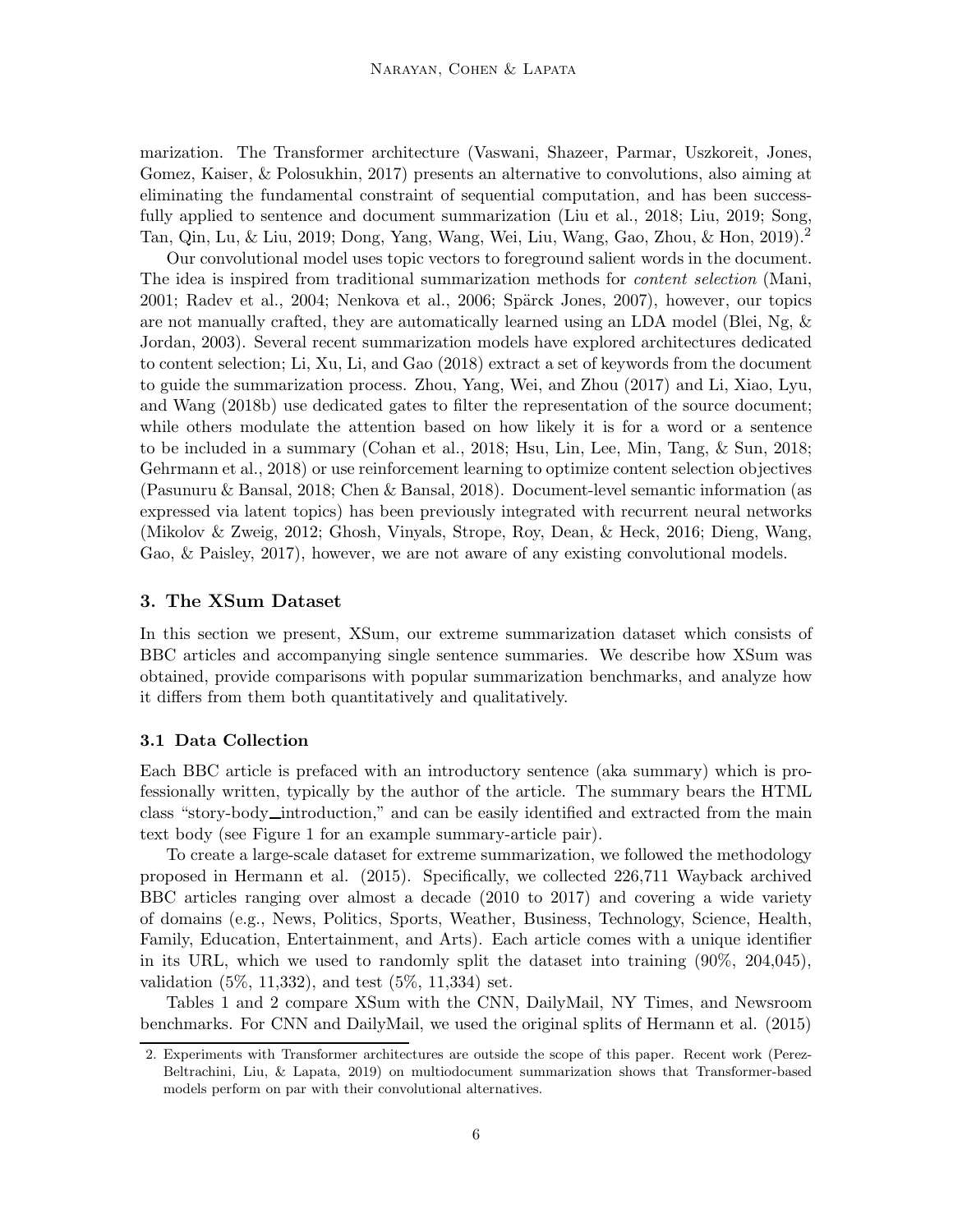#### Topic-Aware Convolutional Neural Networks for Extreme Summarization

| Datasets       | Corpus Size $(\# \text{ docs})$ |            |         |  |  |
|----------------|---------------------------------|------------|---------|--|--|
|                | training                        | validation | test    |  |  |
| <b>CNN</b>     | 90,266                          | 1,220      | 1,093   |  |  |
| DailyMail      | 196,961                         | 12,148     | 10,397  |  |  |
| NY Times       | 589,284                         | 32,736     | 32,739  |  |  |
| Newsroom       | 992,966                         | 108,591    | 108,650 |  |  |
| Newsroom-Mixed | 328,634                         | 35,879     | 36,006  |  |  |
| Newsroom-Ext   | 331,778                         | 36,332     | 36,122  |  |  |
| Newsroom-Abs   | 332,554                         | 36,380     | 36,522  |  |  |
| <b>XSum</b>    | 204,045                         | 11,332     | 11,334  |  |  |

Table 1: Comparison of XSum with benchmark summarization datasets: CNN and Daily-Mail datasets (Hermann et al., 2015), NY Times (Sandhaus, 2008), and Newsroom (Grusky et al., 2018). We present the full Newsroom dataset (Newsroom) and its three subsets: mostly extractive (Newsroom-Ext), mostly abstractive (Newsroom-Abs), and mixed (Newsroom-Mixed). We report corpus size, i.e., the number of documents in, training, validation, and test sets.

| Datasets       |        | avg. document length |       | avg. summary length |           | vocabulary size |  |
|----------------|--------|----------------------|-------|---------------------|-----------|-----------------|--|
|                | words  | sentences            | words | sentences           | document  | summary         |  |
| <b>CNN</b>     | 760.50 | 33.98                | 45.70 | 3.59                | 343,516   | 89,051          |  |
| DailyMail      | 653.33 | 29.33                | 54.65 | 3.86                | 563,663   | 179,966         |  |
| NY Times       | 800.04 | 35.55                | 45.54 | 2.44                | 1,399,358 | 294,011         |  |
| Newsroom       | 770.09 | 34.73                | 30.36 | 1.43                | 2,646,681 | 360,290         |  |
| Newsroom-Mixed | 830.58 | 36.63                | 23.78 | 1.17                | 1,271,435 | 169,875         |  |
| Newsroom-Ext   | 706.06 | 31.65                | 45.78 | 1.88                | 1,214,748 | 243,062         |  |
| Newsroom-Abs   | 774.17 | 35.92                | 21.49 | 1.25                | 1,385,205 | 157,939         |  |
| XSum           | 431.07 | 19.77                | 23.26 | 1.00                | 399,147   | 81,092          |  |

Table 2: We compare datasets with respect to average document (source) and summary (target) length (in terms of words and sentences), and vocabulary size on both on source and target. See main text for steps taken to split and pre-process these datasets. For the vocabulary, we lower case tokens.

and followed Narayan et al. (2018b) to preprocess them. For NY Times (Sandhaus, 2008), we used the splits and pre-processing steps of Paulus et al. (2018). For the Newsroom dataset, we used the splits and pre-processing steps of Grusky et al. (2018). We present comparisons with the full Newsroom dataset (Newsroom) and its three subsets: mostly extractive (Newsroom-Ext), mostly abstractive (Newsroom-Abs), and mixed (Newsroom-Mixed). As can be seen in Table 1, XSum contains a substantial number of training instances, similar to DailyMail; documents and summaries in XSum are shorter in relation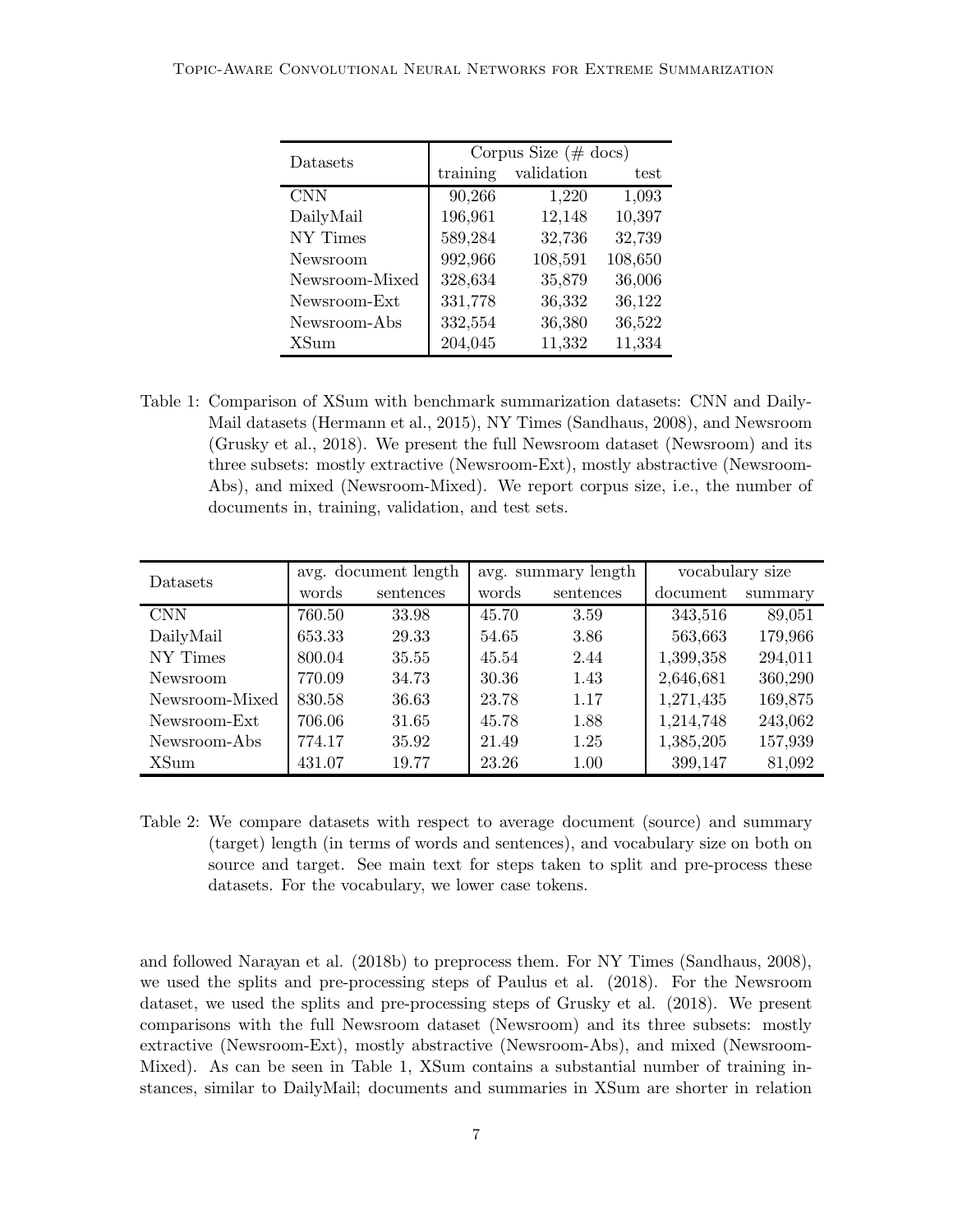| <b>Datasets</b> | % of novel n-grams in gold summary |         |          |            |  |  |
|-----------------|------------------------------------|---------|----------|------------|--|--|
|                 | unigrams                           | bigrams | trigrams | $4$ -grams |  |  |
| <b>CNN</b>      | 16.75                              | 54.33   | 72.42    | 80.37      |  |  |
| DailyMail       | 17.03                              | 53.78   | 72.14    | 80.28      |  |  |
| NY Times        | 22.64                              | 55.59   | 71.93    | 80.16      |  |  |
| Newsroom        | 18.31                              | 46.80   | 58.06    | 62.72      |  |  |
| Newsroom-Mixed  | 13.78                              | 48.37   | 67.15    | 77.11      |  |  |
| Newsroom-Ext    | 2.65                               | 7.25    | 10.25    | 12.42      |  |  |
| Newsroom-Abs    | 38.25                              | 84.36   | 96.39    | 98.28      |  |  |
| XSum            | 35.76                              | 83.45   | 95.50    | 98.49      |  |  |

Table 3: Proportion of novel n-grams in gold summaries for CNN, DailyMail, NY Times, Newsroom, and XSum datasets. All results are computed on the test set.

to most datasets (see Table 2) but the vocabulary size is sufficiently large, comparable to CNN.

#### 3.2 How Abstractive is XSum?

To support the claim that XSum summaries are fairly abstractive and as a result systems trained on them could not resort to extractive strategies, we record the percentage of novel  $n$ -grams in the gold summaries that do not appear in their source documents. As shown in Table 3, there are 36% novel unigrams in the XSum reference summaries compared to 17% in CNN, 17% in DailyMail, 23% in NY Times, and 18% in Newsroom. This indicates that XSum summaries are more abstractive. The proportion of novel constructions grows for larger n-grams across datasets, however, it is much steeper in XSum whose summaries exhibit approximately 83% novel bigrams, 96% novel trigrams, and 98% novel 4-grams (comparison datasets display around 47–55% new bigrams, 58–72% new trigrams, and  $63-80\%$  novel 4-grams).

We further evaluate two extractive methods, LEAD and EXT-ORACLE, on these datasets. lead is often used as a strong lower bound for news summarization (Nenkova, 2005) and creates a summary by selecting the first few sentences or words in the document. We extracted the first 3 sentences for CNN documents and the first 4 sentences for DailyMail (Narayan et al., 2018b). Following previous work (Durrett, Berg-Kirkpatrick, & Klein, 2016; Paulus et al., 2018), we obtained lead summaries based on the first 100 words for NY Times documents. For Newsroom, we extracted the first 2 sentences to form the LEAD summaries. For XSum, we selected the first sentence in the document (excluding the oneline summary) to generate the LEAD. Our second method, EXT-ORACLE, can be viewed as an upper bound for extractive models (Nallapati et al., 2017; Narayan et al., 2018b). It creates an oracle summary by selecting the best possible set of sentences in the document that gives the highest ROUGE (Lin & Hovy, 2003) with respect to the gold summary. For XSum, we simply selected the single-best sentence in the document as summary.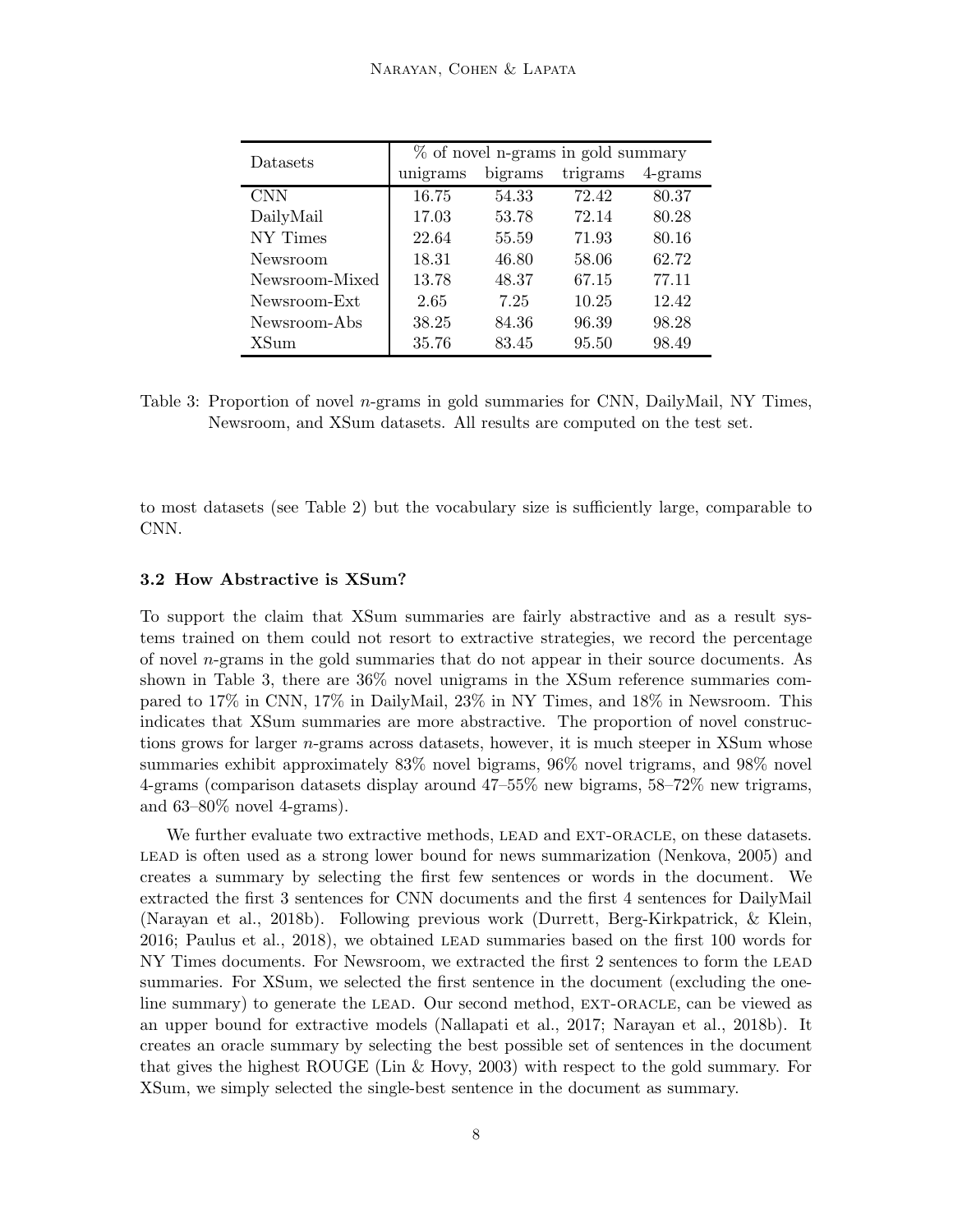| Datasets       | LEAD  |       |       | EXT-ORACLE |                |       |
|----------------|-------|-------|-------|------------|----------------|-------|
|                | R1    | R2    | RL    | R1         | R <sub>2</sub> | RL    |
| <b>CNN</b>     | 29.15 | 11.13 | 25.95 | 50.38      | 28.55          | 46.58 |
| DailyMail      | 40.68 | 18.36 | 37.25 | 55.12      | 30.55          | 51.24 |
| NY Times       | 31.85 | 15.86 | 23.75 | 52.08      | 31.59          | 46.72 |
| Newsroom       | 33.04 | 22.35 | 30.31 | 57.09      | 42.94          | 53.65 |
| Newsroom-Mixed | 27.95 | 13.87 | 23.97 | 51.98      | 34.04          | 46.96 |
| Newsroom-Ext   | 55.87 | 50.60 | 54.76 | 89.63      | 87.20          | 89.32 |
| Newsroom-Abs   | 15.44 | 2.72  | 12.32 | 29.85      | 7.82           | 24.86 |
| XSum           | 16.30 | 1.61  | 11.95 | 29.79      | 8.81           | 22.65 |

Table 4: Performance of extractive baselines on CNN, DailyMail, NY Times, Newsroom, and XSum datasets. We report ROUGE scores for the LEAD baseline and EXToracle, the extractive oracle system. All results are computed on the test set.

Table 4 reports the performance of the two extractive methods using ROUGE-1 (R1), ROUGE-2  $(R2)$ , and ROUGE-L  $(R1)$  with the gold summaries as reference. The LEAD baseline performs extremely well on CNN, DailyMail, NY Times and Newsroom confirming that they contain fairly extractive summaries. ext-oracle further shows that improved sentence selection would bring further performance gains to extractive approaches. Abstractive systems trained on these datasets often have a hard time beating the LEAD, let alone ext-oracle, or display a low degree of novelty in their summaries (See et al., 2017; Tan & Wan, 2017; Paulus et al., 2018; Pasunuru & Bansal, 2018; Celikyilmaz et al., 2018; Gehrmann et al., 2018). Interestingly, LEAD and EXT-ORACLE perform poorly on XSum underlying the fact that it contains genuinely abstractive summaries.

Grusky et al. (2018) also find that CNN / Daily Mail and New York Times are skewed towards extractive summaries (albeit following different analysis metrics). The abstractive subset of their Newsroom dataset (Newsroom-Abs) demonstrates similar patterns to XSum in terms of the percentage of novel n-grams in the gold summary and the performance of extractive methods (LEAD and EXT-ORACLE). However, XSum differs from Newsroom in two key respects. Firstly, Newsroom is a fairly diverse dataset, it contains documents and summaries from multiple news outlets representing a large range of summarization styles from highly abstractive to highly extractive, while XSum is not; it covers a single news outlet (i.e., BBC) and a uniform summarization style (i.e., a single sentence). Another difference comes from the way the reference summaries are extracted in these two datasets. Newsroom summaries are extracted using the HTML meta-tag "description," and constitute descriptions of the document's content which are often used for indexing but are not shown to the readers. In comparison, XSum summaries are aimed at the reader and meant to be read together with the article. Newsroom summaries are often indicative – they provide merely an indication of the subject matter of the document without giving away detail on its content. In contrast, XSum summaries are more informative, they contain pertinent information necessary to convey the gist of the document. We further explore these differences in our experimental evaluation (see Section 6.3).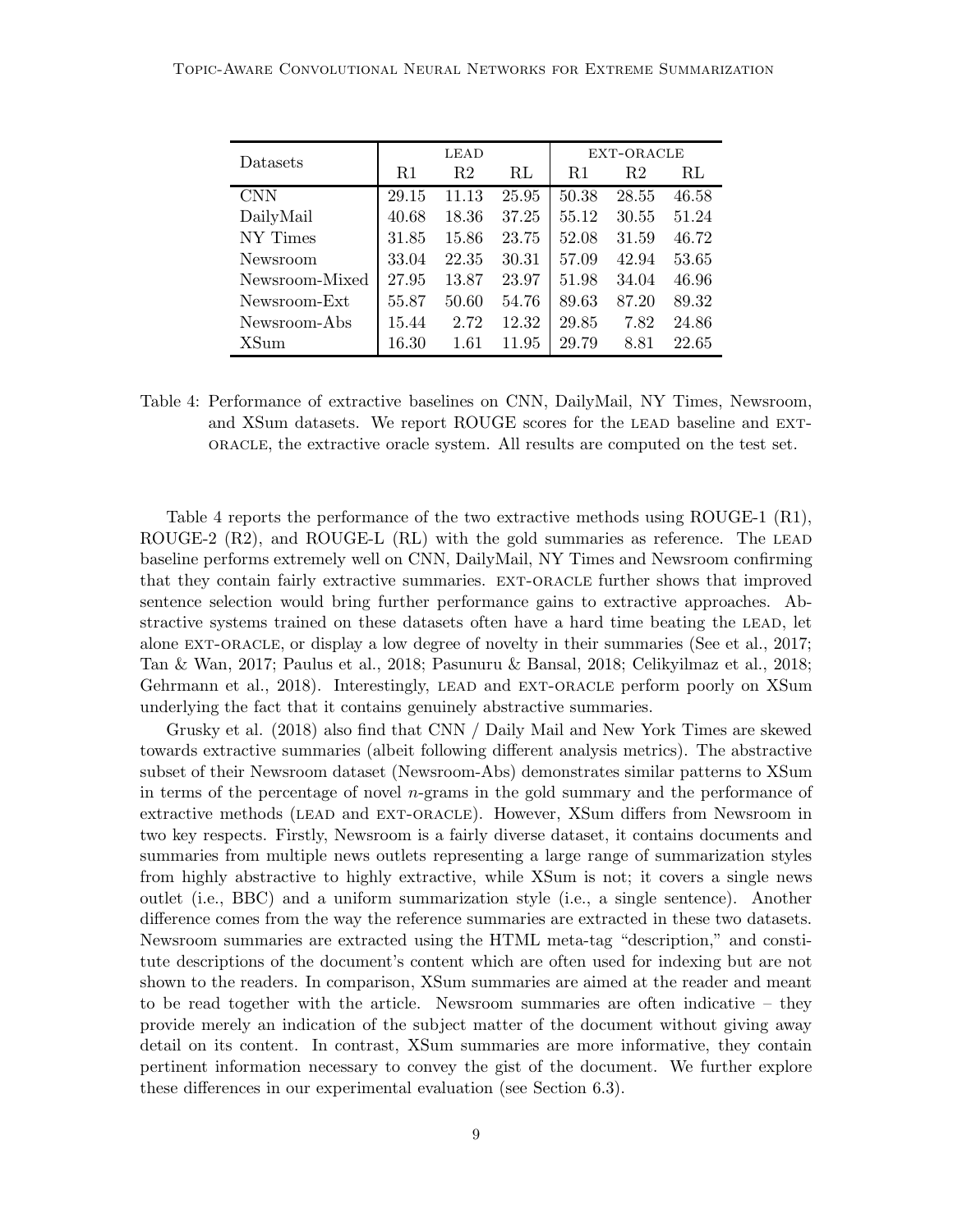#### 4. Topic-Aware Convolutional Model for Summarization

Unlike tasks like machine translation and paraphrase generation where there is often a oneto-one semantic correspondence between source and target words, document summarization must distill the content of a document into a few important facts. This is even more challenging for our task, where the compression ratio is extremely high, and pertinent content can be easily missed.

Our model builds on the work of Gehring et al. (2017b) who develop an encoderdecoder architecture with an attention mechanism (Sukhbaatar, szlam, Weston, & Fergus, 2015) based exclusively on deep convolutional networks. Their convolutional alternative to sequence modeling has shown promise for machine translation (Gehring et al., 2017a, 2017b) and story generation (Fan et al., 2018). We believe that convolutional architectures are attractive for extreme summarization for at least two reasons. Firstly, contrary to recurrent networks which view the input as a chain structure, convolutional networks can be stacked to represent large context sizes. Secondly, hierarchical features can be extracted over larger and larger contents, allowing to represent long-range dependencies efficiently through shorter paths.

We adapt this model to our task by allowing it to recognize pertinent content (i.e., by foregrounding salient words in the document). In particular, we improve the convolutional encoder by associating each word with a vector representing topic salience, and the convolutional decoder by conditioning each word prediction on the document topic vector. Our model aims to generate informative summaries that are grounded in the input document and its content.

#### 4.1 Model Overview

At the core of our model is a simple convolutional block structure that computes intermediate states based on a fixed number of input elements. Our convolutional encoder (shown at the top of Figure 2) applies this unit across the document. We repeat these operations in a stacked fashion to get a multi-layer hierarchical representation over the input document where words at closer distances interact at lower layers while distant words interact at higher layers. The interaction between words through hierarchical layers effectively captures long-range dependencies.

Analogously, our convolutional decoder (shown at the bottom of Figure 2) uses the multi-layer convolutional structure to build a hierarchical representation over what has been predicted so far. Each layer on the decoder side determines useful source context by attending to the encoder representation before it passes its output to the next layer. This way the model remembers which words it previously attended to and applies multi-hop attention (shown in the middle of Figure 2) per time step. The output of the top layer is passed to a softmax classifier to predict a distribution over the target vocabulary.

Our model assumes access to word and document topic distributions. These can be obtained by any topic model, however we use Latent Dirichlet Allocation (LDA; Blei et al. (2003)) in our experiments; we pass the distributions obtained from LDA directly to the network as additional input. This allows us to take advantage of topic modeling without interfering with the computational advantages of the convolutional architecture.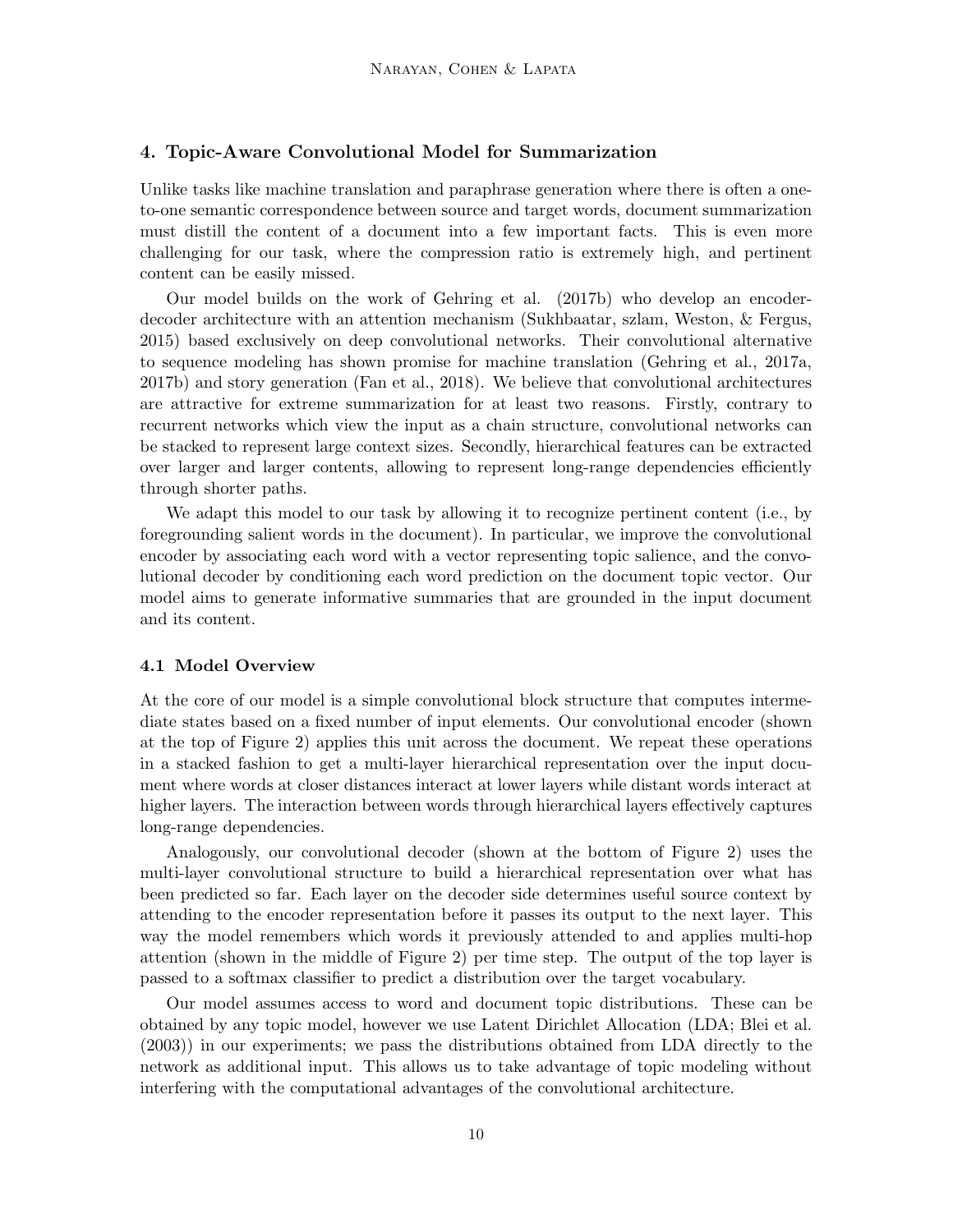

Figure 2: Topic-conditioned convolutional model for extreme summarization. The input document "England won." is encoded (top) using word  $(x_i)$  and position  $(p_i)$ embeddings, and word  $(t'_{i})$  and document  $(t_{D})$  topic vectors. At each time step of the decoding, a context representation (bottom left) is learned using word  $(x'_i)$ and position  $(p'_i)$  embeddings and the document  $(t_D)$  topic vector. Attention (center) is the dot product between decoder context representations and encoder representations. The conditional inputs  $c<sup>l</sup>$  computed by the attention are added to the decoder states  $h^l$  which then predict the target words (bottom right). GLU stands for Gated Linear Units. Both encoder and decoder pad input and output sequences respectively to match the receptive width of the convolutional filters. Here, the decoder generates summary "Match report.".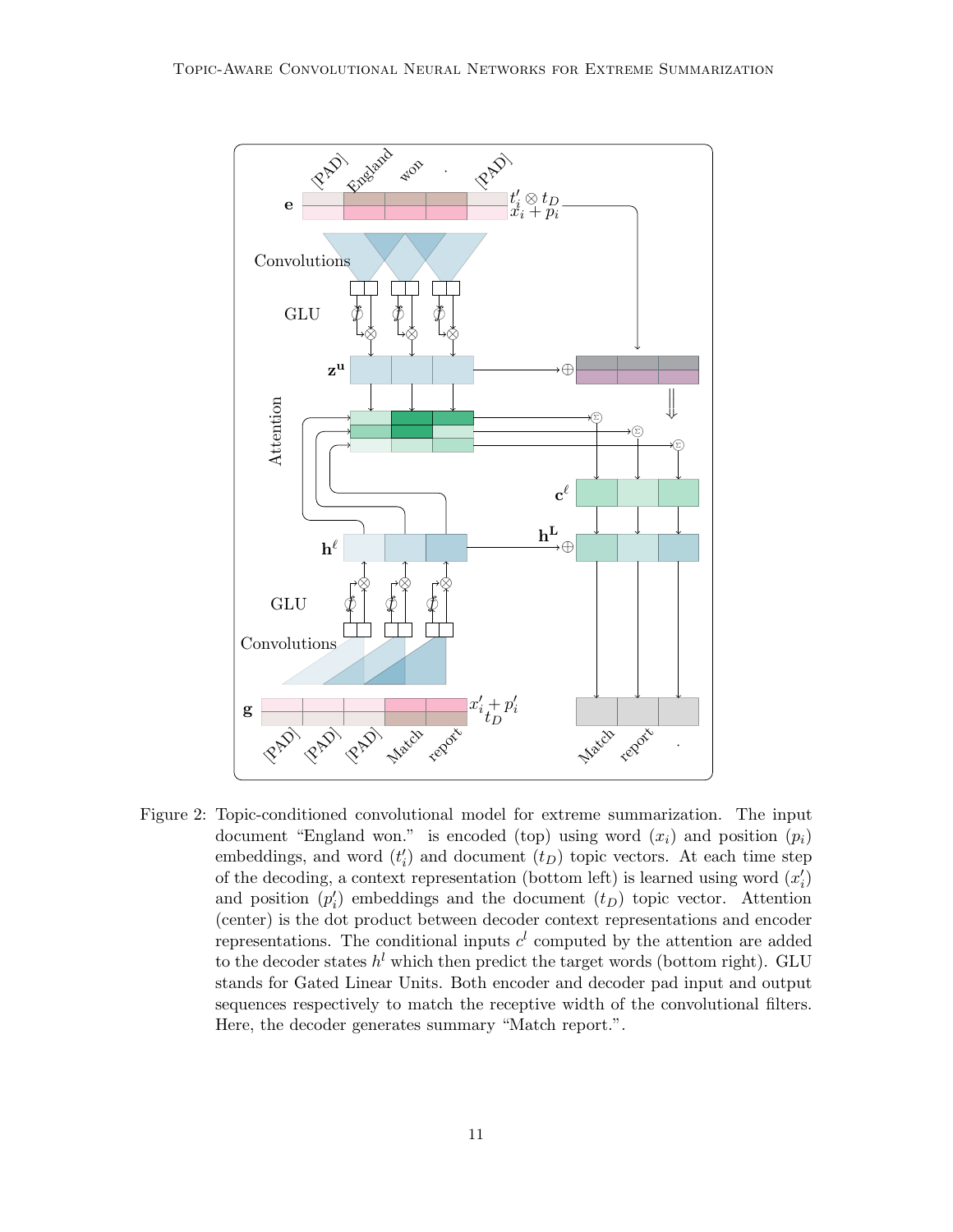#### 4.2 Topic Sensitive Embeddings

Let D denote a document consisting of a sequence of words  $(w_1, \ldots, w_m)$ ; we embed D into a distributional space  $\mathbf{x} = (x_1, \dots, x_m)$  where  $x_i \in \mathbb{R}^f$  is a column in embedding matrix  $M \in \mathbb{R}^{V \times f}$  (where V is the vocabulary size). We also embed the absolute word positions in the document  $\mathbf{p} = (p_1, \ldots, p_m)$  where  $p_i \in \mathbb{R}^f$  is a column in position matrix  $P \in \mathbb{R}^{N \times f}$ , and N is the maximum number of positions;  $p_i$  is the position embedding of word  $w_i$  at position i in the input sequence. Position embeddings have proved useful for convolutional sequence modeling (Gehring et al., 2017b), because, in contrast to RNNs, they do not observe the temporal positions of words (Shi, Knight, & Yuret, 2016). Let  $t_D \in \mathbb{R}^{f'}$ be the topic distribution of document D and  $\mathbf{t}' = (t'_1, \ldots, t'_m)$  the topic distributions of words in the document (where  $t'_{i} \in \mathbb{R}^{f'}$ ). During encoding, we represent document D via  $\mathbf{e} = (e_1, \dots, e_m)$ , where  $e_i$  is:

$$
e_i = [(x_i + p_i); (t'_i \otimes t_D)] \in \mathbb{R}^{f+f'},
$$
\n(1)

and  $\otimes$  denotes point-wise multiplication. The topic distribution  $t_i'$  of word  $w_i$  essentially captures how topical the word is in itself (local context), whereas the topic distribution  $t_D$ represents the overall theme of the document (global context). The encoder essentially enriches the context of the word with its topical relevance to the document.

For every output prediction, the decoder estimates representation  $g = (g_1, \ldots, g_n)$  for previously predicted words  $(w'_1, \ldots, w'_n)$  where  $g_i$  is:

$$
g_i = [(x_i' + p_i'); t_D] \in \mathbb{R}^{f+f'},
$$
\n(2)

 $x'_i$  and  $p'_i$  are word and position embeddings of previously predicted word  $w'_i$ , and  $t_D$  is the topic distribution of the input document. Note that the decoder does not use the topic distribution of  $w_i'$  as computing it on the fly would be expensive. However, every word prediction is conditioned on the topic of the document, enforcing the summary to have the same theme as the document.

#### 4.3 Multi-layer Convolutional Structure

Each convolution block, parametrized by  $W \in \mathbb{R}^{2d \times kd}$  and  $b_w \in \mathbb{R}^{2d}$ , takes as input  $X \in$  $\mathbb{R}^{k \times d}$  which is the concatenation of k adjacent elements embedded in a d dimensional space, applies one dimensional convolution and returns an output element  $Y \in \mathbb{R}^{2d}$ . We apply Gated Linear Units (GLU,  $v : \mathbb{R}^{2d} \to \mathbb{R}^d$ , Dauphin, Fan, Auli, & Grangier, 2017) on the output of convolution Y. Subsequent layers operate over the  $k$  output elements of the previous layer and are connected through residual connections (He, Zhang, Ren, & Sun, 2016) to allow for deeper hierarchical representation. We denote the output of the  $\ell$ th layer as  $\mathbf{h}^{\ell} = (h_1^{\ell}, \ldots, h_n^{\ell})$  for the decoder network, and  $\mathbf{z}^{\ell} = (z_1^{\ell}, \ldots, z_m^{\ell})$  for the encoder network.

#### 4.4 Multi-hop Attention

Our encoder and decoder are tied via a multi-hop attention mechanism. For each decoder layer  $\ell$ , we compute the attention  $a_{ij}^{\ell}$  of state i and source element j as: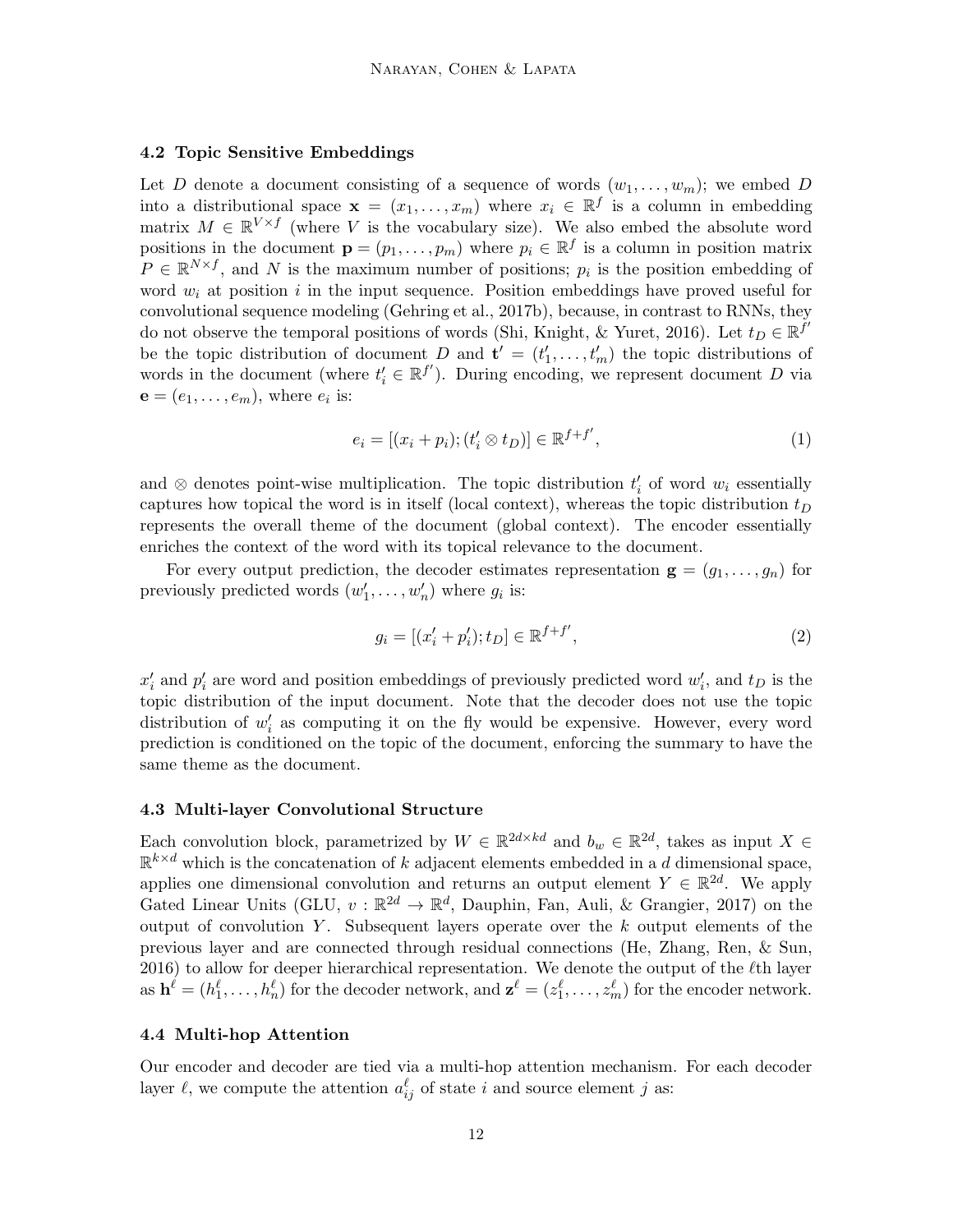$$
a_{ij}^{\ell} = \frac{\exp(d_i^{\ell} \cdot z_j^u)}{\sum_{t=1}^m \exp(d_i^{\ell} \cdot z_t^u)},
$$
\n(3)

where  $d_i^{\ell} = W_d^{\ell} h_i^{\ell} + b_i^{\ell} + g_i$  is the decoder state summary combining the current decoder state  $h_i^{\ell}$  and the previous output element embedding  $g_i$ . Vector  $z^{\mathbf{u}}$  is the output from the last encoder layer u. The conditional input  $c_i^{\ell}$  to the current decoder layer is a weighted sum of the encoder outputs as well as the input element embeddings  $e_j$ :

$$
c_i^{\ell} = \sum_{j=1}^{m} a_{ij}^{\ell} (z_j^u + e_j).
$$
 (4)

The attention mechanism described here performs multiple attention "hops" per time step and considers which words have been previously attended to. It is therefore different from single-step attention in recurrent neural networks (Bahdanau et al., 2015), where the attention and weighted sum are computed over  $z<sup>u</sup>$  only.

Our network uses multiple linear layers to project between the embedding size  $(f + f')$ and the convolution output size  $2d$ . These are applied to **e** (before feeding it to the encoder), to the final encoder output  $z^u$ , to all decoder layers  $h^{\ell}$  (for the attention score computation), and to the final decoder output  $h^L$  (before the softmax). We pad the input with  $k-1$  zero vectors on both left and right sides to ensure that the output of the convolutional layers matches the input length. During decoding, we ensure that the decoder does not have access to future information; we start with  $k$  zero vectors and shift the convolutional block to the right after every prediction. The final decoder output  $\mathbf{h}^{\mathbf{L}}$  is used to compute the distribution over the target vocabulary as:

$$
p(y_{i+1}|y_1,\ldots,y_i,D,t_D,\mathbf{t}') = \text{softmax}(W_o h_i^L + b_o) \in \mathbb{R}^T
$$
\n
$$
(5)
$$

where,  $W_o$  and  $b_o$  are the parameters of the softmax layer and T is the size of the target vocabulary. We also use layer normalization and weight initialization to stabilize learning. We use cross-entropy loss to maximize the likelihood of the ground-truth sequence  $(y_1^*, \ldots, y_n^*)$ :

$$
L(\theta) = \sum_{i=0}^{n-1} \log p(y_{i+1}^* | y_1^*, \dots, y_i^*, D, t_D, \mathbf{t}', \theta)
$$
\n(6)

Our topic-enhanced model calibrates long-range dependencies with globally salient content. As a result, it provides a better alternative to vanilla convolutional sequence models (Gehring et al., 2017b) and RNN-based summarization models (See et al., 2017) for capturing cross-document inferences and paraphrasing. At the same time it retains the computational advantages of convolutional models. Each convolution block operates over a fixed-size window of the input sequence, allowing for simultaneous encoding of the input and ease in learning due to the fixed number of non-linearities and transformations for words in the input sequence.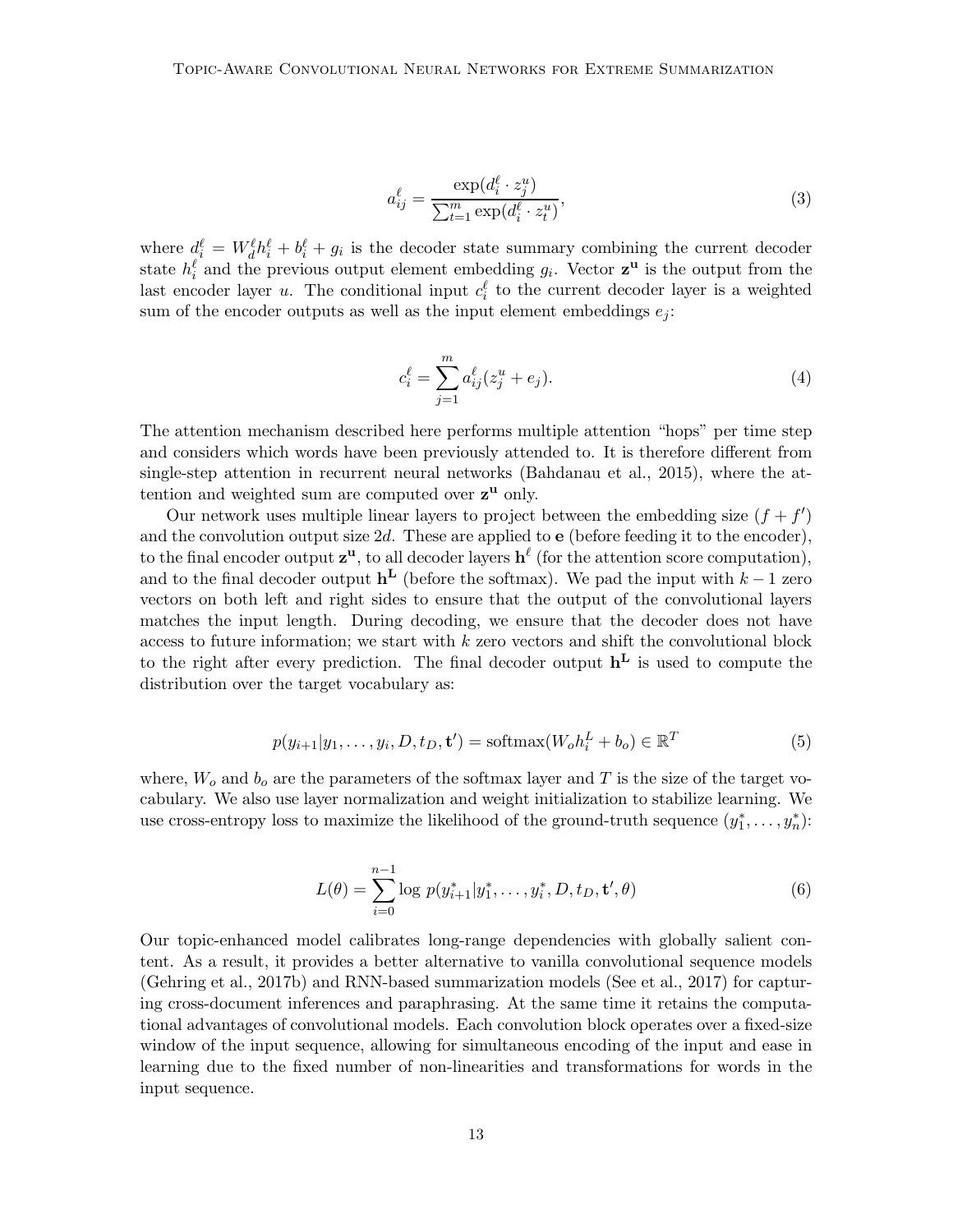## 5. Experimental Setup

In this section we present our experimental setup for assessing the performance of our **T**opicaware Convolutional Sequence to Sequence model which we abbreviate to T-ConvS2S. We evaluate our model on our newly collected XSum dataset and show that it is suitable for extreme summarization. We also report experiments on the abstractive subset of the Newsroom dataset (Newsroom-Abs; Grusky et al., 2018). In the following, we discuss implementation details, present the systems used for comparison with our approach, and explain how system output was evaluated.

#### 5.1 Comparison Systems

We report results with various systems which were all trained on the XSum dataset to generate a one-line summary given an input news article. We compared T-ConvS2S against three extractive systems: a baseline which randomly selects a sentence from the input document (RANDOM), a baseline which simply selects the leading sentence from the document (lead), and an oracle which selects a single-best sentence in each document (ext-oracle). The latter is often used as an upper bound for extractive methods. We also compared our model against the RNN-based abstractive systems introduced in See et al. (2017).<sup>3</sup> In particular, we experimented with an attention-based sequence-to-sequence model (Seq2Seq), a pointer-generator model which allows us to copy words from the source text (PTGEN), and a pointer-generator model with a coverage mechanism to keep track of words that have been summarized (PTGEN+CovG). Finally, we compared our model against two convolutional abstractive systems: the vanilla convolution sequence-to-sequence model of Gehring et al. (2017b) (ConvS2S) and a variant thereof augmented a copy mechanism (ConvS2S+Copy) which copies words from the input document via pointing (Vinyals

<sup>3.</sup> State-of-the-art abstractive systems on the CNN/Daily mail and New York Times datasets (Celikyilmaz et al., 2018; Pasunuru & Bansal, 2018; Krys´cinski et al., 2018) use reinforcement learning to directly optimize the evaluation metric relevant for the summarization task. Although our model could be optimized with reinforcement learning objectives, we leave this to future work and present comparisons with related models which are all trained with the maximum-likelihood objective.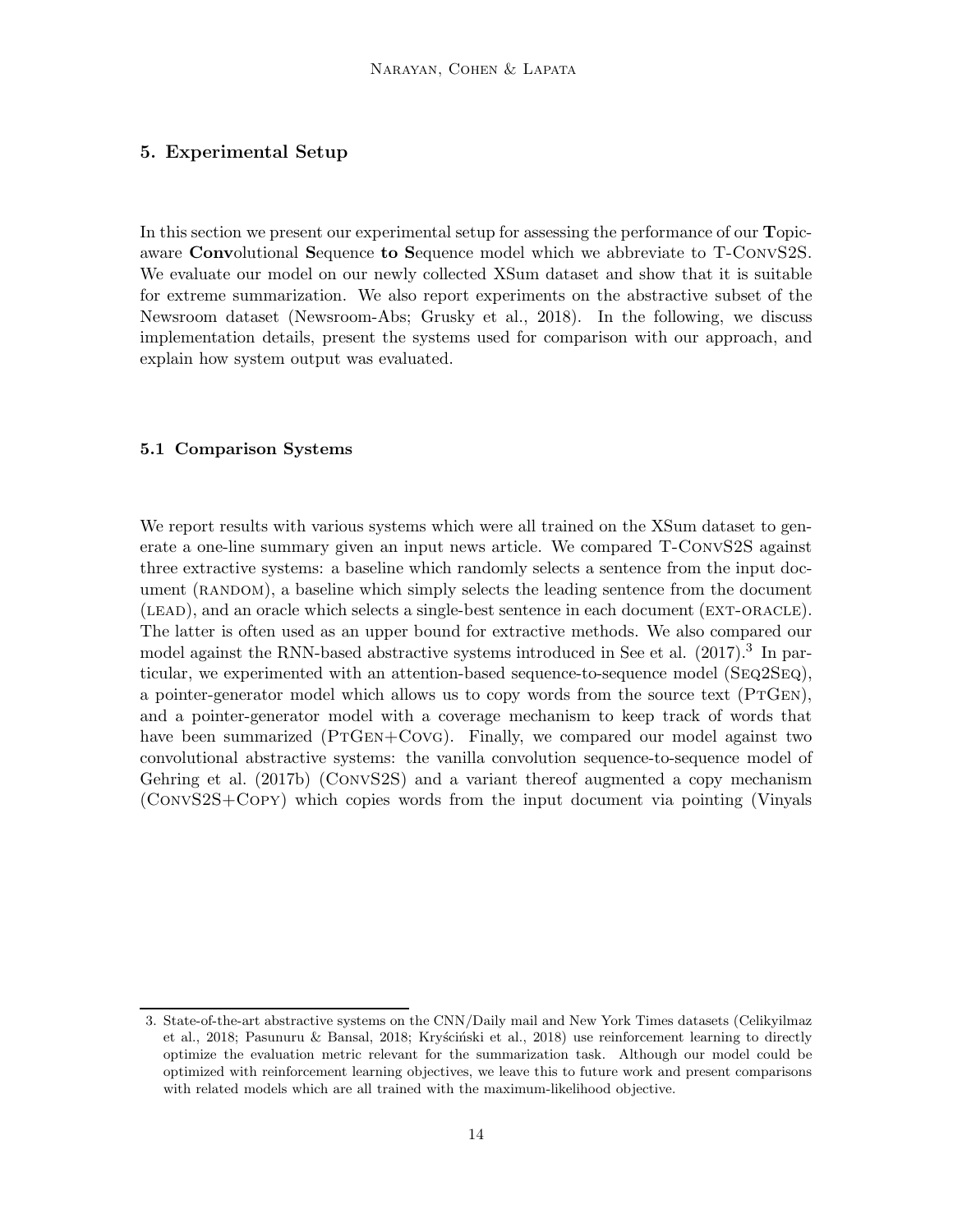|     | XSum documents                                                                                       |  |  |  |  |
|-----|------------------------------------------------------------------------------------------------------|--|--|--|--|
|     | T1: murder, charge, court, police, arrest, guilty, sentence, boy, bail, space, crown, trial          |  |  |  |  |
| T2: | abuse, church, bishop, child, catholic, gay, pope, school, christian, priest, cardinal               |  |  |  |  |
| T3: | council, people, government, local, housing, home, house, property, city, plan, authority            |  |  |  |  |
| T4: | party, clinton, trump, climate, poll, vote, plaid, election, debate, change, candidate, campaign     |  |  |  |  |
| T5: | country, growth, report, business, export, fall, bank, security, economy, rise, global, inflation    |  |  |  |  |
| T6: | hospital, patient, trust, nhs, people, care, health, service, staff, report, review, system, child   |  |  |  |  |
|     |                                                                                                      |  |  |  |  |
|     | Newsroom Abstractive documents                                                                       |  |  |  |  |
|     | T1: fund, investment, firm, asset, capital, financial, corporate, management, return, profit, equity |  |  |  |  |
| T2: | building, design, build, square, space, office, architect, center, architecture, interior, project   |  |  |  |  |
| T3: | award, parade, beverly, actress, annual, hills, star, red, hollywood, carpet, premiere, pose         |  |  |  |  |
| T4: | company, business, customer, industry, consumer, service, product, revenue, fortune, startup         |  |  |  |  |
| T5: | military, force, afghanistan, government, security, troops, war, country, taliban, attack, army      |  |  |  |  |

Table 5: Example topics learned by an LDA model on XSum and Newsroom documents (training portion).

et al., 2015; See et al., 2017) while retaining the ability to produce novel words from a fixed vocabulary.<sup>4</sup>

For our experiments on Newsroom-Abs, we again compared T-ConvS2S against the extractive systems RANDOM, LEAD and EXT-ORACLE, the recurrent abstractive systems Seq2Seq, PtGen, and PtGen+Covg, and the convolutional systems ConvS2S and CONVS2S+COPY. All systems were retrained on the Newsroom-Abs training set. LEAD selects the first 2 sentences to form the summary while RANDOM selects random 2 sentences from the input document to form the summary. EXT-ORACLE creates an oracle summary by selecting the best possible set of sentences in the document that gives the highest ROUGE (Lin & Hovy, 2003) with respect to the gold summary.

$$
p_{gen} = \sigma(w_h h_i^L + w_c c_i^L + w_g g_i + b_{gen})
$$

using the final decoder state  $h_i^L$ , the final context vector  $c_i^L$  and the decoder input  $g_i$ . L is the final layer of the decoder.  $w_h$ ,  $w_c$ ,  $w_g$  and  $b_{gen}$  are model parameters and  $\sigma$  is the non-linear sigmoid function. We estimate the final probability distribution  $p'(w) \in R^{T'}$  over the extended vocabulary T' denoting the union of the target vocabulary  $T$  and the words of the input document as

$$
p'(w) = p_{gen}p(w)^{\alpha} + (1 - p_{gen}) \sum_{j:w_j=w} (a_{ij}^{L})^{\beta},
$$

where  $p(w)$  is the target vocabulary distribution (estimated using Equation (5) and  $a_{ij}^L$  is the attention for the final decoder layer L (estimated using Equation (3)).  $\alpha$  and  $\beta$  are scaling parameters (used to stabilize convolutional learning) estimated as  $\frac{\log(|T'|)}{\log(|T|)}$  and  $\frac{\log(|T'|)}{\log(\text{Enclen})}$ , respectively (where EncLen is the encoder length). CONVS2S+COPY uses  $p_{gen}$  to switch between generating a novel word from a fixed vocabulary by sampling from  $p(w)$  or copying a word from the source text by sampling from the attention distribution  $a_{ij}^L$ .

<sup>4.</sup> CONVS2S+COPY estimates the generation probability  $p_{gen} \in [0, 1]$  at each decoding step i as: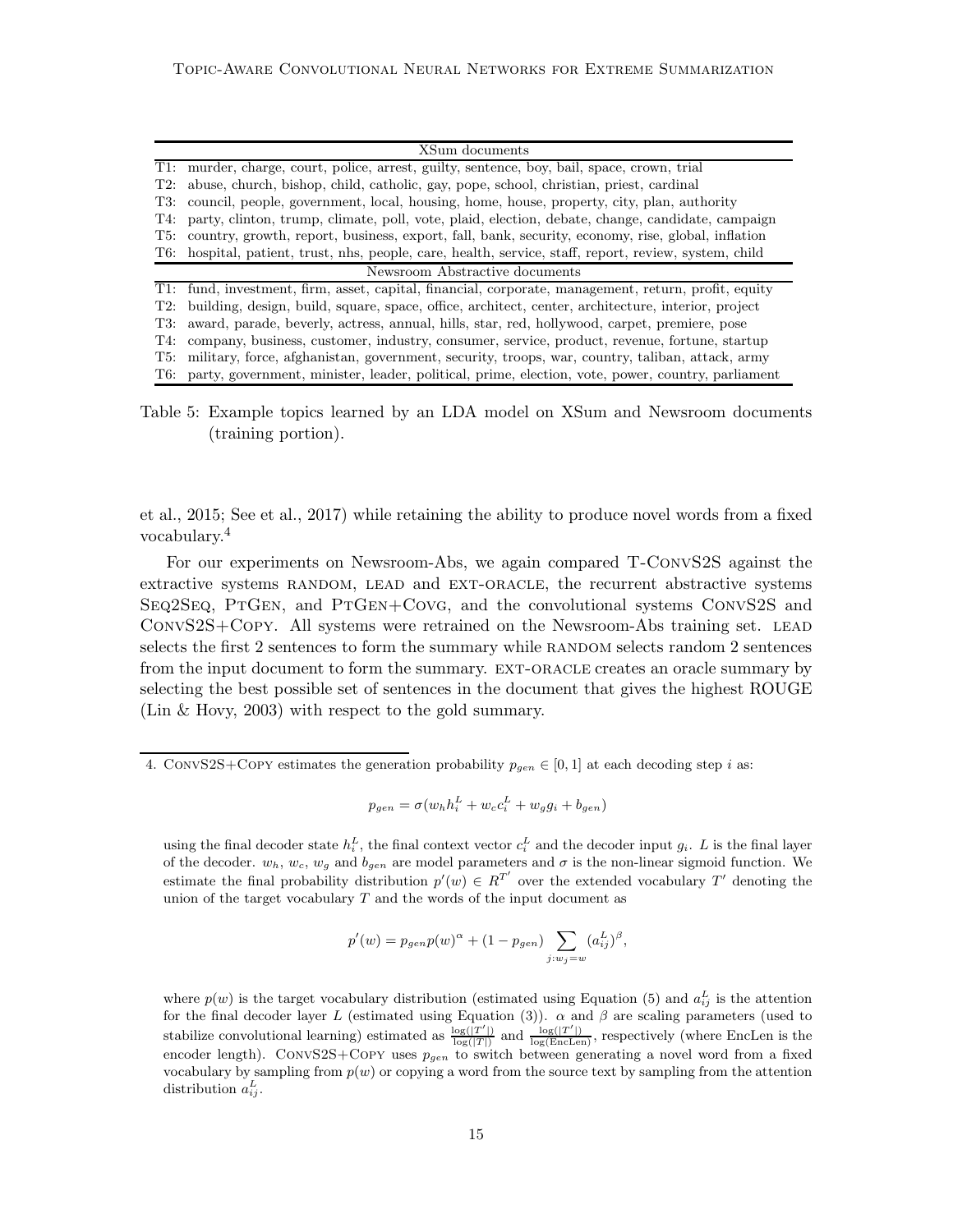#### 5.2 Model Parameters and Optimization

We did not anonymize entities but worked with a lowercased version of the XSum and Newsroom-Abs datasets. During training and at test time input documents were truncated to 400 tokens and the length of the summary was limited to 90 tokens.

We trained two separate LDA models (Blei et al., 2003) on XSum and Newsroom documents (training portion). We therefore obtained for each word a probability distribution over topics which we used to estimate  $t'$ ; the topic distribution  $t_D$  can be inferred for any new document, at training and test time. We explored several LDA configurations on held-out data, and obtained best results with 512 topics for XSum and 256 topics for Newsroom. LDA models were trained with  $\alpha^5$  set to a fixed normalized asymmetric prior of 1/number of topics; we let the model learn an asymmetric prior  $\eta^6$  from the data. Table 5 shows some of the topics learned by the LDA models.<sup>7</sup>

For all RNN-based models<sup>8</sup> (SEQ2SEQ, PTGEN, and PTGEN+CovG) we used the best settings reported on the CNN and DailyMail data (See et al., 2017) All models had 256 dimensional hidden states and 128 dimensional word embeddings. They were trained using Adagrad (Duchi, Hazan, & Singer, 2011) with learning rate set to 0.15 and an initial accumulator value of 0.1. We used gradient clipping with a maximum gradient norm of 2, without any regularization and the loss on the validation set to implement early stopping. All models trained on the XSum and Newsroom datasets have the same settings.

For all convolutional models<sup>9</sup> (CONVS2S, CONVS2S+COPY, and T-CONVS2S) we used 512 dimensional hidden states, word embeddings and position embeddings for XSum and 256 dimensional hidden states, word embeddings and position embeddings for Newsroom. All models were trained with Nesterov's accelerated gradient method (Sutskever, Martens, Dahl, & Hinton, 2013) using a momentum value of 0.99 and renormalized gradients if their norm exceeded 0.1 (Pascanu, Mikolov, & Bengio, 2013). We used a learning rate of 0.10 for ConvS2S and T-ConvS2S, and 0.02 for ConvS2S+Copy. <sup>10</sup> Once the validation perplexity stopped improving, we reduced the learning rate by an order of magnitude after each epoch until it fell below  $10^{-4}$ . We also applied a dropout of 0.2 to the embeddings, the decoder outputs and the input of the convolutional blocks. Gradients were normalized by the number of non-padding tokens per mini-batch. We also used layer normalization and weight normalization for all layers except for lookup tables to stabilize learning.

All neural models, including ours and those based on RNNs (See et al., 2017), had a vocabulary of 50,000 words and were trained on a single Nvidia M40 GPU with a batch size of 32 sentences. Summaries at test time were obtained using beam search (with beam size 10) in all cases.

<sup>5.</sup>  $\alpha$  controls the prior distribution over topics for individual documents.

<sup>6.</sup>  $\eta$  controls the prior distribution over words for individual topics.

<sup>7.</sup> We used a multi-core implementation of LDA made available by gensim at https://radimrehurek.com/ gensim/models/ldamulticore.html.

<sup>8.</sup> We used the code available at https://github.com/abisee/pointer-generator.

<sup>9.</sup> We used the code available at https://github.com/facebookresearch/fairseq-py.

<sup>10.</sup> ConvS2S+Copy failed to converge with learning rate greater than 0.02.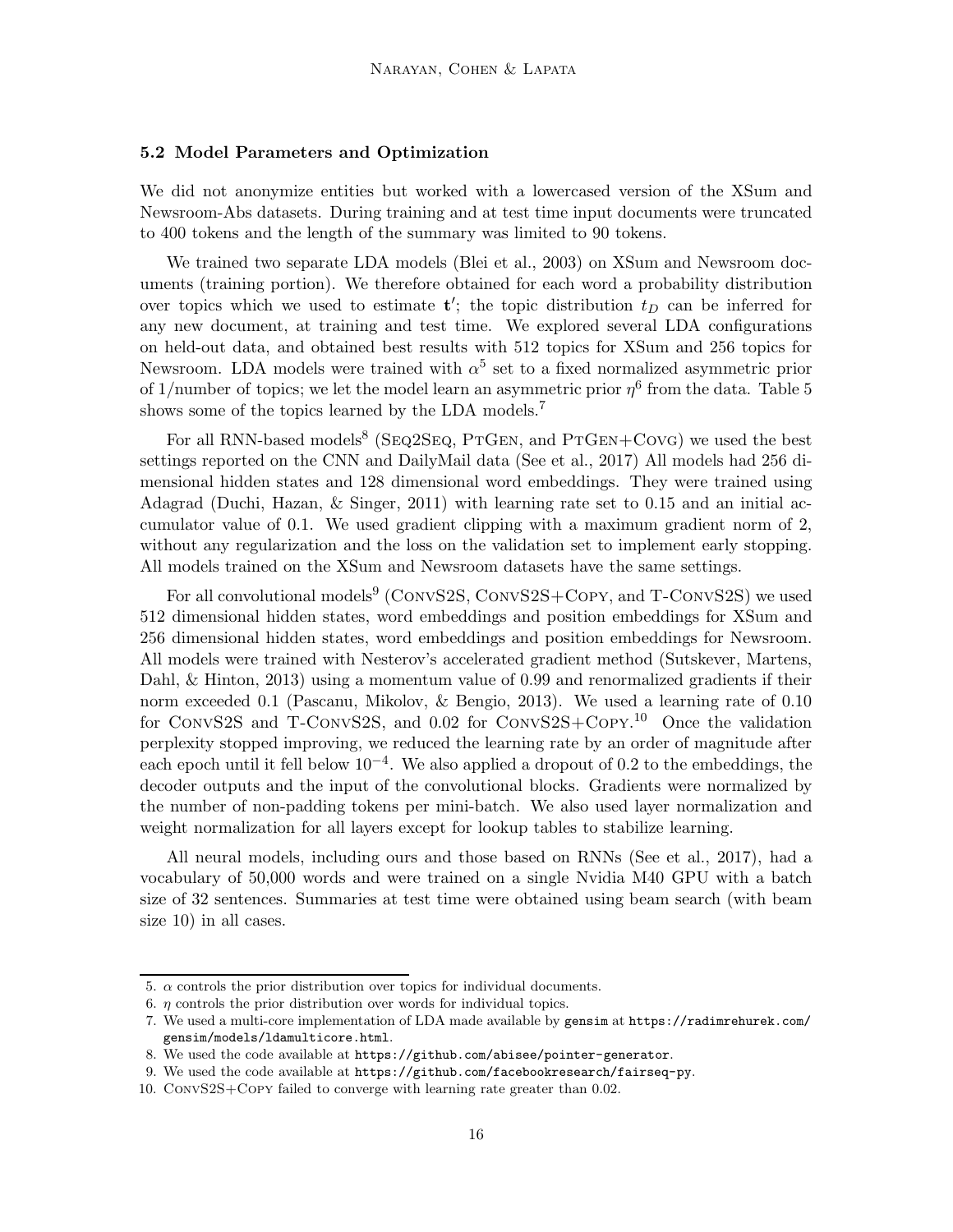## 5.3 Evaluation

We evaluated summarization quality automatically using  $F_1$  ROUGE (Lin & Hovy, 2003). Unigram and bigram overlap (ROUGE-1 and ROUGE-2) are a proxy for assessing informativeness and the longest common subsequence (ROUGE-L) represents fluency.<sup>11</sup> In addition to ROUGE which can be misleading when used as the only means to assess the informativeness of summaries (Schluter, 2017; Hardy, Narayan, & Vlachos, 2019), we also evaluated system output by eliciting human judgments in two ways.

In our first experiment, participants were asked to compare summaries produced by different systems. The study was conducted on the Amazon Mechanical Turk platform using *Best-Worst Scaling* (BWS; Louviere & Woodworth, 1991; Louviere, Flynn, & Marley, 2015), a less labor-intensive alternative to paired comparisons that has been shown to produce more reliable results than rating scales (Kiritchenko & Mohammad, 2017). Participants were presented with a document and summaries generated from three systems and were asked to decide which summary was the *best* and which one was the *worst* in order of informativeness (does the summary capture important information in the document?) and fluency (is the summary written in well-formed English?). In two separate studies, we randomly selected 50 documents from the XSum and Newsroom-Abs test set. We compared all possible system pairs for each document and collected judgments from three different participants for each comparison. The order of summaries was randomized per document and the order of documents per participant. The score of a system was computed as the percentage of times it was chosen as best minus the percentage of times it was selected as worst. The scores range from -1 (worst) to 1 (best). Figures 3 and 4 show example summaries from the XSum and Newsroom datasets used for this study.

For our second experiment we used a question-answering (QA) paradigm (Clarke & Lapata, 2010; Narayan et al., 2018b) to assess the degree to which the models retain key information from the document. We wrote fact-based questions for each document, just by reading the reference summary, under the assumption that it highlights the most important content of the news article. Questions were formulated so as not to reveal answers to subsequent questions. Participants read the output summaries and answered the questions as best they could without access to the document or the gold summary. The more questions can be answered, the better the corresponding system is at summarizing the document as a whole. Five participants answered questions for each summary. Answers again were elicited using Amazon's Mechanical Turk crowdsourcing platform. We uploaded the data in batches (one system at a time) to ensure that the same participant does not evaluate summaries from different systems on the same set of questions. We followed the scoring mechanism introduced in Clarke and Lapata (2010). A correct answer was marked with a score of one, partially correct answers with a score of 0.5, and zero otherwise. The final score for a system is the average of all its question scores.

We used the same 100 documents (50 documents for XSum and 50 documents for Newsroom) as in our first elicitation study. For XSum, we created 100 questions in total; we wrote two fact-based questions per document. For Newsroom summaries, we were often not able to write more than one fact-based questions per document. Consequently, we only have

<sup>11.</sup> We used pyrouge to compute all ROUGE scores, with parameters "-a -c 95 -m -n 4 -w 1.2."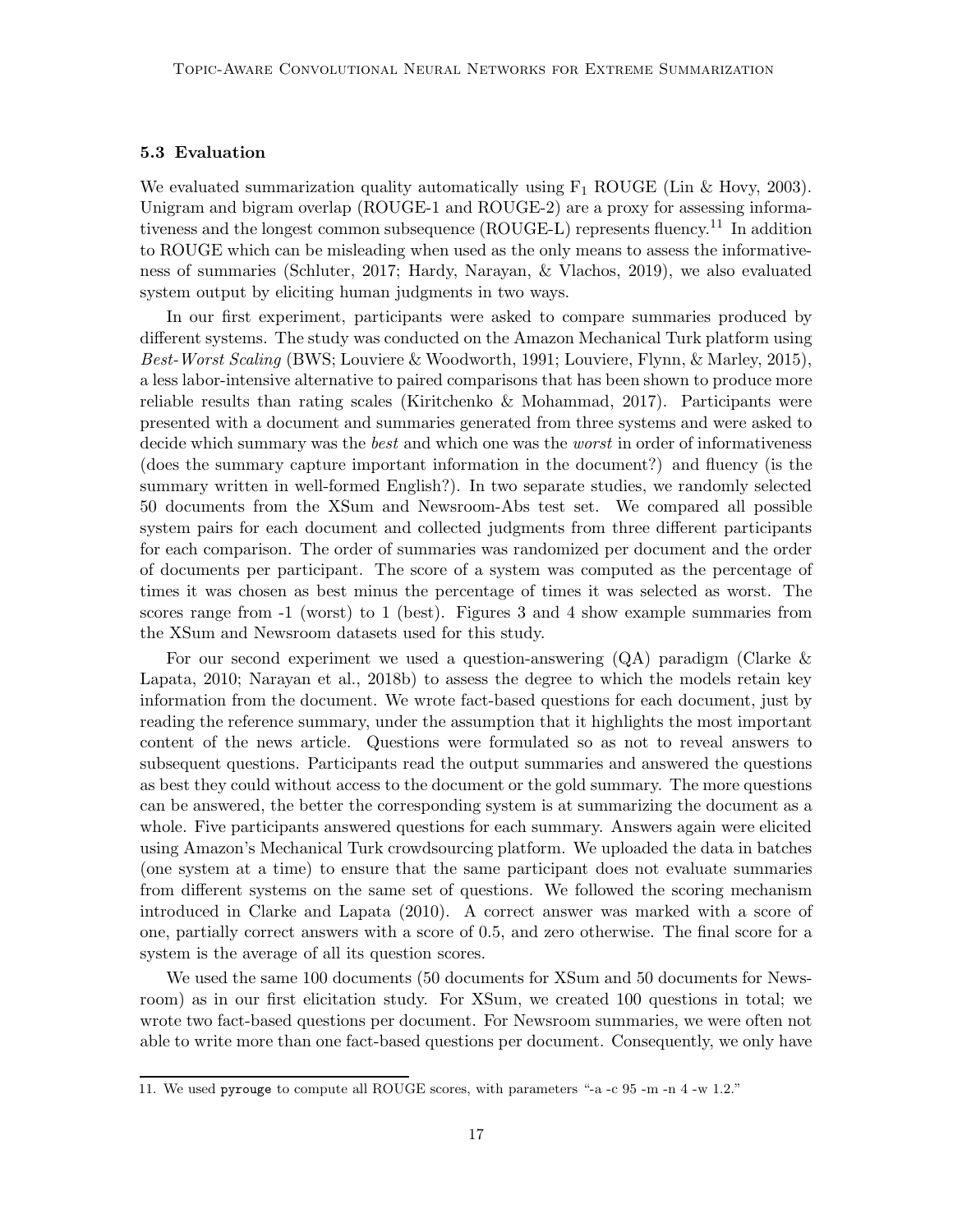| Models                                                     | R1    | R <sub>2</sub> | $\rm RL$ |
|------------------------------------------------------------|-------|----------------|----------|
| Random                                                     | 15.16 | 1.78           | 11.27    |
| LEAD                                                       | 16.30 | 1.60           | 11.95    |
| EXT-ORACLE                                                 | 29.79 | 8.81           | 22.66    |
| SEQ2SEQ                                                    | 28.42 | 8.77           | 22.48    |
| PTGEN                                                      | 29.70 | 9.21           | 23.24    |
| PTGEN+COVG                                                 | 28.10 | 8.02           | 21.72    |
| CONVS2S                                                    | 31.27 | 11.07          | 25.23    |
| $ConvS2S+Copy$                                             | 29.80 | 10.10          | 24.10    |
| $T$ -CONVS2S $(\text{enc}_{t'})$                           | 31.71 | 11.38          | 25.56    |
| T-CONVS2S $(\text{enc}_{(t', t_D)})$                       | 31.61 | 11.30          | 25.51    |
| T-CONVS2S $(\text{enc}_{t'}, \text{dec}_{t_D})$            | 31.71 | 11.34          | 25.61    |
| T-CONVS2S $(\text{enc}_{(t', t_D)},$<br>$\text{dec}_{t_D}$ | 31.89 | 11.54          | 25.75    |

Table 6: ROUGE results on XSum test set. We report ROUGE-1 (R1), ROUGE-2 (R2), and ROUGE-L  $(RL)$   $F_1$  scores. Extractive systems are in the upper block, RNNbased abstractive models are in the middle block, and convolutional systems are in the bottom block.

61 questions in total. Figures 3 and 4 show example summaries and their corresponding questions for XSum and Newsroom, respectively.

## 6. Results

In this section we present results for our model and comparison systems on the XSum dataset; we also discuss experiments on Newsroom (Grusky et al., 2018) and analyze quantitative and qualitative differences between the two datasets.

## 6.1 Results on the XSum Dataset

Automatic Evaluation Table 6 summarizes our ROUGE-based results. As can be seen,  $SeQ2SeQ$  outperforms the LEAD and RANDOM baselines by a large margin. PTGEN, a Seq2Seq model with a "copying" mechanism outperforms ext-oracle, a "perfect" extractive system on ROUGE-2 and ROUGE-L. This is in sharp contrast to the performance of these models on the CNN/DailyMail (See et al., 2017) and Newsroom datasets (Grusky et al., 2018), where they fail to outperform the lead. The result provides further evidence that  $XSum$  is a good testbed for abstractive summarization.  $PTGEN+CovG$ , the best performing abstractive system on the CNN/DailyMail datasets, does not do well. We believe that the coverage mechanism is more useful when generating multi-line summaries and is basically redundant for extreme summarization.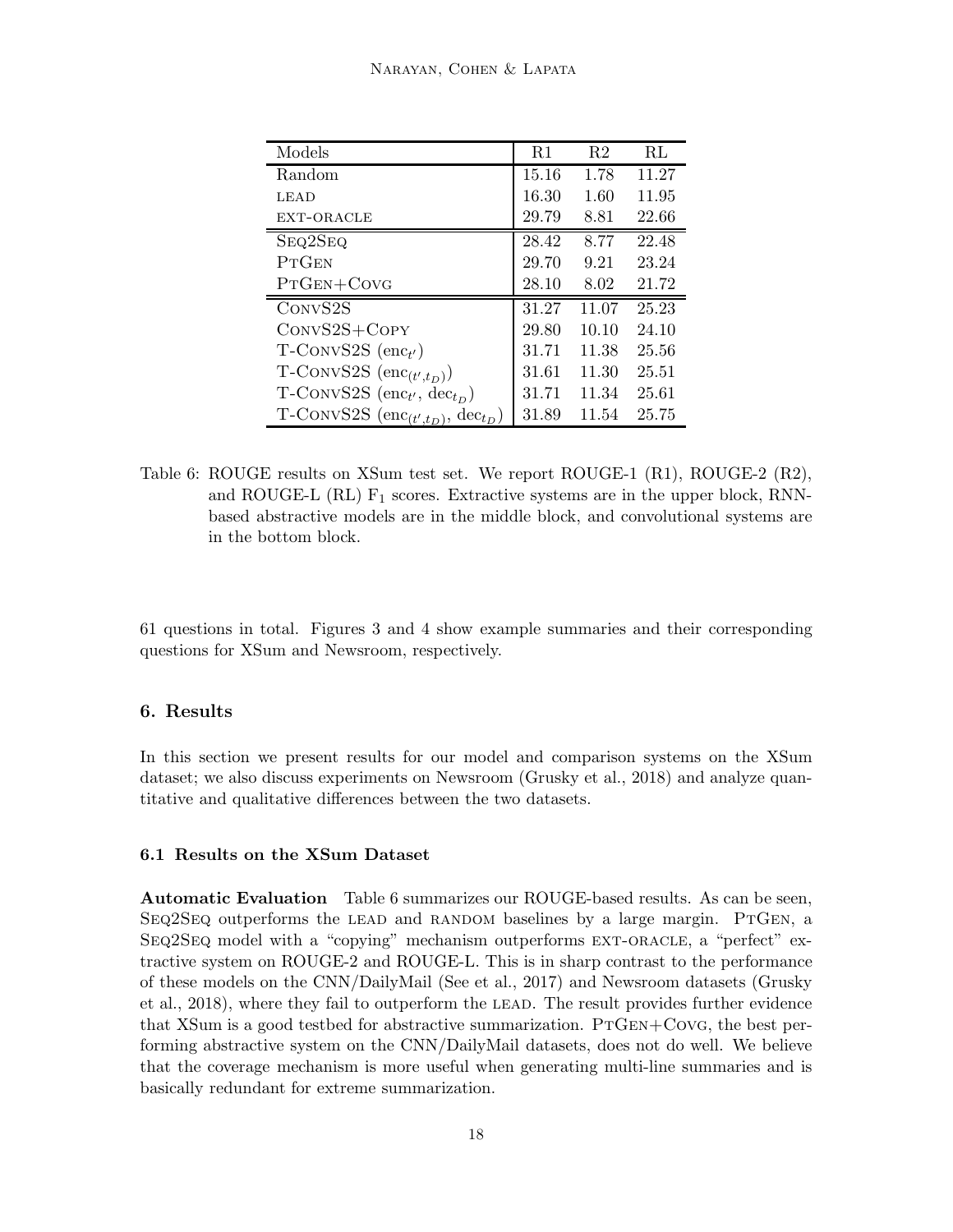| Models              | % of novel n-grams in generated summaries |         |          |         |  |  |
|---------------------|-------------------------------------------|---------|----------|---------|--|--|
|                     | unigrams                                  | bigrams | trigrams | 4-grams |  |  |
| SEQ2SEQ             | 36.66                                     | 82.17   | 95.58    | 98.63   |  |  |
| PTGEN               | 27.40                                     | 73.33   | 90.43    | 96.04   |  |  |
| $PrGEN+CONG$        | 25.71                                     | 70.76   | 88.87    | 95.24   |  |  |
| CONVS <sub>2S</sub> | 31.28                                     | 79.50   | 94.28    | 98.10   |  |  |
| $ConvS2S+Copy$      | 32.30                                     | 79.56   | 94.46    | 98.21   |  |  |
| T-CONVS2S           | 30.73                                     | 79.18   | 94.10    | 98.03   |  |  |
| GOLD                | 35.76                                     | 83.45   | 95.50    | 98.49   |  |  |

Table 7: Proportion of novel  $n$ -grams in summaries generated by various models on the XSum test set.

ConvS2S, the convolutional variant of Seq2Seq, significantly outperforms all RNN-based abstractive systems.<sup>12</sup> We hypothesize that its superior performance stems from the ability to better represent document content (i.e., by capturing long-range dependencies). Surprisingly, ConvS2S+Copy, a ConvS2S enhanced with a "copying" mechanism obtains performance inferior to ConvS2S. Our analysis revealed that the multi-hop attention mechanism of ConvS2S is very effective in resolving the unknown (UNK) words, by simply copying the most attended word  $w_j$  (estimated using the average attention scores as  $\arg \max_{w_j} \sum_{l=1}^{L} a_{ij}^L/L)$  from the source text to replace an UNK word. The copy mechanism unnecessarily over-parametrizes the ConvS2S model leading to a drop in performance. For example, ConvS2S correctly resolves two subsequent UNK words to "Dick Advocaat" whereas ConvS2S+Copy incorrectly resolves them to "Dick Dick" as shown at the bottom of Figure 3. The Seq2Seq model without the copy mechanism is prone to generating random rare words (e.g., "Andre Mccormack" for the same example in Figure 3) or unresolved UNK words (see the top example in Figure 4).<sup>13</sup>, while PTGEN guides the model towards sampling words from the source text.

Table 6 also shows several variants of T-ConvS2S including an encoder network enriched with information about how topical a word is on its own  $(\text{enc}_{t'})$  or in the document  $(enc_{(t',t_D)})$ . We also experimented with various decoders by conditioning every prediction on the topic of the document, basically encouraging the summary to be in the same theme as the document  $(\text{dec}_{t_D})$  or letting the decoder decide the theme of the summary. Interestingly, all four T-ConvS2S variants outperform ConvS2S and ConvS2S+Copy. T-ConvS2S performs best when both encoder and decoder are constrained by the document topic  $(\text{enc}_{(t',t_D)},\text{dec}_{t_D})$ . In the remainder of the paper, we refer to this variant as T-ConvS2S.

<sup>12.</sup> Statistical significance at the 95% confidence level is estimated using bootstrap resampling (Davison & Hinkley, 1997) with the official ROUGE script.

<sup>13.</sup> None of the models of See et al. (2017) resolves UNK by simply copying the most attended word from the source text. PTGEN and PTGEN+COVG rely on the copy mechanism to sample words from the extended target vocabulary, including source words.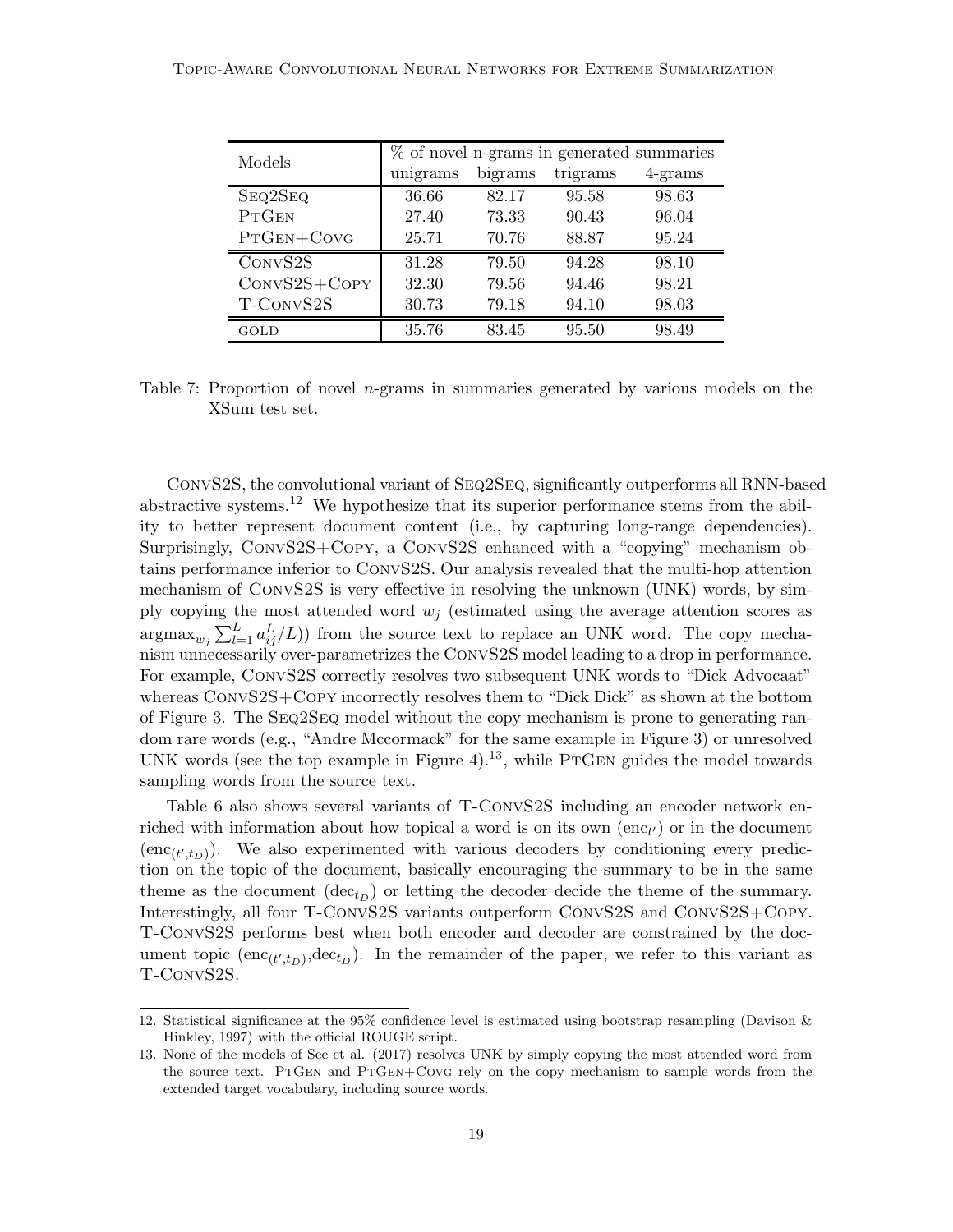| LEAD                        | The Richmond Park and North Kingston MP said he was "hon-<br>oured" after winning 70% of the 9,227 votes cast using an online                                                   | [9.8, 0.0, 9.8]                          |
|-----------------------------|---------------------------------------------------------------------------------------------------------------------------------------------------------------------------------|------------------------------------------|
| EXT-ORACLE                  | primary system.<br>Caroline Pidgeon is the Lib Dem candidate, Sian Berry will con-<br>test the election for the Greens and UKIP has chosen its culture                          | [34.1, 20.5, 34.1]                       |
| SEQ2SEQ                     | spokesman Peter Whittle.<br>Zac Goldsmith has been re-elected as the Conservative candidate<br>for the general election in London, the party has announced.                     | [61.1, 23.5, 38.9]                       |
| PTGEN                       | UKIP leader Nigel Goldsmith has been elected as the new mayor of<br>London to elect a new Conservative MP.                                                                      | [45.7, 6.1, 28.6]                        |
| $PrGEN+CovG$                | Zac Goldsmith has been re-elected as the Liberal Democrat candi-<br>date for the Labour party conference in Richmond, North Wales.                                              | [44.4, 17.7, 27.8]                       |
| CONVS2S                     | London mayoral candidate Zac Goldsmith has been elected as the<br>new mayor of London.                                                                                          | [53.3, 21.4, 26.7]                       |
| $ConvS2S+Copy$<br>T-CONVS2S | Zac Goldsmith has been elected mayor of London's mayoral election.<br>Former London mayoral candidate Zac Goldsmith has been chosen<br>to stand in the London mayoral election. | [51.9, 24.0, 37.0]<br>[50.0, 26.7, 37.5] |
| GOLD                        | Zac Goldsmith will contest the 2016 London mayoral election for the Conservatives,<br>it has been announced.                                                                    |                                          |
| Questions                   | (1) Who will contest for the Conservatives? (Zac Goldsmith)<br>(2) For what election will he/she contest? (The London mayoral election)                                         |                                          |
| LEAD                        | The 68-year-old Dutchman was appointed in March, when the black<br>cats were one point above the relegation zone.                                                               | $[15.\overline{4, 0.0, 15.4}]$           |
| EXT-ORACLE                  | North-east rivals Newcastle are the only team below them in the<br>Premier League table.                                                                                        | [35.3, 18.8, 35.3]                       |
| SEQ2SEQ                     | Sunderland ladies have confirmed that former Sunderland striker<br>Andre Mccormack has been sacked as the new manager of Cham-                                                  | [20.0, 0.0, 15.0]                        |
| <b>PTGEN</b>                | pionship Club Sunderland.<br>Sunderland have appointed former Sunderland boss Dick Advocaat<br>as manager at the end of the season to sign a new deal.                          | [45.0, 10.5, 30.0]                       |
| $PrGEN+CovG$                | Sunderland have sacked manager Dick Advocaat after eight games<br>in charge of the Club's Premier League rivals Sunderland.                                                     | [36.8, 11.1, 31.6]                       |
| CONVS <sub>2</sub> S        | Sunderland have sacked manager Dick Advocaat after less than<br>three months in charge.                                                                                         | [25.0, 6.7, 18.8]                        |
| CONVS2S+COPY                | Sunderland have appointed Dick Dick as their new manager on a<br>three-year deal.                                                                                               | [18.2, 0.00, 12.1]                       |
| T-CONVS2S                   | Dick Advocaat has resigned as Sunderland manager until the end<br>of the season.                                                                                                | [56.3, 33.3, 56.3]                       |
| GOLD                        | Dick Advocaat has resigned as Sunderland boss, with the team yet to win in the<br>Premier League this season.                                                                   |                                          |
| Questions                   | (1) Who has resigned? (Dick Advocaat)<br>(2) From what post has he/she resigned? (Sunderland boss)                                                                              |                                          |

Figure 3: Example output summaries on the XSum test set with [ROUGE-1, ROUGE-2 and ROUGE-L] scores, goldstandard reference, and corresponding questions. Words highlighted in blue are either the right answer or constitute appropriate context for inferring it; words in red lead to the wrong answer.

How Abstractive are the Generated Summaries? We further assessed the extent to which various models are able to perform rewriting by generating genuinely abstractive summaries. Table 7 shows the proportion of novel *n*-grams for abstractive systems based on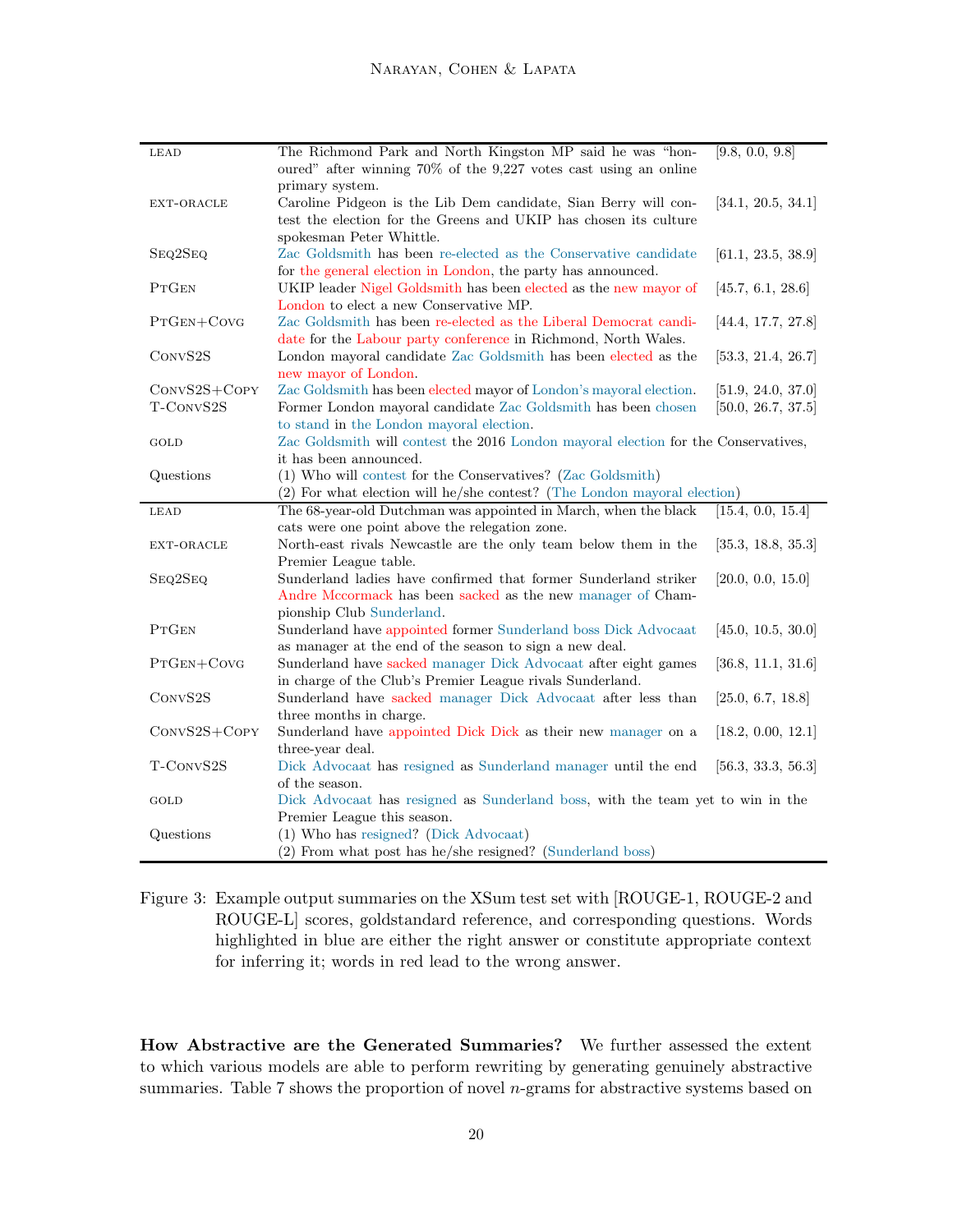| Models       | Score    | QA    |
|--------------|----------|-------|
| EXT-ORACLE   | $-0.121$ | 15.70 |
| <b>PTGEN</b> | $-0.218$ | 21.40 |
| CONVS2S      | $-0.130$ | 30.90 |
| T-CONVS2S    | 0.037    | 46.05 |
| GOLD         | 0.431    | 97.23 |

Table 8: System ranking according to human judgments and QA-based evaluation for the XSum dataset.

RNNs (Seq2Seq, PtGen and PtGen+Covg) and our convolutional models (ConvS2S, ConvS2S+Copy and T-ConvS2S). We omit extractive systems (lead and ext-oracle) as they are not capable of generating summaries from scratch with novel n-grams.

Overall, we observe that all abstractive models generate a fair amount of novel constructions that go beyond what is said in the source document. This result further supports our claim that XSum is an appropriate testbed for abstractive summarization. The three convolutional models show comparable proportions of novel  $n$ -grams, while RNN-based models show greater variance with  $SEQ2SEQ$  generating the highest proportion of novel *n*-grams. PTGEN+COVG performs the least rewriting, followed by PTGEN. Interestingly, PTGEN trained on XSum only copies 4% of 4-grams from the source document, 10% of trigrams, 27% of bigrams, and 73% of unigrams. This is in sharp contrast to PtGen trained on CNN/DailyMail which copies more than 85% of 4-grams in the source document, 90% of trigrams, 95% of bigrams, and 99% of unigrams (See et al., 2017). We should point out that the summaries being evaluated have on average comparable lengths: summaries generated by Seq2Seq, PtGen, and PtGen+Covg contain 23.02, 22.86, and 22.52 words, respectively; those generated by ConvS2S, ConvS2S+Copy, and T-ConvS2S have 20.07, 19.82 and 20.22 words, respectively, while GOLD summaries are the longest with 23.26 words.

Human Evaluation Recall that system generated summaries were evaluated in two studies one aimed at eliciting judgments of summary quality and the other following a questionanswering paradigm. In both studies, participants were asked to evaluate summaries produced from the EXT-ORACLE baseline, PTGEN, the best performing RNN-based system according to ROUGE (see Table 6), ConvS2S, our topic-aware model T-ConvS2S, and the human-authored gold summary (GOLD). We did not include summaries from the LEAD or ConvS2S+Copy as they were significantly inferior to other models. Table 8 presents our results.

Perhaps unsurprisingly human-authored summaries were considered best, whereas, T-ConvS2S was ranked 2nd followed by ext-oracle and ConvS2S. PtGen was ranked worst with the lowest score of  $-0.218$ . We carried out pairwise comparisons between all models to assess whether system differences are statistically significant. GOLD is significantly different from all other systems and T-ConvS2S is significantly different from ConvS2S and PTGEN (using a one-way ANOVA with posthoc Tukey HSD tests;  $p < 0.01$ ). All other differences are not statistically significant.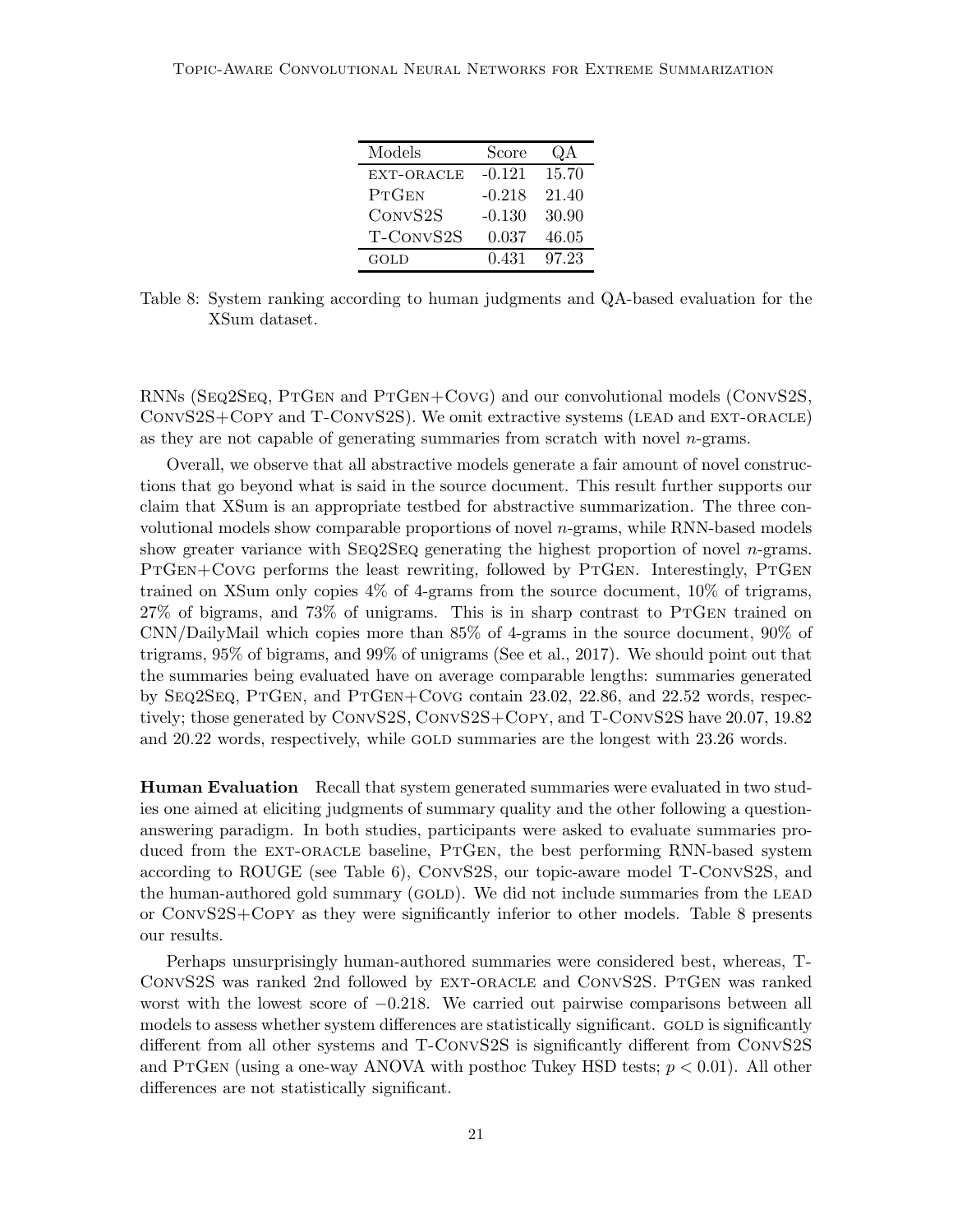| Models                        | <b>R</b> 1 | R <sub>2</sub> | RL    |
|-------------------------------|------------|----------------|-------|
| RANDOM                        | 13.02      | 1.51           | 10.46 |
| LEAD (Grusky et al., $2018$ ) | 13.76      | 2.42           | 11.29 |
| LEAD                          | 15.44      | 2.72           | 12.32 |
| EXT-ORACLE                    | 29.85      | 7.82           | 24.86 |
| PTGEN (Grusky et al., 2018)   | 14.71      | 2.27           | 11.48 |
| SEQ2SEQ                       | 15.23      | 4.21           | 12.88 |
| PTCEN                         | 17.61      | 5.15           | 14.73 |
| $PrGEN+CovG$                  | 16.13      | 4.33           | 13.47 |
| CONVS2S                       | 16.77      | 5.57           | 14.54 |
| $ConvS2S+C$ OPY               | 16.31      | 5.34           | 14.24 |
| T-CONVS2S                     | 16.97      | 5.56           | 14.70 |

Table 9: Results on NewsRoom-Abs test set. We report ROUGE-1 (R1), ROUGE-2 (R2), and ROUGE-L  $(RL)$   $F_1$  scores. Extractive systems are in the upper block, RNNbased abstractive systems are in the second block, and our convolutional abstractive systems are in the third block.

The rightmost column in Table 8 shows the results of the QA evaluation. Based on the summaries generated by T-ConvS2S, participants can answer 46.05% of the questions correctly. Summaries generated by ConvS2S, PtGen, and ext-oracle provide answers to 30.90%, 21.40%, and 15.70% of the questions, respectively. Pairwise differences between all systems are statistically significant ( $p < 0.01$ ) with the exception of PTGEN and EXT- $ORACLE$ . EXT-ORACLE performs poorly on both  $QA$  and rating evaluations. The examples in Figure 3 indicate that EXT-ORACLE is often misled by selecting a sentence with the highest ROUGE (against the gold summary), but ROUGE itself does not ensure that the summary retains the most important information from the document. The QA evaluation further emphasizes that in order for the summary to be felicitous, information needs to be embedded in the appropriate context. For example, CONVS2S and PTGEN will fail to answer the question "Who has resigned?" (see Figure 3 second block) despite containing the correct answer "Dick Advocaat" due to the wrong context. T-ConvS2S is able to extract important entities from the document with the right theme.

#### 6.2 Results on the Newsroom-Abs Dataset

We next examine whether our approach extends to other datasets with similar characteristics. Specifically, we examine the performance of the proposed model and related models on the abstractive portion of the Newsroom dataset (Newsroom-Abs; Grusky et al., 2018).

Automatic Evaluation Table 9 summarizes the results of our ROUGE-based evaluation. In addition to earlier discussed systems (see Section 5.1), we also include Grusky et al.'s (2018) versions of lead and PtGen. Our lead selects the first 2 sentences to form the summary compared to the lead reported in Grusky et al. (2018) which selects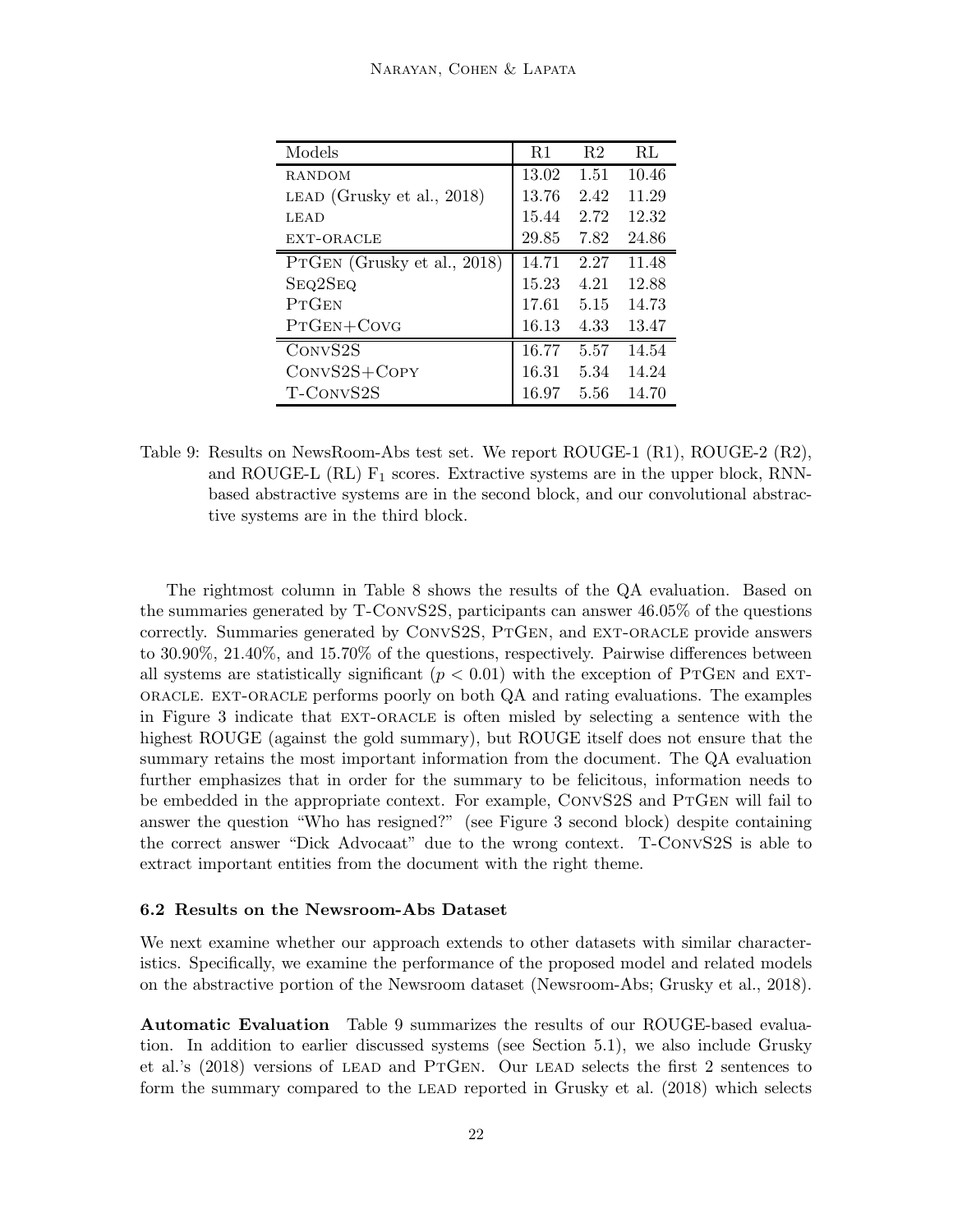the first 3 sentences. Our LEAD is more in line with the average number of sentences observed in the reference summaries which is 1.25 (see Table 2), and as result obtains better performance. We also found that PTGEN (Grusky et al., 2018) was trained on the whole Newsroom dataset. To make a fair comparison, we report results with models trained on the NewsRoom-Abs portion of the dataset only. The discrepancy in the results between our PTGEN and the PTGEN model reported in Grusky et al. (2018) can be explained by the usage of different training sets.

Our convolutional models, ConvS2S, ConvS2S+Copy, and T-ConvS2S, significantly outperform the LEAD baselines.<sup>14</sup> CONVS2S significantly outperforms  $\text{SEQ2SEQ}$ , its RNN counterpart but lags behind PTGEN. T-CONVS2S performs competitively against PTGEN on R1 and RL scores and better on R2 (5.56 vs 5.15). The superior performance of T-ConvS2S over ConvS2S confirms our hypothesis that T-ConvS2S enhanced with topic information is better at identifying pertinent content and generating informative summaries. The worse performance of ConvS2S+Copy against ConvS2S further supports our claim that the multi-hop attention mechanism already in place in ConvS2S is very effective at resolving UNKs simply by copying the most attended words from the source. However, this is not case with the RNN-based models (See et al., 2017). As previously discussed, Seq2Seq is prone to generating UNKs (see the top block in Figure 4), while PTGEN corrects for this with the copy mechanism. The summaries generated by  $\text{Seq2SEQ}$  have a total of 11,418 UNK words, whil PTGEN only generates  $4,467$  UNK words on the Newsroom-Abs test set.<sup>15</sup>

Interestingly, all abstractive summaries fall behind the extractive oracle (ext-oracle) on this dataset. In contrast, most abstractive models (PtGen, ConvS2S, ConvS2S+Copy and T-ConvS2S) were able to outperform ext-oracle on Xsum. This suggests that Newsroom-Abs still has some bias towards extractive methods and improved sentence selection would bring further performance gains for extractive approaches on this dataset. Models trained on XSum are better at generating good quality abstracts, e.g., T-ConvS2S achieves ROUGE scores of  $31.89/11.54/25.75$  compared to  $16.97/5.56/14.70$  on Newsroom-Abs. There are two reasons for this. Firstly, Newsroom has a great variety of summarization styles due to its collection from multiple news outlets; it is hard for abstractive methods to effectively model this. Secondly, XSum reference summaries are more representative of document content, whereas, Newsroom-Abs summaries are more indicative (see Section 6.3 for examples of reference summaries from XSum and Newsroom). It is probably harder for abstractive models to generate indicative summaries describing the source text rather directly presenting its content.

**Human Evaluation** For both evaluation protocols, participants were asked to assess summaries produced from the EXT-ORACLE baseline, PTGEN, CONVS2S, our topic-aware model T-CONVS2S, and the human-authored gold summary (GOLD). We did not include summaries from the LEAD, or CONVS2S+COPY as they were significantly inferior to other models. Table 10 presents our results.

To our surprise, ext-oracle summaries were considered best, whereas the humanauthored summaries were ranked 2nd followed by PTGEN and T-CONVS2S. CONVS2S was

<sup>14.</sup> Again, we use the pyrouge script to estimate statistical significance.

<sup>15.</sup> Surprisingly, none of the RNN-based abstractive models generates UNK words on XSum. We believe this is due to the smaller vocabulary size (81,092 for XSum vs. 157,939 for Newsroom-Abs; Table 2).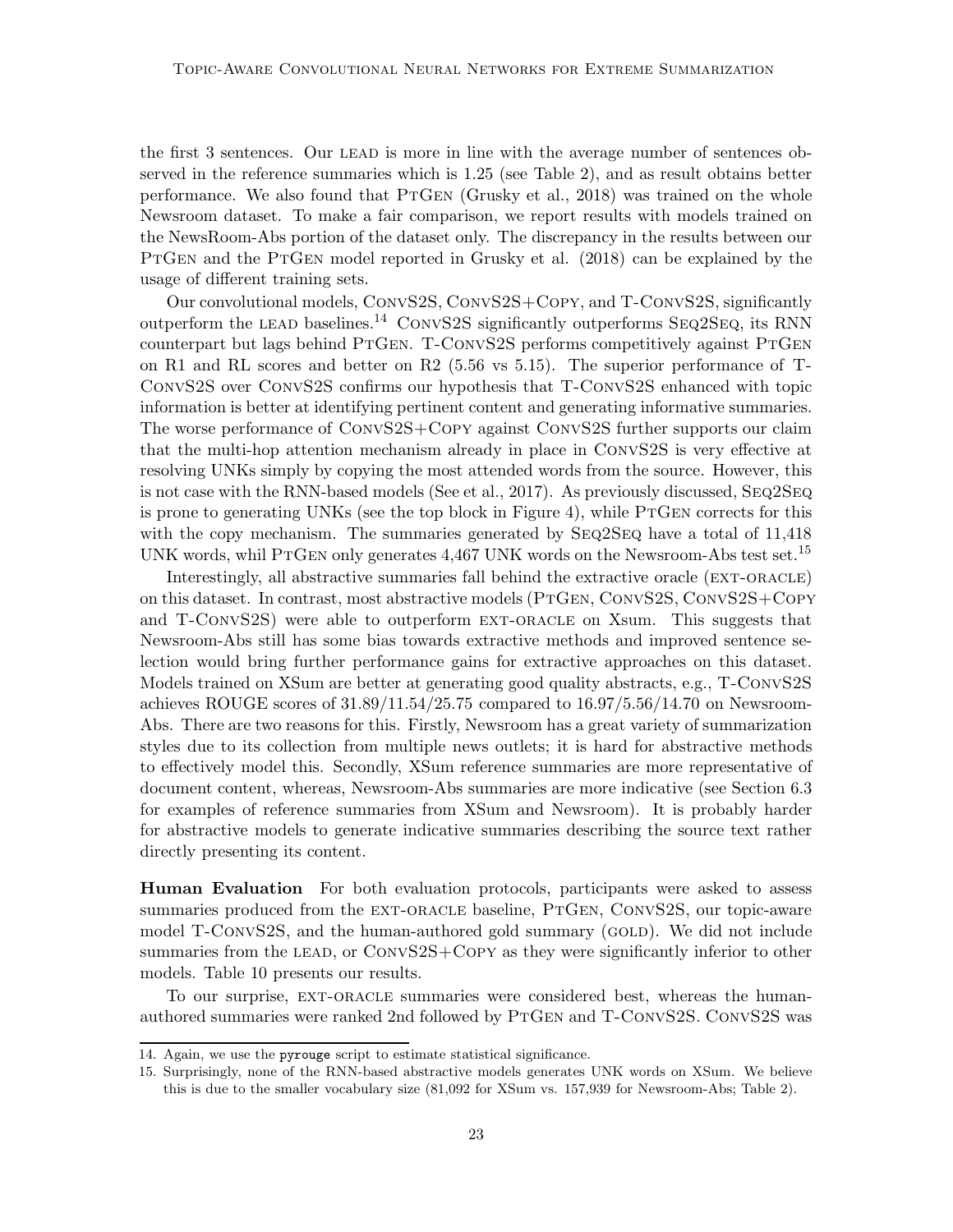| LEAD                | Recently, I had to clear out all our kitchen cabinets to prep for a reno-                        | [6.1, 0.0, 5.1]   |
|---------------------|--------------------------------------------------------------------------------------------------|-------------------|
|                     | vation. This taught me a few things:                                                             |                   |
| EXT-ORACLE          | Once I started trying to avoid chemical cleaners, I think my stash dou-                          | [14.3, 0.0, 10.4] |
|                     | bled. Here's how to make them: you can use either vinegar or lemon                               |                   |
|                     | juice in this recipe.                                                                            |                   |
| SEQ2SEQ             | A new recipe for [UNK] [UNK] is a recipe for [UNK] [UNK], [UNK],                                 | [10.0, 0.0, 9.8]  |
|                     | [UNK], [UNK], [UNK], [UNK], [UNK] and [UNK].                                                     |                   |
| <b>PTGEN</b>        | DIY recipes can help you find a way to enjoy the perfect lemon. Here's                           | [13.3, 0.0, 11.8] |
|                     | how to get it.                                                                                   |                   |
| $PTGEN+CovG$        | DIY simple recipes from your kitchen, and your kitchen cabinets are n't                          | [6.9, 0.0, 6.2]   |
|                     | just a few things to do.                                                                         |                   |
| CONVS <sub>2S</sub> | From DIY furniture to DIY kitchen products, here's how to get rid of                             | [7.7, 0.0, 7.4]   |
|                     | your kitchen.                                                                                    |                   |
| $ConvS2S + Copy$    | How to get rid of your kitchen.                                                                  | [10.5, 0.0, 10.0] |
| T-CONVS2S           | DIY DIY products for cleaning up your kitchen.                                                   | [10.5, 0.0, 10.0] |
| GOLD                | These effective natural cleaners can be made at reasonable costs                                 |                   |
|                     | (1) What type of cleaners are being discussed in this article? (Natural cleaners)                |                   |
| Questions           |                                                                                                  |                   |
| LEAD                | During a shaky performance in the witness box, Pistorius changed his                             | [26.3, 4.8, 17.7] |
|                     | story and his defence from previous statements read at his bail hear-                            |                   |
|                     | ing and the start of his trial; adding the last words he exchanged with                          |                   |
|                     | Steenkamp and that he heard the lavatory door slam, and first saying he                          |                   |
|                     | fired at an intruder, then that he fired by mistake. Oscar Pistorius sits                        |                   |
|                     | in the dock during his trial in Pretoria (Reuters)                                               |                   |
| EXT-ORACLE          | On his account of challenging an intruder, Pistorius admitted he didn't                          | [33.3, 5.6, 19.2] |
|                     | check the sound he heard with his girlfriend lying awake next to him.                            |                   |
|                     | Witness Dr Johan Stipp told the court he saw a light on in Pistorius'                            |                   |
|                     | bathroom when he heard shots fired; the athlete said he was "too scared"                         |                   |
|                     | to switch the lights on until after the shooting. A psychologist said his                        |                   |
|                     | reaction might seem "extraordinary" for an able-bodied person, but could                         |                   |
|                     | be explained by his disability.                                                                  |                   |
| SEQ2SEQ             | Oscar Pistorius's decision to remove his girlfriend Reeva Steenkamp in                           | 31.2, 13.7, 20.1  |
|                     | the face of the murder of Reeva Steenkamp has been charged with murder.                          |                   |
| <b>PTGEN</b>        | Five couples who have been killed in a shooting at a gun in Pretoria after                       | [16.4, 0.0, 9.9]  |
|                     | the shooting death of the gun.                                                                   |                   |
| $PTGEN+CovG$        | Five couples have been arrested in the dock trial of an intruder in the                          | [23.3, 2.9, 12.3] |
|                     | dock on the dock during a dock trial.                                                            |                   |
| CONVS2S             | A day in the life of armed America.                                                              | [11.3, 0.0, 7.0]  |
| $ConvS2S+Copy$      | Oscar Pistorius, who was shot in the shooting of Reeva Steenkamp, has                            | 34.9, 11.1, 22.5  |
|                     |                                                                                                  |                   |
|                     | been accused of killing his girlfriend, Reeva Steenkamp.                                         |                   |
| T-CONVS2S           | A day after the shooting of Reeva Steenkamp, Oscar Pistorius has been                            | 34.9, 14.1, 22.5  |
|                     | accused of murdering his girlfriend Reeva Steenkamp in the shooting of                           |                   |
|                     | Reeva Steenkamp.                                                                                 |                   |
| GOLD                | Oscar Pistorius is on trial for the premeditated murder of his girlfriend Reeva Steenkamp.       |                   |
|                     | The state say he killed her deliberately after an argument; the athlete says he believed she was |                   |
|                     | an intruder. The following are 10 reasons why the judge might find him guilty, or innocent       |                   |
| Questions           | Who is on trial for the premeditated murder of his girlfriend? (Oscar Pistorius)                 |                   |
|                     | Who was his girlfriend? (Reeva Steenkamp)                                                        |                   |
|                     | What is the state's point of view? (he killed her deliberately after an argument)                |                   |

Figure 4: Example output summaries on the Newsroom Abstractive test set with [ROUGE-1, ROUGE-2 and ROUGE-L] scores, gold standard reference, and corresponding questions. Words highlighted in blue are either the right answer or constitute appropriate context for inferring it; words in red lead to the wrong answer.

ranked worst with the lowest score of  $-0.397$ . In line with our findings in Section 6.3, participants found ext-oracle summaries to be more informative than human-authored summaries which are often indicative in nature. We carried out pairwise comparisons between all models to assess whether system differences are statistically significant. The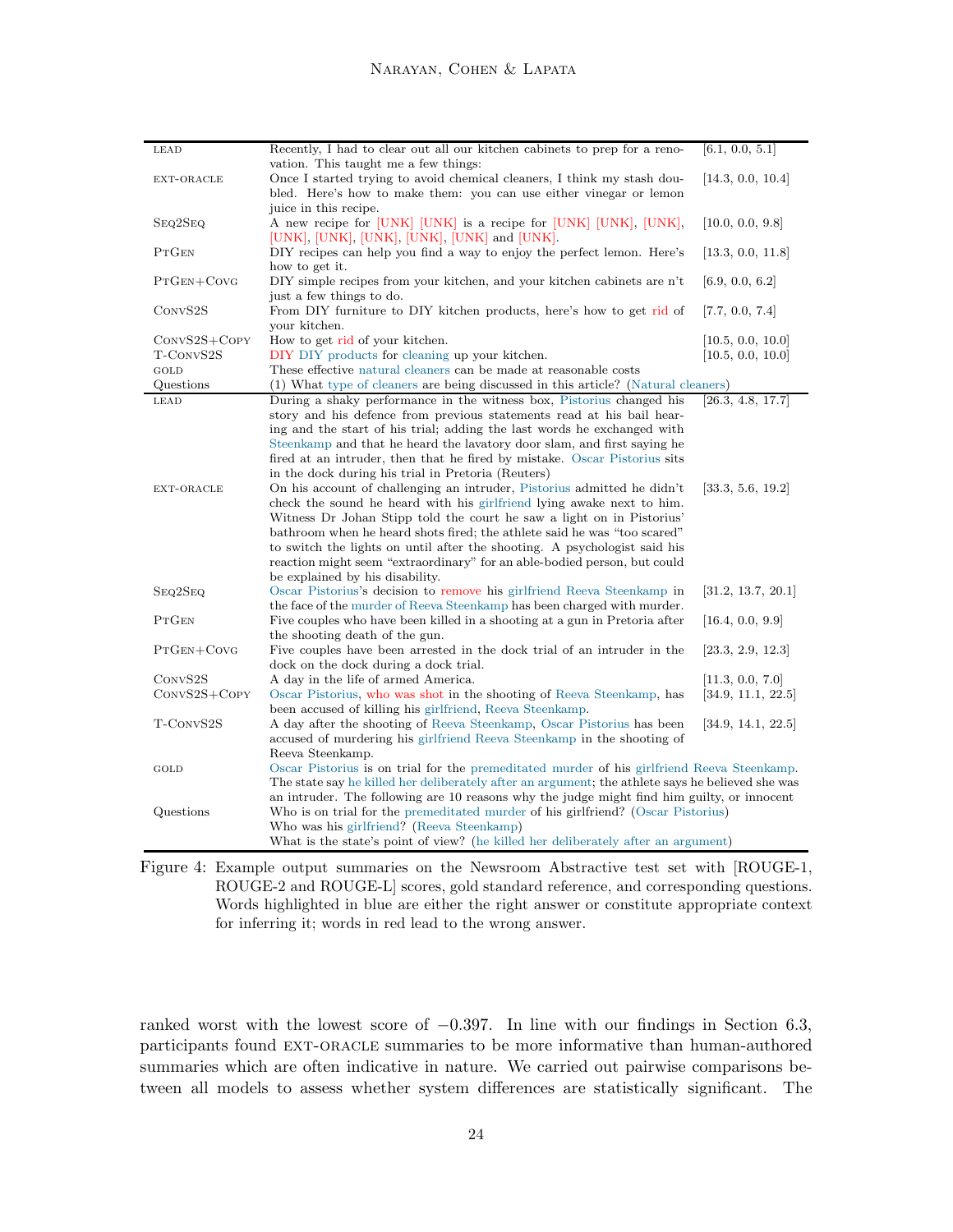| Models       | Score    | QA    |
|--------------|----------|-------|
| EXT-ORACLE   | 0.473    | 41.31 |
| <b>PTGEN</b> | $-0.047$ | 20.98 |
| CONVS2S      | $-0.397$ | 11.97 |
| T-CONVS2S    | $-0.160$ | 23.28 |
| GOLD         | 0.130    | 90.98 |

Table 10: System ranking according to human judgments and QA-based evaluation for the Newsroom-Abs dataset.

| Dataset      |       | Informative Part. Informative Uninformative |          | Score |
|--------------|-------|---------------------------------------------|----------|-------|
| XSum         | 68.00 | 26.00                                       | $6.00\,$ | 2.62  |
| Newsroom-Abs | 48.67 | 33.33                                       | 18.00    | 2.30  |

Table 11: XSum and Newsroom-Abs summaries and their informativeness. The middle column proportionately shows the number times a summary was judged "Informative", "Partially Informative", or "Uninformative." The last column shows the informativeness score for each dataset (higher is better).

difference between T-CONVS2S and PTGEN is not statistically significant (using a one-way ANOVA with posthoc Tukey HSD tests;  $p < 0.01$ ), while all other differences are.

The rightmost column in Table 10 shows the results of the QA evaluation. Based on the oracle extracts, participants can answer 41.31% of the questions correctly. Summaries generated by T-ConvS2S, PtGen, and ConvS2S provide answers to 23.28%, 20.98%, and 11.97% of the questions, respectively. ext-oracle performs best on both QA and judgment elicitation evaluations. However, we should point out that EXT-ORACLE has the advantage of selecting the best set of sentences (as determined by ROUGE) without any length constraints. Consequently, summaries generated by EXT-ORACLE tend to be longer with  $38.84$ words on average (see Figure 4 second block). Summaries generated by PTGEN, CONVS2S, and T-ConvS2S contain 23.72, 19.41 and 20.66 words, respectively, while GOLD summaries contain 23.26 words. Perhaps unsurprisingly T-ConvS2S, which was slightly lagging behind PTGEN on R1 and RL scores, performs better than both PTGEN and CONVS2S in terms of correctly answering questions. The QA evaluation shows that T-ConvS2S is able to generate informative summaries with pertinent information embedded in the appropriate context. Pairwise differences between systems are all statistically significant  $(p < 0.01)$  with the exception of T-CONVS2S and PTGEN, and, PTGEN and CONVS2S.

#### 6.3 Informative vs. Indicative Summaries

Our experiments have so far revealed differences in the nature of XSum and Newsroom summaries. XSum summaries are often informative of the document content while Newsroom summaries are indicative, i.e., they describe the source text rather than directly presenting the information it contains. In this section, we provide further empirical support for this claim.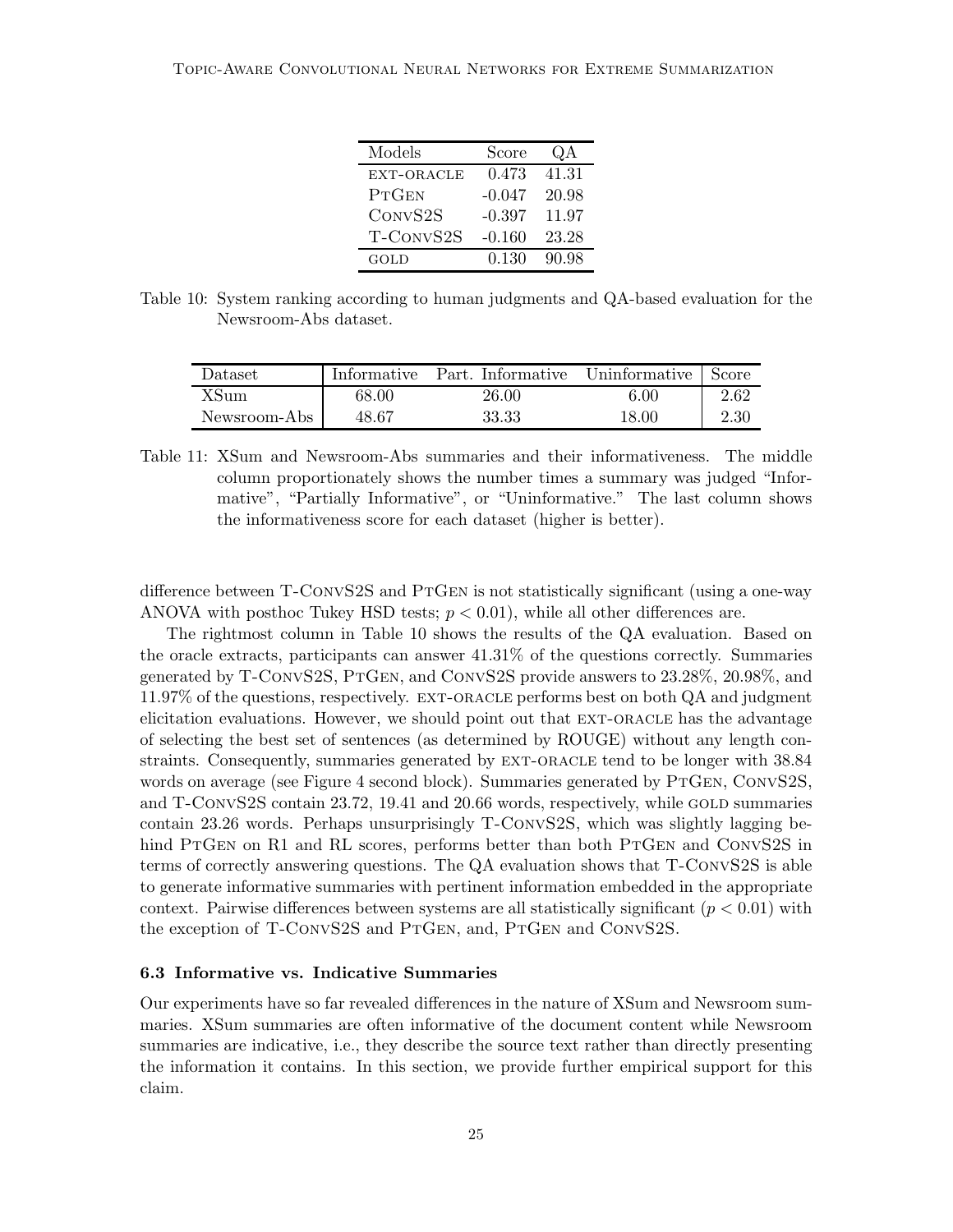|              | Reference Summaries                                                                                                                                                        | Score        |  |
|--------------|----------------------------------------------------------------------------------------------------------------------------------------------------------------------------|--------------|--|
|              | Match reports from Saturday's Scottish Premiership and Championship games.                                                                                                 | 1.67         |  |
|              | The case for raising US interest rates has "strengthened", the head of the Federal Reserve                                                                                 | 2.00         |  |
|              | has said.                                                                                                                                                                  |              |  |
|              | Internet giant Amazon's owner Jeff Bezos has made an amazing underwater discovery.                                                                                         | 2.00         |  |
|              | Deputy First Minister Martin Mcguinness pulled out of a trip to China this week due to                                                                                     | 2.00         |  |
|              | medical advice, it has been revealed.                                                                                                                                      |              |  |
|              | The Conservatives have accused Labour and Plaid Cymru of being involved in an "uned-                                                                                       | 2.00         |  |
|              | ifying squabble" over who to support if there is a hung parliament.                                                                                                        |              |  |
|              | Police have released CCTV images of a man they want to speak to following a racist                                                                                         | 2.33         |  |
|              | assault on a Glasgow bus.                                                                                                                                                  |              |  |
|              | A yellow 'be aware' weather warning was re-introduced in parts of Wales on Sunday.<br>Ross County's Jim Mcintyre is the only Premiership boss in the running for PFA Scot- | 2.33<br>2.33 |  |
|              | land's manager of the year award.                                                                                                                                          |              |  |
| XSum         | A council plans to employ its own staff to help young people with mental health problems.                                                                                  | 2.33         |  |
|              | UK-born Oliver Hart and Bengt Holmstrom of Finland have won the Nobel Economics                                                                                            | 2.33         |  |
|              | prize for work on Contract Theory.                                                                                                                                         |              |  |
|              | Leinster resisted a spirited Cardiff Blues revival to strengthen their position at the top                                                                                 | 2.33         |  |
|              | of the Pro12 table.                                                                                                                                                        |              |  |
|              | DNA analysis of a 45,000-year-old human has helped scientists pinpoint when our ances-                                                                                     | 2.33         |  |
|              | tors interbred with Neanderthals.                                                                                                                                          |              |  |
|              | Tributes have been paid to a former Glamorgan cricketer who was found dead at his                                                                                          | 2.33         |  |
|              | Swansea flat on friday.                                                                                                                                                    |              |  |
|              | A new visitor centre at the battle of Britain memorial – designed in the shape of a spitfire                                                                               | 2.67         |  |
|              | $wing - is beginning to take shape.$                                                                                                                                       |              |  |
|              | The first of the missing Nigerian schoolgirls to be rescued since her capture two years                                                                                    | 2.67         |  |
|              | ago has had an emotional reunion with her mother.                                                                                                                          |              |  |
|              | The pair costarred in a Star Wars-themed sketch for an unaired TV show in 2008                                                                                             | 1.33         |  |
|              | Things were beginning to get ugly in the Democratic race<br>Installations will take place in 100 stores.                                                                   | 1.33<br>1.33 |  |
|              | Sean Penn, actor, director, hothead, misanthrope. So what's he still doing in haiti?                                                                                       | 1.33         |  |
|              | Collection of all usatoday.com coverage of the Exorcist, including articles, videos, photos,                                                                               | 1.33         |  |
|              | and quotes.                                                                                                                                                                |              |  |
|              | Bain wasn't just about private equity.                                                                                                                                     | 1.33         |  |
|              | An expert's advice for college students and parents                                                                                                                        | 1.33         |  |
| Newsroom-Abs | The 62nd instalment in a weekly series that debunks the web's hoaxes, rumors and                                                                                           | 1.67         |  |
|              | exaggerations.                                                                                                                                                             |              |  |
|              | The ability to cope with risk and work insane hours comes in handy. Take it from these                                                                                     | 1.67         |  |
|              | former financiers.                                                                                                                                                         |              |  |
|              | The FED needs to stop this cat-and-mouse game and just say it isn't raising rates anytime                                                                                  | 2.00         |  |
|              | soon, says Carol Roth.                                                                                                                                                     |              |  |
|              | The government hopes everyone has exchanged their old notes by now.                                                                                                        | 2.00         |  |
|              | Washington Post food critic Tom Sietsema takes a fresh look at 13 restaurants he has                                                                                       | 2.00         |  |
|              | previously reviewed. How do they fare the second time around?                                                                                                              |              |  |
|              | Biden's son had mild stroke - the Oval : tracking the Obama presidency                                                                                                     | 2.00         |  |
|              | The cost of home shopping could soar as top delivery company ups its charges                                                                                               | 2.00         |  |
|              | Probiotic bacteria can affect behavior.                                                                                                                                    | 2.33         |  |

Figure 5: Summaries ranked from least to most informative from the XSum and Newsroom-Abs test sets. We also show their informativeness scores (higher is better).

We conducted a human evaluation where participants were asked to rate reference summaries from both datasets. Specifically, they were presented with a document and its gold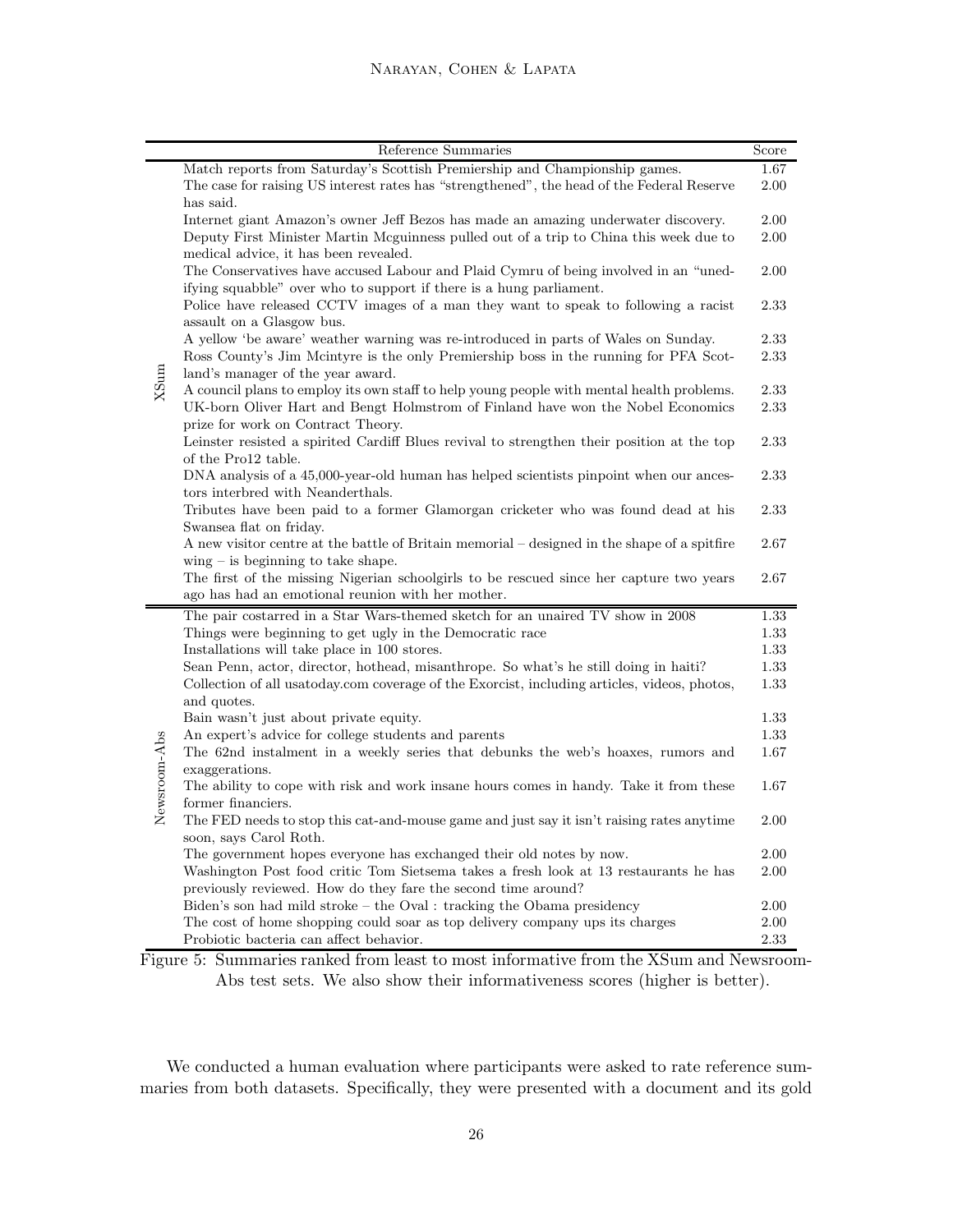

Figure 6: Percentage of n-grams in test summaries seen in training summaries.

summary and asked to decide whether it was informative (i.e., it relayed pertinent content from the document), partially informative, or uninformative. The study was conducted on Amazon Mechanical Turk with the same 100 test documents used of our judgment elicitation and QA studies on XSum and Newsroom-Abs. We collected judgments from three different participants for each document. The order of documents and systems were randomized.

Table 11 present the results of this study. We measure the informativeness of each dataset as the average score assigned by crowdworkers across summaries; a summary receives a score of 3 if it is deemed informative, 2 if it is partially informative, and 1 if it is uninformative. Therefore, the informativeness score for a dataset as a whole may vary from 1 to 3, with 1 being least informative and 3 being most informative. We also report the proportion of times a dataset was considered informative, partially informative, and uninformative. XSum reference summaries were mostly considered informative (68%), around a quarter of them (26%) were deemed partially informative, and only 6% were found uninformative. In comparison, less than half (48.67%) of Newsroom-Abs summaries were found informative, the remaining being either partially informative or uninformative. XSum achieved an informativeness score of 2.62 compared to 2.30 for the Newsroom dataset. We carried out pairwise comparisons to assess whether informativeness differences are statistically significant. We found that XSum is significantly more informative than Newsroom (using a one-way ANOVA with posthoc Tukey HSD tests;  $p < 0.01$ ). Figure 5 shows the 15 best summaries from each dataset ranked from least to most informative.

Figure 6 shows the percentage of  $n$ -grams in test summaries which have been already seen in training summaries. For both datasets, as the size of n-grams increases, their chance of having been seen in the training summaries decreases rapidly. For XSum, this percentage drops to almost  $0\%$  for any *n*-grams larger than size 10. Interestingly, this is not the case for Newsroom-Abs, where more than  $4\%$  of n-grams (sizes 10 to 15) in test summaries have been already seen in training summaries. This result suggests that Newsroom-Abs summaries are somewhat formulaic displaying a certain degree of repetition that goes beyond simple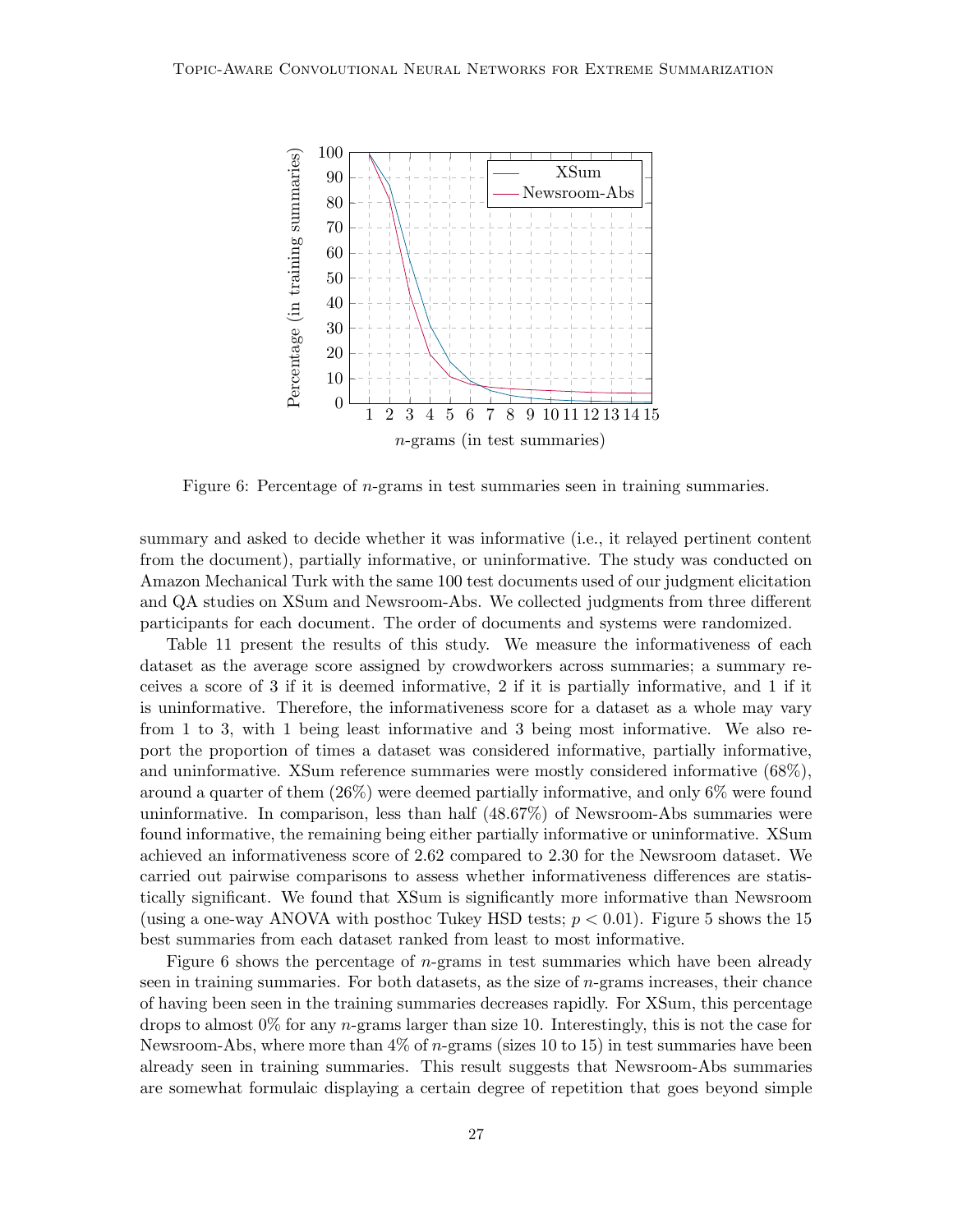

Figure 7: Type-Token Ratio for summary n-grams in the entire dataset.

phrases. As an example consider the summary from Figure 5 "Collection of all usatoday.com coverage of the Exorcist, including articles, videos, photos, and quotes." which is rather generic and would apply to any movie, not just the Exorcist. In fact two crowdworkers labeled this summary as uninformative and one as partially informative (informativeness score is 1.33). Figure 7 shows the type-token ratio of different  $n$ -grams in gold summaries as a measure of how often constructions are being reused; a higher type-token ratio represents larger variation in terms of  $n$ -grams. XSum summaries exhibit more variation for  $n$ -grams of size larger than 5 corraborating our claim that Newsroom-Abs summaries are more repetitive.

# 7. Conclusions

In this paper we introduced the task of "extreme summarization" together with a largescale dataset which pushes the boundaries of abstractive methods. We further proposed a novel "topic-aware" fully-convolutional deep learning model which is well-suited to extreme summarization. And designed a question-answering paradigm to assess the degree to which abstractive models retain key information from the document. Experimental evaluation revealed that models which have abstractive capabilities do better on this task and that high-level document knowledge in terms of topics and long-range dependencies is critical for recognizing pertinent content and generating informative summaries. Finally, experimental results support our claim that extreme summarization is a good testbed for abstractive summarization; the task, as operationalized via our dataset, encourages models to create informative summaries which promote novel constructions and are less skewed towards extractive mechanisms.

Extreme summarization revisits interesting problems in abstractive summarization with the relatively simpler objective of generating single sentence summaries rather than multiline summaries (Cohan et al., 2018; Liu et al., 2018; Yasunaga et al., 2019). Models trained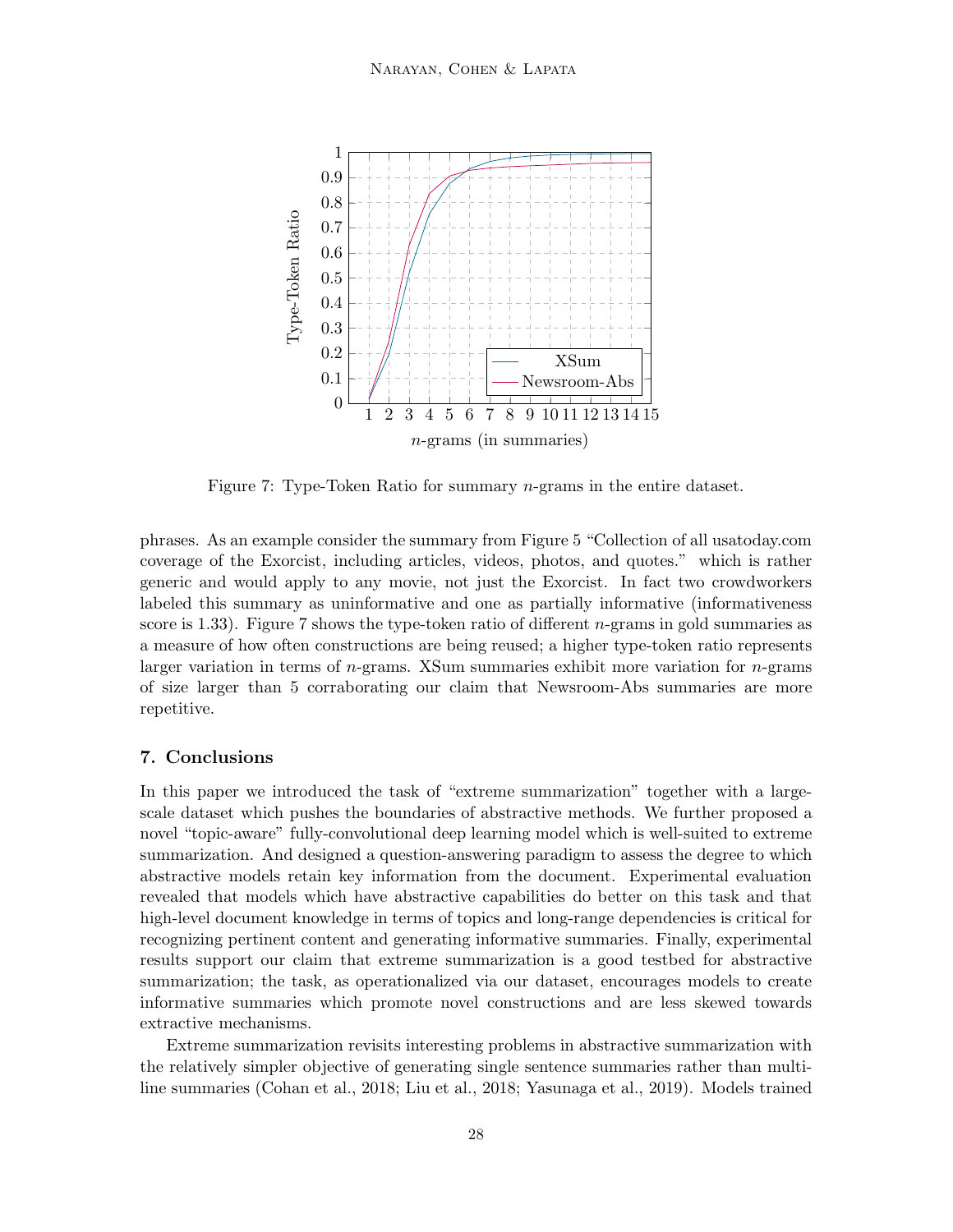for extreme summarization require document-level inference, abstraction, and paraphrasing to generate summaries which are informative and consistent with the input document. Throughout this paper we have argued that our model is better suited for this task than recurrent abstractive models due to its ability to foreground pertinent content using topic vectors and model long-range dependencies using a multi-layer convolutional architecture. In the future, we would like to create more linguistically-aware encoders and decoders incorporating co-reference and entity linking. It would also be interesting to use contextualised word representations (Peters, Neumann, Iyyer, Gardner, Clark, Lee, & Zettlemoyer, 2018; Devlin, Chang, Lee, & Toutanova, 2018; Yang, Dai, Yang, Carbonell, Salakhutdinov, & Le, 2019) to enhance modeling of long-range dependencies within our model.

Beyond generating single sentences, we would like to adapt our method to create multisentence summaries. For instance, this would allow us to assess whether our model's ability to capture long-range dependencies translates to more readable and coherent summaries. Finally, our method might be relevant to summarizing texts from other domains, e.g., generating multi-line abstracts of scientific articles (Cohan et al., 2018; Yasunaga et al., 2019), creating Wikipedia pages in a multi-document summarization setting (Liu et al., 2018), and aggregating product or movie reviews (Wang & Ling, 2016; Angelidis & Lapata, 2018).

Acknowledgments We thank the reviewers for their enthusiastic feedback. We gratefully acknowledge the support of the European Research Council (Lapata; award number 681760), the European Union under the Horizon 2020 SUMMA project (Narayan, Cohen; grant agreement 688139) and Bloomberg (Cohen).

#### References

- Almeida, M. B., & Martins, A. F. T. (2013). Fast and robust compressive summarization with dual decomposition and multi-task learning. In *Proceedings of the 51st Annual Meeting of the Association for Computational Linguistics*, pp. 196–206, Sofia, Bulgaria.
- Angelidis, S., & Lapata, M. (2018). Summarizing opinions: Aspect extraction meets sentiment prediction and they are both weakly supervised. In *Proceedings of the 2018 Conference on Empirical Methods in Natural Language Processing*, pp. 3675–3686.
- Bahdanau, D., Cho, K., & Bengio, Y. (2015). Neural machine translation by jointly learning to align and translate. In *Proceedings of the 3rd International Conference on Learning Representations*, San Diego, California, USA.
- Barzilay, R., & Elhadad, M. (1997). Using lexical chains for text summarization. In *Proceedings of the ACL Workshop on Intelligent Scalable Text Summarization*, pp. 10–17, Madrid, Spain.
- Barzilay, R., Elhadad, N., & McKeown, K. R. (2002). Inferring strategies for sentence ordering in multidocument news summarization. *Journal of Artificial Intelligence Research*, *17*(1), 35–55.
- Berg-Kirkpatrick, T., Gillick, D., & Klein, D. (2011). Jointly learning to extract and compress. In *Proceedings of the 49th Annual Meeting of the Association for Computational Linguistics: Human Language Technologies*, pp. 481–490, Portland, Oregon, USA.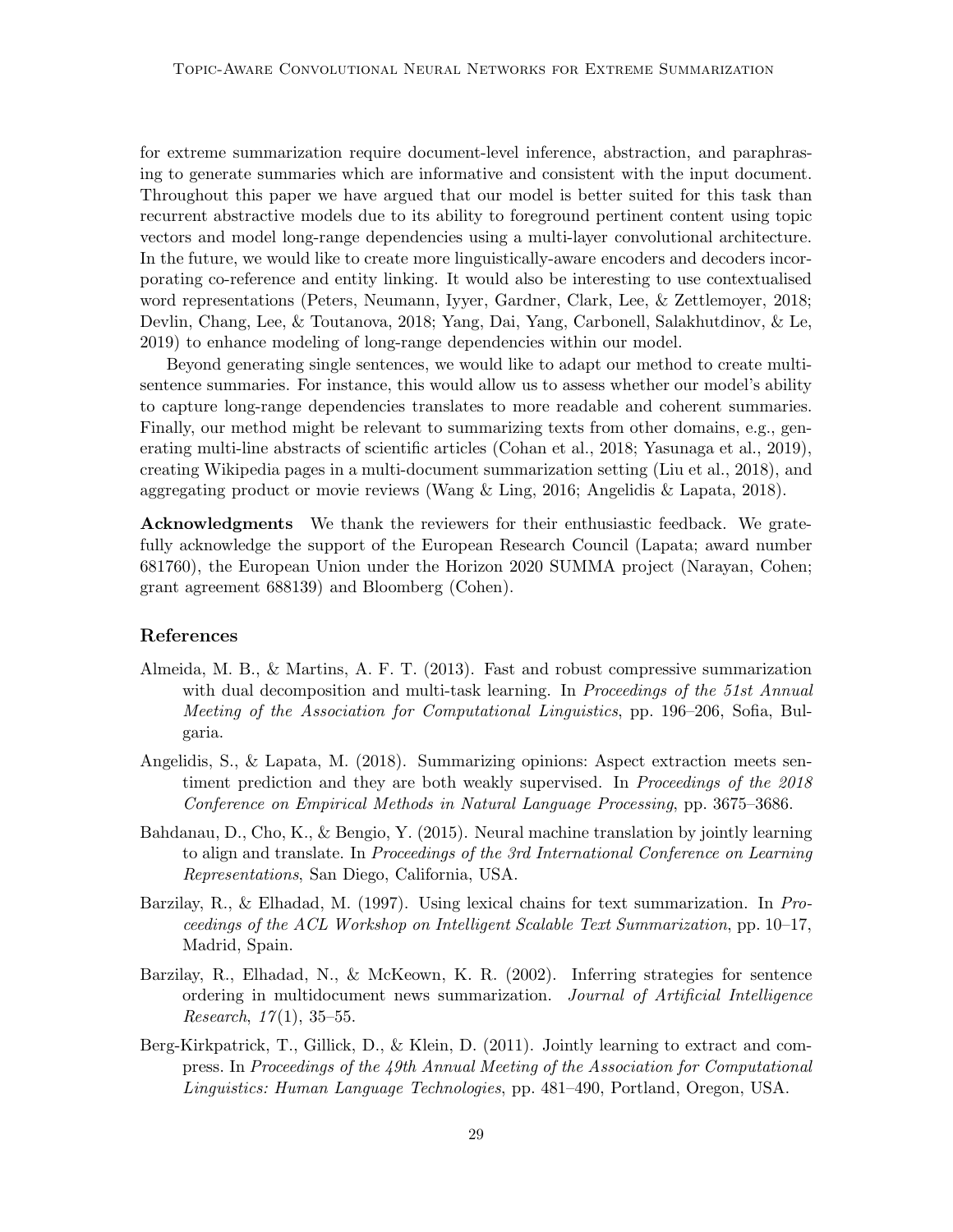- Blei, D. M., Ng, A. Y., & Jordan, M. I. (2003). Latent dirichlet allocation. *The Journal of Machine Learning Research*, *3*, 993–1022.
- Carbonell, J., & Goldstein, J. (1998). The use of MMR, diversity-based reranking for reordering documents and producing summaries. In *Proceedings of the 21st Annual International ACM SIGIR Conference on Research and Development in Information Retrieval*, pp. 335–336, Melbourne, Australia.
- Celikyilmaz, A., Bosselut, A., He, X., & Choi, Y. (2018). Deep communicating agents for abstractive summarization. In *Proceedings of the 16th Annual Conference of the North American Chapter of the Association for Computational Linguistics: Human Language Technologies*, New Orleans, USA.
- Chen, Q., Zhu, X., Ling, Z., Wei, S., & Jiang, H. (2016). Distraction-based neural networks for modeling documents. In *Proceedings of the 25th International Joint Conference on Artificial Intelligence*, pp. 2754–2760, New York, USA.
- Chen, Y.-C., & Bansal, M. (2018). Fast abstractive summarization with reinforce-selected sentence rewriting. In *Proceedings of the 56th Annual Meeting of the Association for Computational Linguistics*, pp. 675–686, Melbourne, Australia.
- Cheng, J., & Lapata, M. (2016). Neural summarization by extracting sentences and words. In *Proceedings of the 54th Annual Meeting of the Association for Computational Linguistics*, pp. 484–494, Berlin, Germany.
- Cho, K., van Merrienboer, B., Gulcehre, C., Bahdanau, D., Bougares, F., Schwenk, H., & Bengio, Y. (2014). Learning phrase representations using RNN encoder–decoder for statistical machine translation. In *Proceedings of the 2014 Conference on Empirical Methods on Natural Language Processing*, pp. 1724–1734, Doha, Qatar.
- Clarke, J., & Lapata, M. (2010). Discourse constraints for document compression. *Computational Linguistics*, *36*(3), 411–441.
- Cohan, A., Dernoncourt, F., Kim, D. S., Bui, T., Kim, S., Chang, W., & Goharian, N. (2018). A discourse-aware attention model for abstractive summarization of long documents. In *Proceedings of the 2018 Conference of the North American Chapter of the Association for Computational Linguistics: Human Language Technologies*, pp. 615–621, New Orleans, Louisiana.
- Dauphin, Y. N., Fan, A., Auli, M., & Grangier, D. (2017). Language modeling with gated convolutional networks. In *Proceedings of the 34th International Conference on Machine Learning*, pp. 933–941, Sydney, Australia.
- Davison, A. C., & Hinkley, D. V. (1997). *Bootstrap Methods and Their Application*. Cambridge University Press.
- Devlin, J., Chang, M., Lee, K., & Toutanova, K. (2018). BERT: Pre-training of deep bidirectional transformers for language understanding. *CoRR*, *abs/1810.04805*.
- Dieng, A. B., Wang, C., Gao, J., & Paisley, J. (2017). TopicRNN: A recurrent neural network with long-range semantic dependency. In *Proceedings of the 5th International Conference on Learning Representations*, Toulon, France.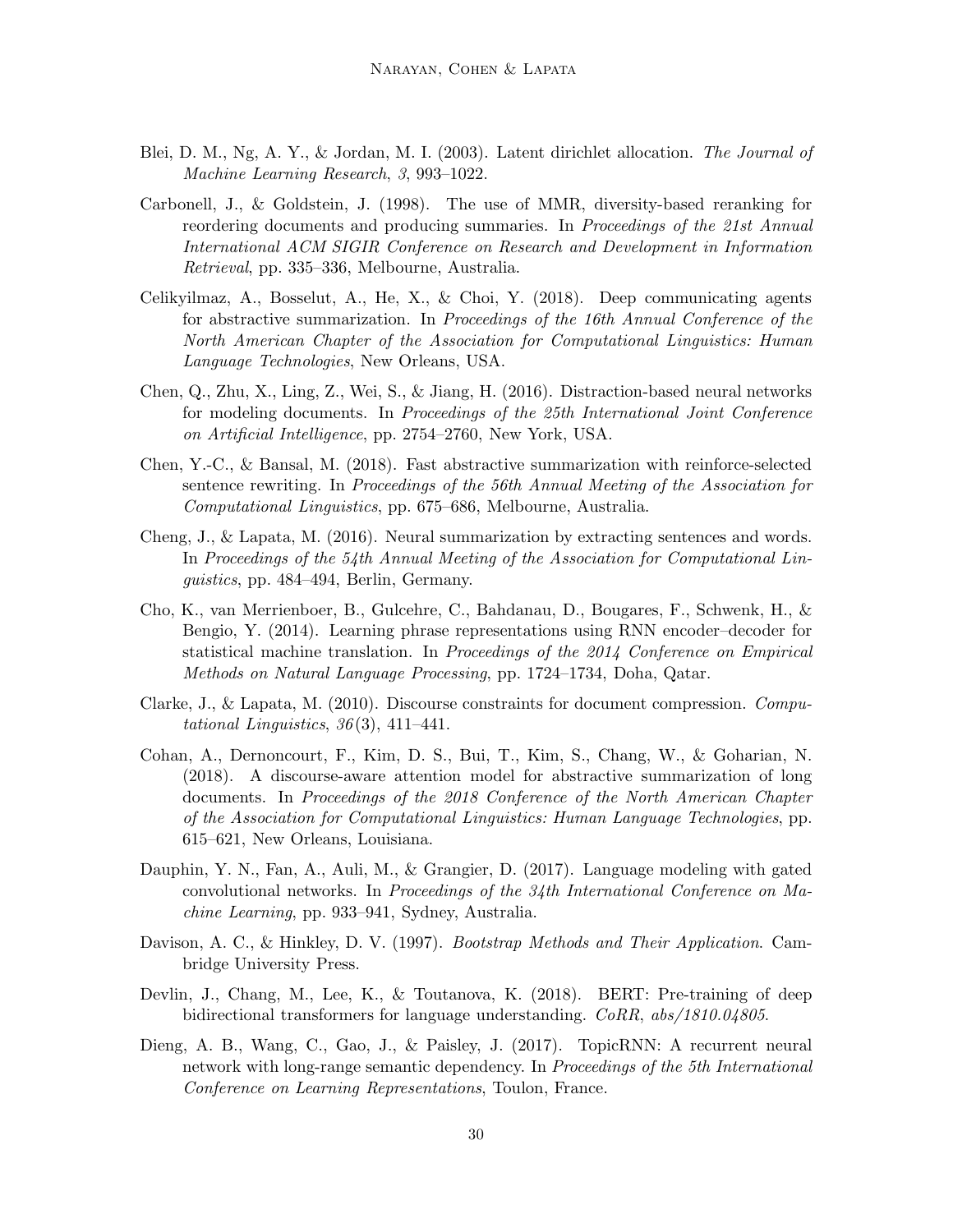- Dong, L., Yang, N., Wang, W., Wei, F., Liu, X., Wang, Y., Gao, J., Zhou, M., & Hon, H. (2019). Unified language model pre-training for natural language understanding and generation. *CoRR*, *abs/1905.03197*.
- Dong, Y., Shen, Y., Crawford, E., van Hoof, H., & Cheung, J. C. K. (2018). BanditSum: Extractive summarization as a contextual bandit. In *Proceedings of the 2018 Conference on Empirical Methods in Natural Language Processing*, pp. 3739–3748, Brussels, Belgium.
- Dorr, B., Zajic, D., & Schwartz, R. (2003). Hedge trimmer: A parse-and-trim approach to headline generation. In *Proceedings of the Text Summarization Workshop at NAACL*, pp. 1–8, Edmonton, Canada.
- Duchi, J., Hazan, E., & Singer, Y. (2011). Adaptive subgradient methods for online learning and stochastic optimization. *Journal of Machine Learning Research*, *12*, 2121–2159.
- Durrett, G., Berg-Kirkpatrick, T., & Klein, D. (2016). Learning-based single document summarization with compression and anaphoricity constraints. In *Proceedings of the 54th Annual Meeting of the Association for Computational Linguistics*, pp. 1998–2008, Berlin, Germany.
- Erkan, G., & Radev, D. R. (2004). LexRank: Graph-based lexical centrality as salience in text summarization. *Journal of Artificial Intelligence Research*, *22*(1), 457–479.
- Fan, A., Grangier, D., & Auli, M. (2017). Controllable abstractive summarization. *CoRR*, *abs/1711.05217*.
- Fan, A., Lewis, M., & Dauphin, Y. (2018). Hierarchical neural story generation. In *Proceedings of the 56th Annual Meeting of the Association for Computational Linguistics*, Melbourne, Australia.
- Filatova, E., & Hatzivassiloglou, V. (2004). Event-based extractive summarization. In *Proceedings of ACL Workshop on Text Summarization Branches Out*, pp. 104–111, Barcelona, Spain.
- Gehring, J., Auli, M., Grangier, D., & Dauphin, Y. (2017a). A convolutional encoder model for neural machine translation. In *Proceedings of the 55th Annual Meeting of the Association for Computational Linguistics*, pp. 123–135, Vancouver, Canada.
- Gehring, J., Auli, M., Grangier, D., Yarats, D., & Dauphin, Y. N. (2017b). Convolutional sequence to sequence learning. In *Proceedings of the 34th International Conference on Machine Learning*, Vol. 70, pp. 1243–1252, Sydney, Australia.
- Gehrmann, S., Deng, Y., & Rush, A. (2018). Bottom-up abstractive summarization. In *Proceedings of the 2018 Conference on Empirical Methods in Natural Language Processing*, pp. 4098–4109.
- Ghosh, S., Vinyals, O., Strope, B., Roy, S., Dean, T., & Heck, L. (2016). Contextual LSTM (CLSTM) models for large scale NLP tasks. *CoRR*, *abs/1602.06291*.
- Grusky, M., Naaman, M., & Artzi, Y. (2018). NEWSROOM: A dataset of 1.3 million summaries with diverse extractive strategies. In *Proceedings of the 16th Annual Conference of the North American Chapter of the Association for Computational Linguistics: Human Language Technologies*, New Orleans, USA.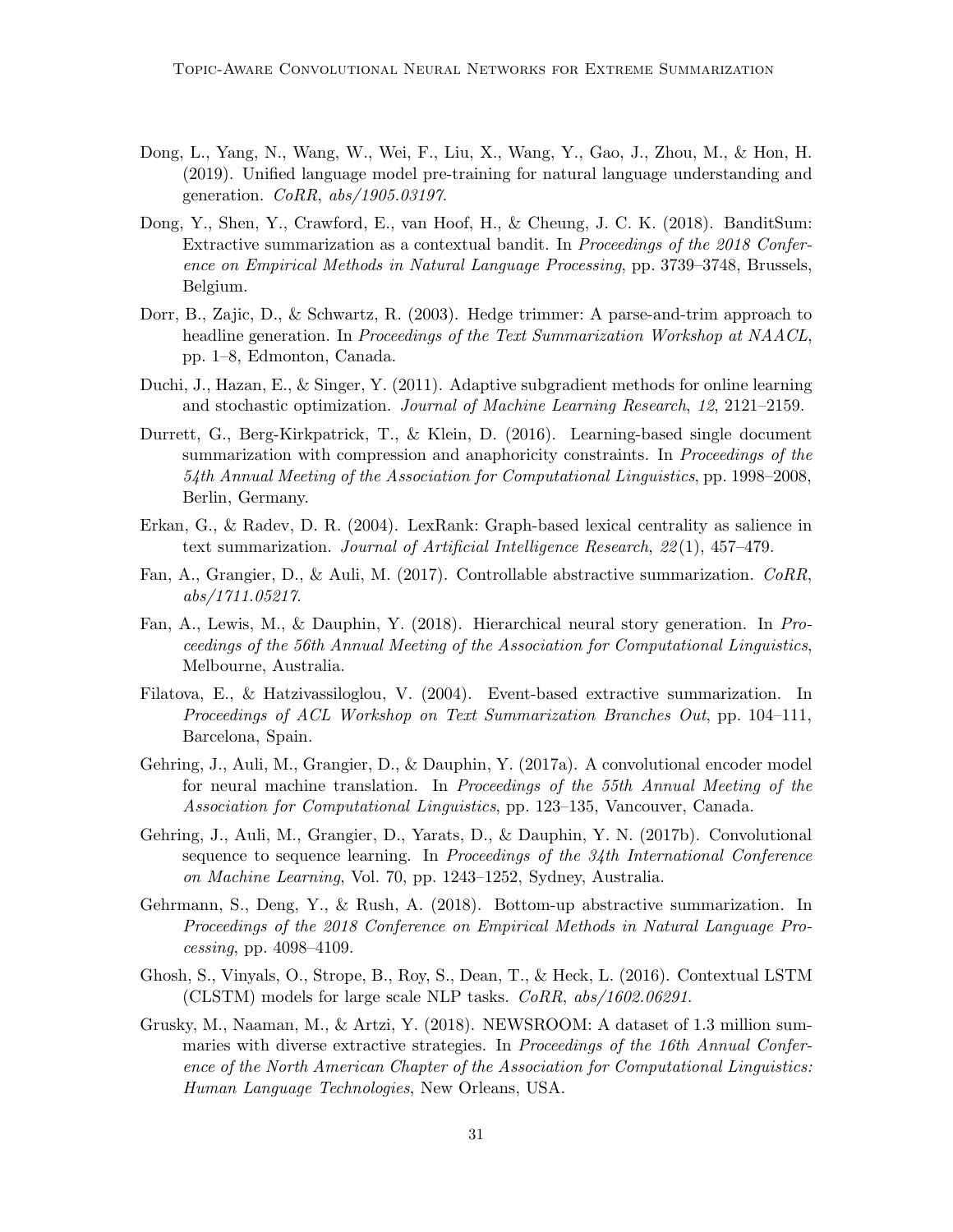- Gu, J., Lu, Z., Li, H., & Li, V. O. (2016). Incorporating copying mechanism in sequenceto-sequence learning. In *Proceedings of the 54th Annual Meeting of the Association for Computational Linguistics*, pp. 1631–1640, Berlin, Germany.
- Hardy, H., Narayan, S., & Vlachos, A. (2019). HighRES: Highlight-based reference-less evaluation of summarization. In *Proceedings of the 57th Annual Meeting of the Association for Computational Linguistics*, Florence, Italy.
- Harman, D., & Over, P. (2004). The effects of human variation in duc summarization evaluation. In *Text Summarization Branches Out*.
- He, K., Zhang, X., Ren, S., & Sun, J. (2016). Deep residual learning for image recognition. In *Proceedings of the IEEE Conference on Computer Vision and Pattern Recognition*, pp. 770–778, Las Vegas, USA.
- Hermann, K. M., Kočiský, T., Grefenstette, E., Espeholt, L., Kay, W., Suleyman, M., & Blunsom, P. (2015). Teaching machines to read and comprehend. In *Advances in Neural Information Processing Systems 28*, pp. 1693–1701. Morgan, Kaufmann.
- Hsu, W.-T., Lin, C.-K., Lee, M.-Y., Min, K., Tang, J., & Sun, M. (2018). A unified model for extractive and abstractive summarization using inconsistency loss. In *Proceedings of the 56th Annual Meeting of the Association for Computational Linguistics*, pp. 132–141, Melbourne, Australia.
- Hu, B., Chen, Q., & Zhu, F. (2015). LCSTS: A large scale chinese short text summarization dataset. In *Proceedings of the 2015 Conference on Empirical Methods in Natural Language Processing*, pp. 1967–1972, Lisbon, Portugal.
- Jing, H. (2002). Using hidden Markov modeling to decompose human-written summaries. *Computational Linguistics*, *28*(4), 527–544.
- Kim, B., Kim, H., & Kim, G. (2018). Abstractive summarization of reddit posts with multi-level memory networks. *CoRR*, *abs/1811.00783*.
- Kiritchenko, S., & Mohammad, S. (2017). Best-worst scaling more reliable than rating scales: A case study on sentiment intensity annotation. In *Proceedings of the 55th Annual Meeting of the Association for Computational Linguistics*, pp. 465–470, Vancouver, Canada.
- Koupaee, M., & Wang, W. Y. (2018). WikiHow: A large scale text summarization dataset. *CoRR*, *abs/1810.09305*.
- Kågebäck, M., Mogren, O., Tahmasebi, N., & Dubhashi, D. (2014). Extractive summarization using continuous vector space models. In *Proceedings of the Workshop on Continuous Vector Space Models and their Compositionality*, pp. 31–39, Gothenburg, Sweden.
- Kryściński, W., Paulus, R., Xiong, C., & Socher, R. (2018). Improving abstraction in text summarization. In *Proceedings of the 2018 Conference on Empirical Methods in Natural Language Processing*, pp. 1808–1817, Brussels, Belgium.
- Kupiec, J., Pedersen, J., & Chen, F. (1995). A trainable document summarizer. In *Proceedings of the 18th Annual International ACM SIGIR Conference on Research and Development in Information Retrieval*, pp. 406–407, Seattle, Washington, USA.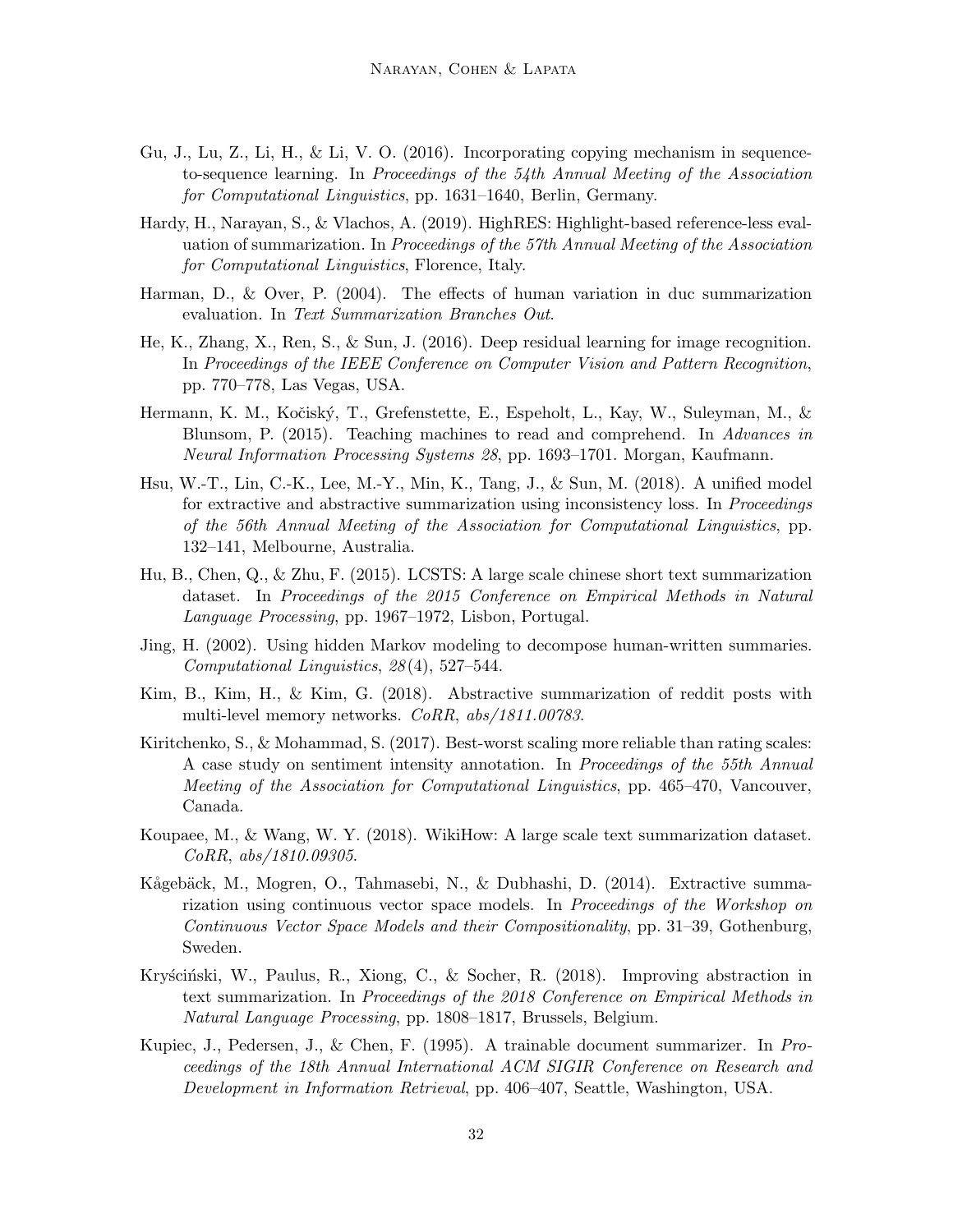- Li, C., Xu, W., Li, S., & Gao, S. (2018). Guiding generation for abstractive text summarization based on key information guide network. In *Proceedings of the 2018 Conference of the North American Chapter of the Association for Computational Linguistics: Human Language Technologies*, pp. 55–60, New Orleans, Louisiana.
- Li, L., Zhou, K., Xue, G.-R., Zha, H., & Yu, Y. (2009). Enhancing diversity, coverage and balance for summarization through structure learning. In *Proceedings of the 18th international Conference on World Wide Web*, pp. 71–80, Madrid, Spain.
- Li, P., Bing, L., & Lam, W. (2018a). Actor-critic based training framework for abstractive summarization. *CoRR*, *abs/1803.11070*.
- Li, W., Xiao, X., Lyu, Y., & Wang, Y. (2018b). Improving neural abstractive document summarization with explicit information selection modeling. In *Proceedings of the 2018 Conference on Empirical Methods in Natural Language Processing*, pp. 1787– 1796, Brussels, Belgium.
- Lin, C. Y., & Hovy, E. (2003). Automatic evaluation of summaries using n-gram cooccurrence statistics. In *Proceedings of the 2003 Human Language Technology Conference of the North American Chapter of the Association for Computational Linguistics*, pp. 71–78, Edmonton, Canada.
- Liu, P. J., Saleh, M., Pot, E., Goodrich, B., Sepassi, R., Kaiser, L., & Shazeer, N. (2018). Generating wikipedia by summarizing long sequences. In *Proceedings of the 6th International Conference on Learning Representations*, Vancouver Canada.
- Liu, Y. (2019). Fine-tune BERT for extractive summarization. *CoRR*, *abs/1903.10318*.
- Louviere, J. J., Flynn, T. N., & Marley, A. A. J. (2015). *Best-worst scaling: Theory, methods and applications*. Cambridge University Press.
- Louviere, J. J., & Woodworth, G. G. (1991). Best-worst scaling: A model for the largest difference judgments. *University of Alberta: Working Paper*, *-*.
- Mani, I. (2001). *Automatic Summarization*. Natural language processing. John Benjamins Publishing Company.
- Martins, A., & Smith, N. A. (2009). Summarization with a joint model for sentence extraction and compression. In *Proceedings of the Workshop on Integer Linear Programming for Natural Language Processing*, pp. 1–9, Boulder, Colorado.
- Mendes, A., Narayan, S., Miranda, S., Marinho, Z., Martins, A. F. T., & Cohen, S. B. (2019). Jointly extracting and compressing documents with summary state representations. In *Proceedings of the 2019 Conference of the North American Chapter of the Association for Computational Linguistics: Human Language Technologies*, pp. 3955–3966, Minneapolis, Minnesota.
- Mihalcea, R., & Tarau, P. (2004). TextRank: Bringing order into texts. In *Proceedings of the 2004 Conference on Empirical Methods in Natural Language Processing*, pp. 404–411, Barcelona, Spain.
- Mikolov, T., & Zweig, G. (2012). Context dependent recurrent neural network language model. In *Proceedings of the Spoken Language Technology Workshop*, pp. 234–239. IEEE.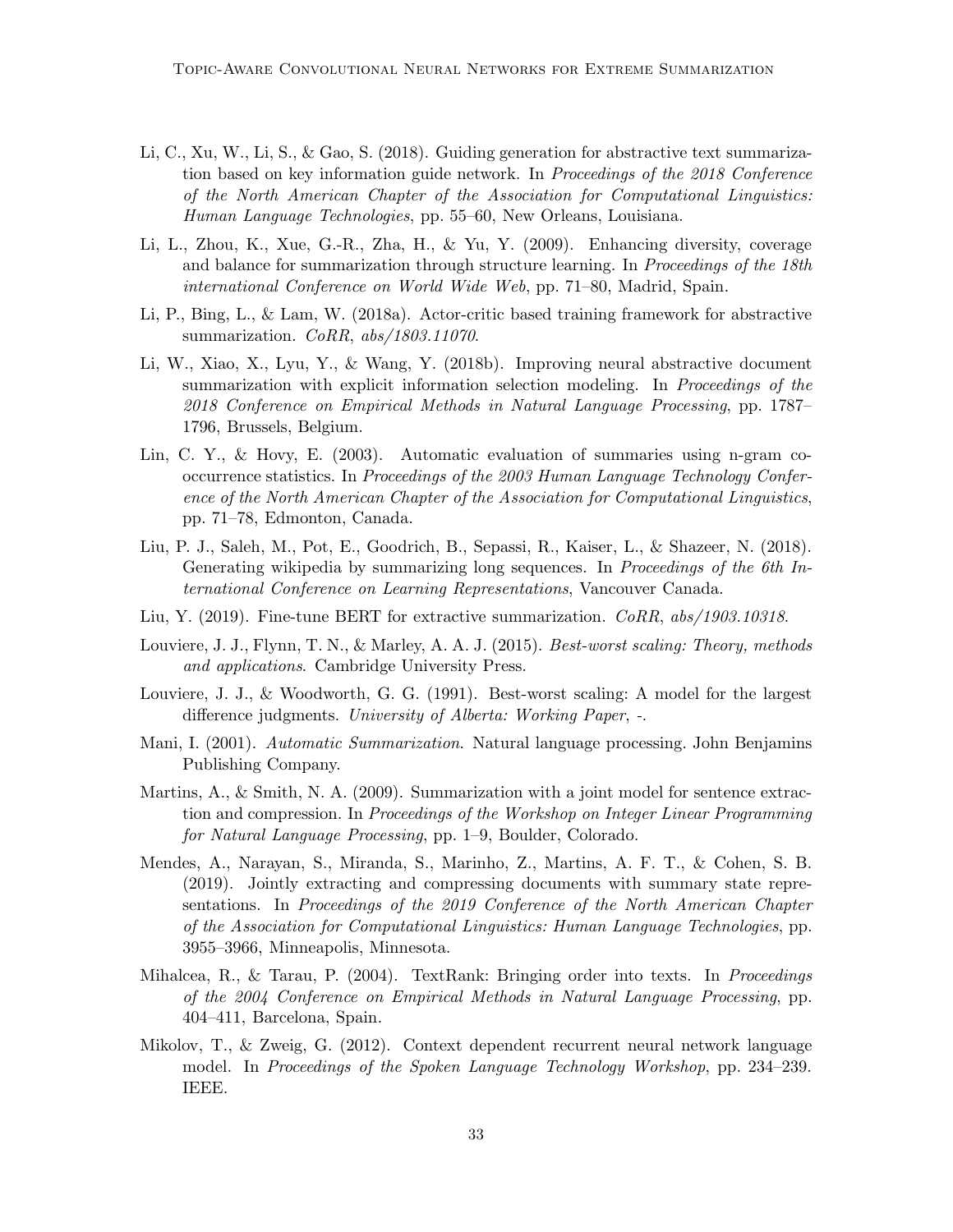- Nallapati, R., Zhai, F., & Zhou, B. (2017). SummaRuNNer: A recurrent neural network based sequence model for extractive summarization of documents. In *Proceedings of the 31st AAAI Conference on Artificial Intelligence*, pp. 3075–3081, San Francisco, California USA.
- Nallapati, R., Zhou, B., Santos, C. d., Gulcehre, C., & Xiang, B. (2016). Abstractive text summarization using sequence-to-sequence RNNs and beyond. In *Proceedings of the 20th SIGNLL Conference on Computational Natural Language Learning*, pp. 280–290, Berlin, Germany.
- Napoles, C., Gormley, M., & Van Durme, B. (2012). Annotated gigaword. In *Proceedings of the Joint Workshop on Automatic Knowledge Base Construction and Web-scale Knowledge Extraction at NAACL*, pp. 95–100, Montreal, Canada.
- Narayan, S., Cardenas, R., Papasarantopoulos, N., Cohen, S. B., Lapata, M., Yu, J., & Chang, Y. (2018a). Document modeling with external attention for sentence extraction. In *Proceedings of the 56th Annual Meeting of the Association for Computational Linguistics*, Melbourne, Australia.
- Narayan, S., Cohen, S. B., & Lapata, M. (2018b). Ranking sentences for extractive summarization with reinforcement learning. In *Proceedings of the 16th Annual Conference of the North American Chapter of the Association for Computational Linguistics: Human Language Technologies*, New Orleans, USA.
- Narayan, S., Papasarantopoulos, N., Cohen, S. B., & Lapata, M. (2017). Neural extractive summarization with side information. *CoRR*, *abs/1704.04530*.
- Nenkova, A. (2005). Automatic text summarization of newswire: Lessons learned from the Document Understanding Conference. In *Proceedings of the 29th National Conference on Artificial Intelligence*, pp. 1436–1441, Pittsburgh, Pennsylvania, USA.
- Nenkova, A., & McKeown, K. (2011). Automatic summarization. *Foundations and Trends in Information Retrieval*, *5*(2–3), 103–233.
- Nenkova, A., Vanderwende, L., & McKeown, K. (2006). A compositional context sensitive multi-document summarizer: Exploring the factors that influence summarization. In *Proceedings of the 29th Annual International ACM SIGIR Conference on Research and Development in Information Retrieval*, pp. 573–580, Seattle, Washington, USA.
- Over, P., Dang, H., & Harman, D. (2007). Duc in context. *Information Processing and Management*, *43*(6), 1506–1520.
- Parveen, D., Ramsl, H.-M., & Strube, M. (2015). Topical coherence for graph-based extractive summarization. In *Proceedings of the 2015 Conference on Empirical Methods in Natural Language Processing*, pp. 1949–1954, Lisbon, Portugal.
- Pascanu, R., Mikolov, T., & Bengio, Y. (2013). On the difficulty of training recurrent neural networks. In *Proceedings of the 30th International Conference on International Conference on Machine Learning*, pp. 1310–1318, Atlanta, GA, USA.
- Pasunuru, R., & Bansal, M. (2018). Multi-reward reinforced summarization with saliency and entailment. In *Proceedings of the 16th Annual Conference of the North American Chapter of the Association for Computational Linguistics: Human Language Technologies*, New Orleans, USA.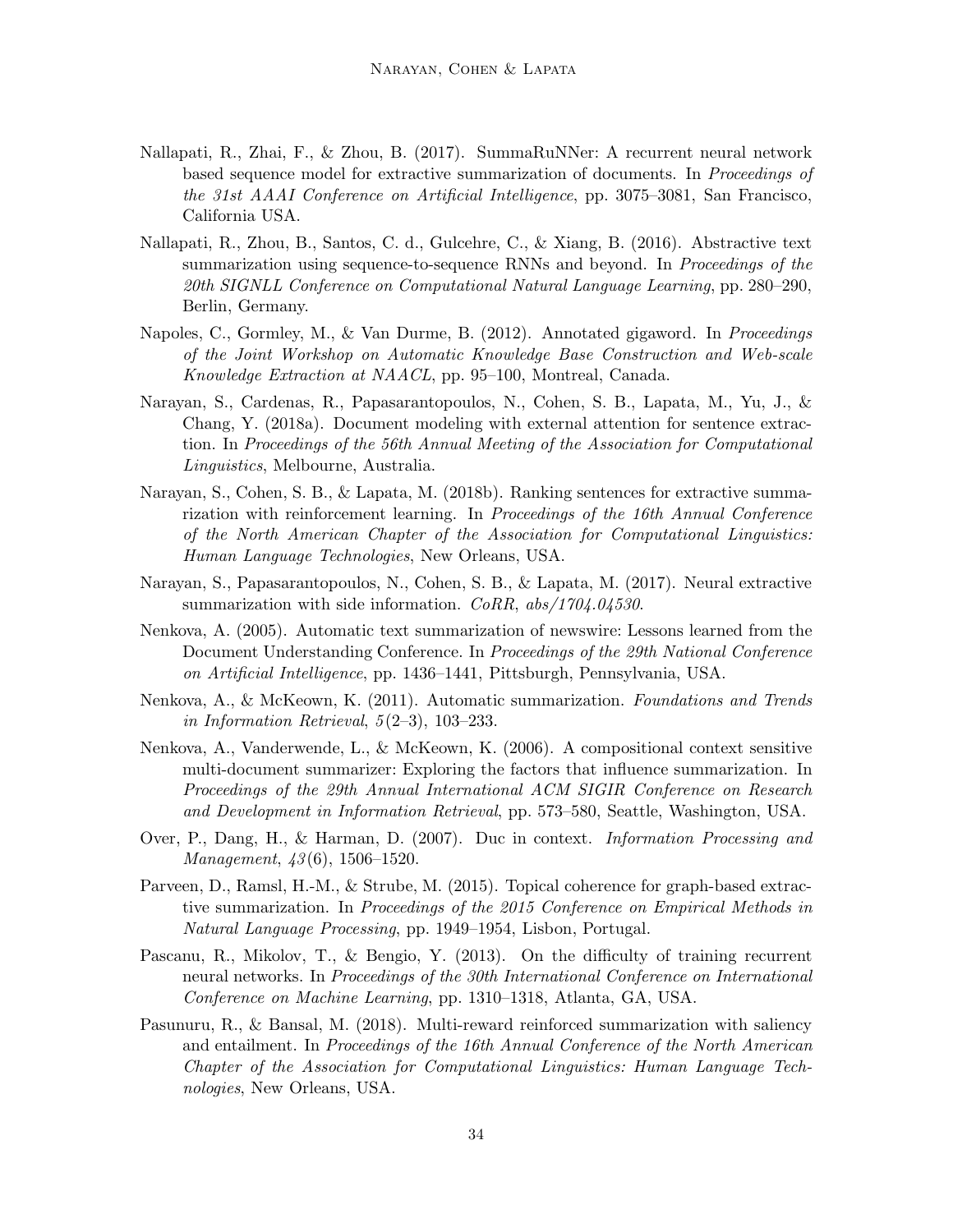- Paulus, R., Xiong, C., & Socher, R. (2018). A deep reinforced model for abstractive summarization. In *Proceedings of the 6th International Conference on Learning Representations*, Vancouver, BC, Canada.
- Perez-Beltrachini, L., Liu, Y., & Lapata, M. (2019). Generating summaries with topic templates and structured convolutional decoders. In *Proceedings of the 57th Annual Meeting of the Association for Computational Linguistics*, Florence, Italy.
- Peters, M., Neumann, M., Iyyer, M., Gardner, M., Clark, C., Lee, K., & Zettlemoyer, L. (2018). Deep contextualized word representations. In *Proceedings of the 2018 Conference of the North American Chapter of the Association for Computational Linguistics: Human Language Technologies*, pp. 2227–2237, New Orleans, Louisiana.
- Qazvinian, V., Radev, D. R., Mohammad, S., Dorr, B. J., Zajic, D. M., Whidby, M., & Moon, T. (2013). Generating extractive summaries of scientific paradigms. *Journal of Artificial Intelligence Research*, *46*(1), 165–201.
- Radev, D., Allison, T., Blair-Goldensohn, S., Blitzer, J., Celebi, A., Dimitrov, S., Drabek, E., Hakim, A., Lam, W., Liu, D., Otterbacher, J., Qi, H., Saggion, H., Teufel, S., Topper, M., Winkel, A., & Zhang, Z. (2004). MEAD — A platform for multidocument multilingual text summarization. In *Proceedings of the 4th International Conference on Language Resources and Evaluation*, pp. 699–702, Lisbon, Portugal.
- Rush, A. M., Chopra, S., & Weston, J. (2015). A neural attention model for abstractive sentence summarization. In *Proceedings of the 2015 Conference on Empirical Methods in Natural Language Processing*, pp. 379–389, Lisbon, Portugal.
- Sandhaus, E. (2008). The New York Times Annotated Corpus. *Linguistic Data Consortium, Philadelphia*, *6*(12).
- Schilder, F., & Kondadadi, R. (2008). FastSum: Fast and accurate query-based multidocument summarization. In *Proceedings of the 45th Annual Meeting of the Association of Computational Linguistics and HLT: Short Papers*, pp. 205–208, Columbus, Ohio, USA.
- Schluter, N. (2017). The limits of automatic summarisation according to rouge. In *Proceedings of the 15th Conference of the European Chapter of the Association for Computational Linguistics: Short Papers*, pp. 41–45, Valencia, Spain.
- See, A., Liu, P. J., & Manning, C. D. (2017). Get to the point: Summarization with pointergenerator networks. In *Proceedings of the 55th Annual Meeting of the Association for Computational Linguistics*, pp. 1073–1083, Vancouver, Canada.
- Shen, D., Sun, J.-T., Li, H., Yang, Q., & Chen, Z. (2007). Document summarization using conditional random fields. In *Proceedings of the 20th International Joint Conference on Artifical intelligence*, pp. 2862–2867, Hyderabad, India.
- Shi, X., Knight, K., & Yuret, D. (2016). Why neural translations are the right length. In *Proceedings of the 2016 Conference on Empirical Methods in Natural Language Processing*, pp. 2278–2282, Austin, Texas.
- Song, K., Tan, X., Qin, T., Lu, J., & Liu, T. (2019). MASS: Masked sequence to sequence pre-training for language generation. In *Proceedings of the 36th International Con-*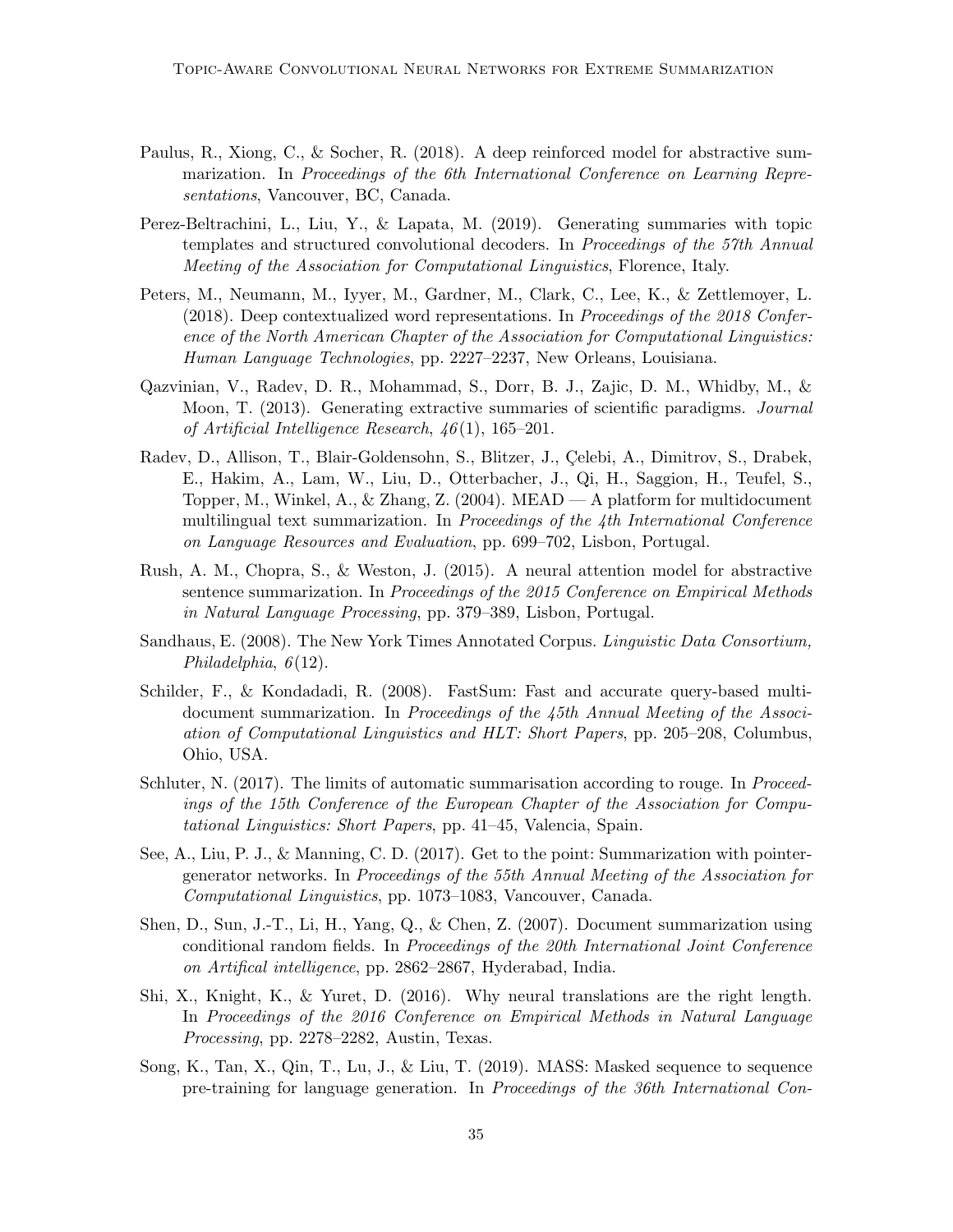*ference on Machine Learning, ICML 2019, 9-15 June 2019, Long Beach, California, USA*, pp. 5926–5936, Long Beach, US.

- Spärck Jones, K. (2007). Automatic summarising: The state of the art. *Information Processing and Management*, *43*(6), 1449–1481.
- Sukhbaatar, S., szlam, a., Weston, J., & Fergus, R. (2015). End-to-end memory networks. In *Advances in Neural Information Processing Systems 28*, pp. 2440–2448. Morgan, Kaufmann.
- Sutskever, I., Martens, J., Dahl, G., & Hinton, G. (2013). On the importance of initialization and momentum in deep learning. In *Proceedings of the 30th International Conference on International Conference on Machine Learning*, pp. 1139–1147, Atlanta, GA, USA.
- Sutskever, I., Vinyals, O., & Le, Q. V. (2014). Sequence to sequence learning with neural networks. In *Advances in Neural Information Processing Systems 27*, pp. 3104–3112. Morgan, Kaufmann.
- Tan, J., & Wan, X. (2017). Abstractive document summarization with a graph-based attentional neural model. In *Proceedings of the 55th Annual Meeting of the Association for Computational Linguistics*, pp. 1171–1181, Vancouver, Canada.
- Teufel, S., & Moens, M. (1997). Sentence extraction as a classification task. In *Proceedings of ACL Workshop on Intelligent and Scalable Text Summarization*, pp. 58–65, Madrid, Spain.
- Tu, Z., Lu, Z., Liu, Y., Liu, X., & Li, H. (2016). Modeling coverage for neural machine translation. In *Proceedings of the 54th Annual Meeting of the Association for Computational Linguistics*, pp. 76–85, Berlin, Germany.
- Vaswani, A., Shazeer, N., Parmar, N., Uszkoreit, J., Jones, L., Gomez, A. N., Kaiser, L. u., & Polosukhin, I. (2017). Attention is all you need. In *Advances in Neural Information Processing Systems 30*, pp. 5998–6008. Morgan, Kaufmann.
- Vinyals, O., Fortunato, M., & Jaitly, N. (2015). Pointer networks. In *Advances in Neural Information Processing Systems 28*, pp. 2692–2700. Morgan, Kaufmann.
- Wan, X. (2010). Towards a unified approach to simultaneous single-document and multidocument summarizations. In *Proceedings of the 23rd International Conference on Computational Linguistics*, pp. 1137–1145, Beijing, China.
- Wang, L., & Ling, W. (2016). Neural network-based abstract generation for opinions and arguments. In *Proceedings of the 2016 Conference of the North American Chapter of the Association for Computational Linguistics: Human Language Technologies*, pp. 47–57, San Diego, California.
- Williams, R. J. (1992). Simple statistical gradient-following algorithms for connectionist reinforcement learning. *Machine Learning*, *8*(3-4), 229–256.
- Woodsend, K., & Lapata, M. (2010). Automatic generation of story highlights. In *Proceedings of the 48th Annual Meeting of the Association for Computational Linguistics*, pp. 565–574, Uppsala, Sweden.
- Woodsend, K., & Lapata, M. (2012). Multiple aspect summarization using integer linear programming. In *Proceedings of the 2012 Joint Conference on Empirical Methods*